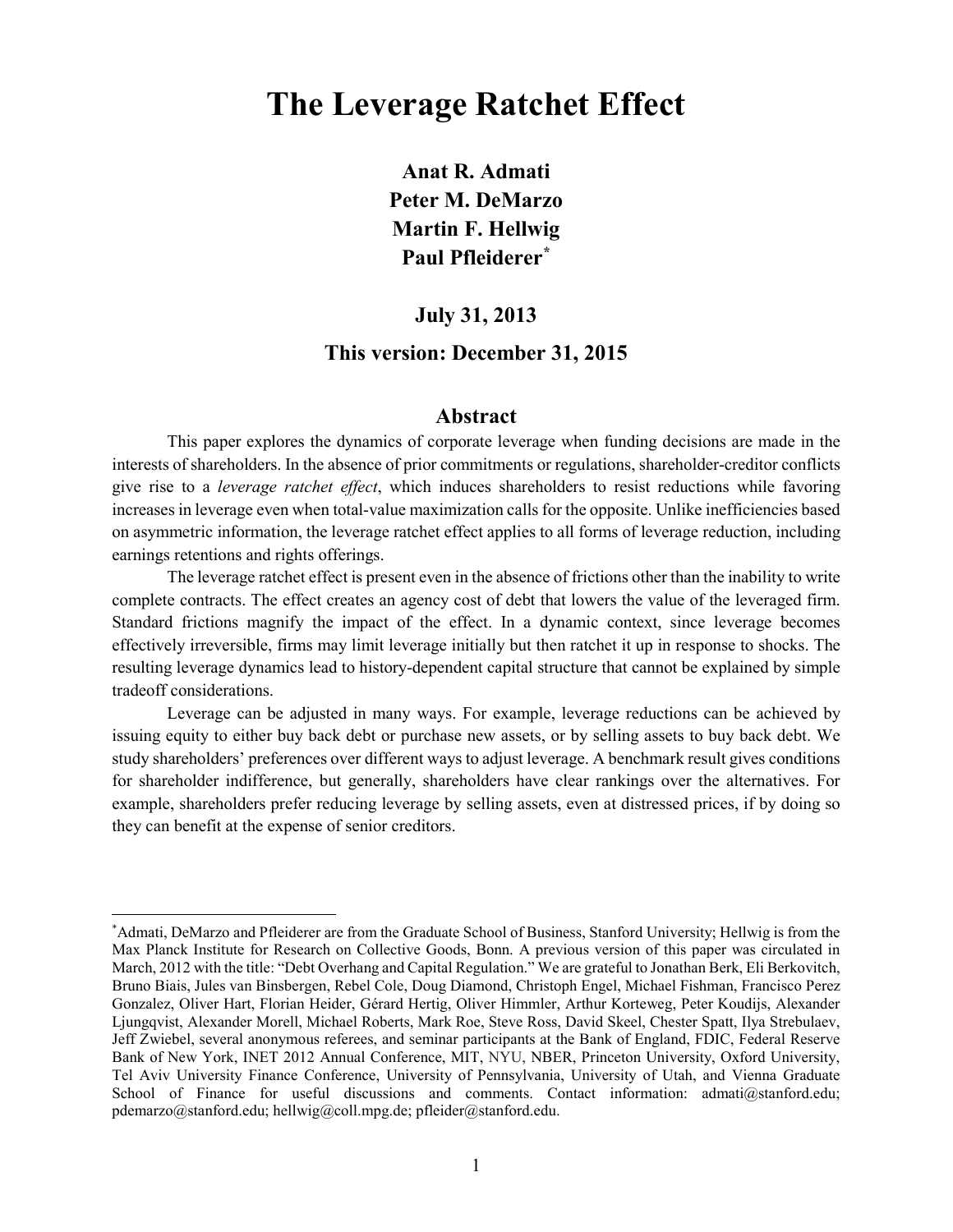### **1. Introduction**

In the standard tradeoff theories of capital structure, firm leverage is determined by trading off the benefits of using debt against bankruptcy costs and agency costs of debt. The agency costs stem from conflicts of interest between borrowers and creditors that create distortions in investment decisions such as underinvestment or excessive risk taking. In this article we examine another agency cost of debt that arises from conflicts of interest in decisions regarding leverage adjustments over time. In the absence of prior commitments, these conflicts of interest induce leverage patterns that can be very different from those suggested by pure tradeoff theories. Analyses that overlook the effect and its interactions with other frictions cannot explain the richness of leverage patterns and dynamics that we observe. Our results apply generally, but they are particularly relevant to banking, where leverage levels are high and creditors are too weak to prevent shareholders and managers from pursuing their objectives at the expense of creditors and others.

Funding decisions made by shareholders of a leveraged firm can be quite different from those that maximize the total value of the firm. Specifically, if shareholders are unable to commit to all future actions, a *leverage ratchet effect* arises, which creates a tendency for leverage to increase but not decrease. Moreover, there is a feedback loop between the agency distortions on the two sides of the balance sheet, where the agency costs due to the leverage ratchet effect are made worse by the investment distortions associated with agency conflicts. For example, higher leverage intensifies shareholders' desire to choose excessively risky investments, and at the same time shareholders' ability to shift risk intensifies the ratchet effect.

To see the leverage ratchet effect in a simple setting, consider a firm on the verge of costly financial distress. As long as it is solvent, the firm can reduce its leverage by issuing new shares, and thus lower the costs of the distress, yet such actions are rarely seen. This resistance of shareholders and managers to issuing new shares is sometimes explained by reference to asymmetric information along the lines of Myers and Majluf  $(1984)$  $(1984)$  $(1984)$ .<sup>1</sup> The Myers-Majluf argument, however, does not explain resistance to earnings retention or rights offerings, neither of which is subject to market undervaluation of new shares.<sup>[2](#page-1-1)</sup> The uniform resistance we see to all

<span id="page-1-0"></span><sup>&</sup>lt;sup>1</sup> See for example Bolton and Freixas (2006) and Kashyap et al. (2010, 2011). In the policy debate, many other flawed claims are made, as discussed in Admati et al (2013), Admati and Hellwig (2013a,b,c 2014).

<span id="page-1-1"></span><sup>&</sup>lt;sup>2</sup> Indeed, Myers and Majluf (1984) emphasize that, with the information asymmetries they consider, raising funds by retaining earnings should be preferred to new borrowing. Further, when leverage reductions are imposed by regulation, adverse selection becomes irrelevant. The expected "dilution costs" (losses due to undervaluation) for the shareholders when the firm has above-average return prospects should be offset by the expected gains when the firm's prospects turn out to be especially poor In other words, removing discretion also mitigates any negative signal associated with recapitalizations (see Admati et al (2013, Section 6) and Kashyap, Hansen and Stein (2011, p. 10)). Of course, managers might want to protest increased equity requirements in an attempt to show that *their* firm is undervalued in the market. However, relative to the average price, some firms are actually overvalued by investors, and their informed managers may well know it.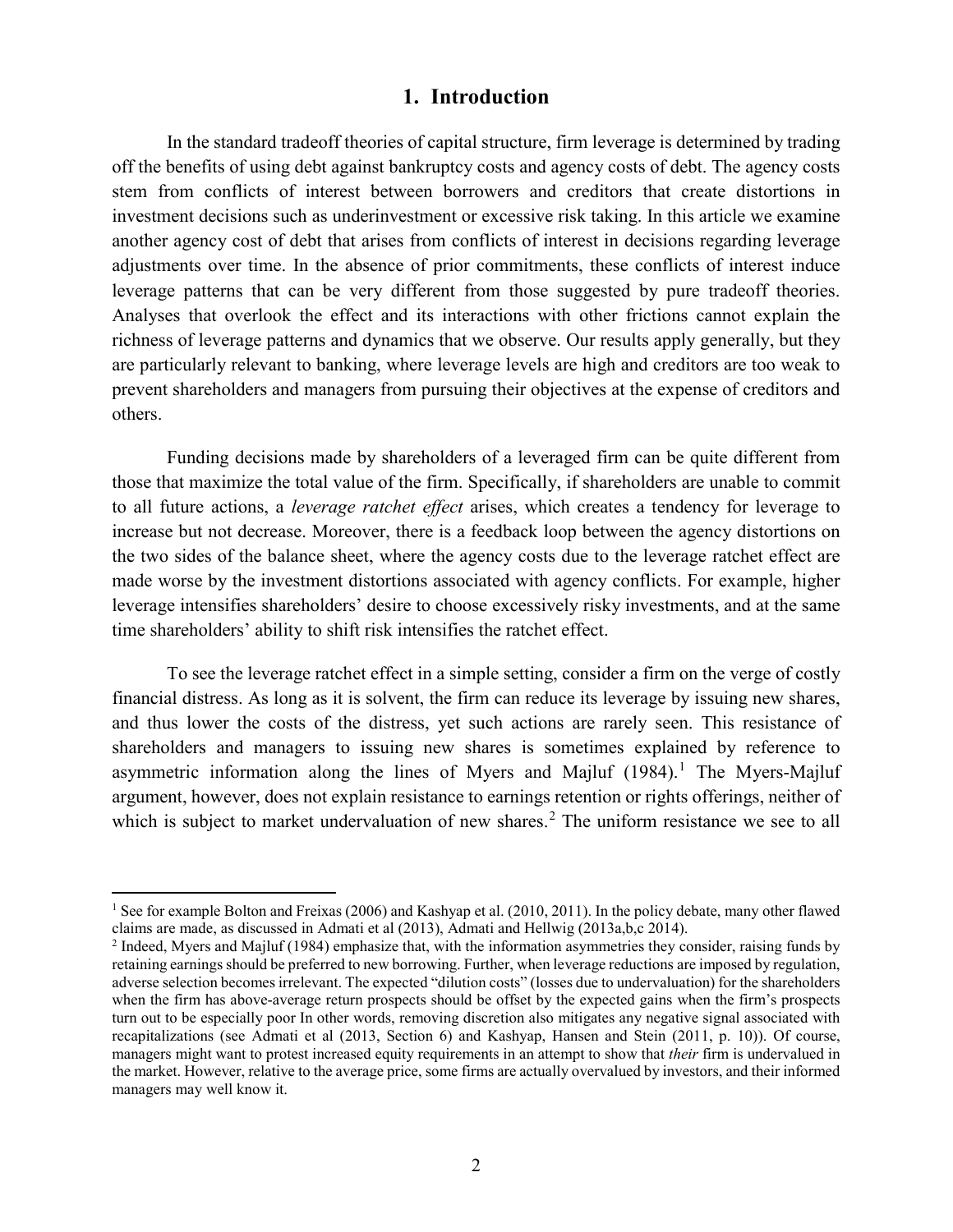these forms of leverage reduction, especially in banking, is much better explained by the agency conflicts that create the leverage ratchet effects we analyze in this paper.

As noted in Black and Scholes (1973), shareholder resistance to leverage reduction occurs in the frictionless markets setting assumed in Modigliani-Miller (1958). If the shareholders issue new shares to buy back some of a firm's risky debt, the debt becomes less risky and more valuable. There is a wealth transfer from shareholders to debt holders.<sup>[3](#page-2-0)</sup> Conversely, if shareholders can raise new debt of equal priority in order fund a payout for themselves, wealth is transferred in the other direction. Thus, shareholder resistance to leverage reduction and incentives for increased leverage are present even in a simple setting with no frictions other than the inability to write complete contracts.

Of course, in the Modigliani-Miller context there are no costs associated with these leverage changes. Our results go further than the observation by Black and Scholes (1973) by showing that shareholders' resistance to leverage reductions persists even when the leverage reduction would enhance firm value by alleviating frictions such as bankruptcy or agency costs. Indeed, shareholders resist leverage reduction *no matter how large the potential gain to the total value of the firm.* We also show that shareholders have incentives to increase leverage even when new debt must be junior and there is thus no mechanical dilution of existing creditors. These incentives can arise even when, due to other frictions, the new debt would destroy firm value.

These effects create an important additional agency cost of debt. First, in response to negative shocks that shift the tradeoffs regarding leverage due to frictions, shareholders may avoid reducing leverage even if this would raise total firm value. Second, anticipations of shareholders' future actions may affect initial contracting in ways that make borrowing more expensive and reduce firm value.

Our analysis of the leverage ratchet effect raises doubts about the ability of the traditional tradeoff theory of capital structure to fully explain capital structure. The effect implies that, absent strict (and costly) covenants to constrain it effectively, leverage begets more leverage and can become addictive. Because past leverage decisions distort future leverage choices, capital structure becomes history-dependent. Explaining capital structures requires a dynamic approach but, as we show, even in a relatively simple setting, the dynamics of leverage can be very complex and the standard comparative statics from tradeoff theory may no longer apply.

<span id="page-2-0"></span><sup>&</sup>lt;sup>3</sup> We assume throughout our analysis that creditors are small and dispersed so that conflicts of interest cannot be dealt with by collective bargaining. Therefore, the price at which debt is repurchased must reflect the value that can be obtained by retaining a marginal amount of debt. As a result, the post-buyback price of debt, and the buyback price, will typically be higher than the price without a buyback. The resulting increase in the value of debt comes largely at the expense of shareholders. The importance of the difference between collective bargaining and unilateral actions of the debtor is also stressed by Strebulaev and Whited (2012). However, they do not consider buybacks in markets, but study callable debt, where the call option requires a repayment of the amount that was originally borrowed, plus a premium.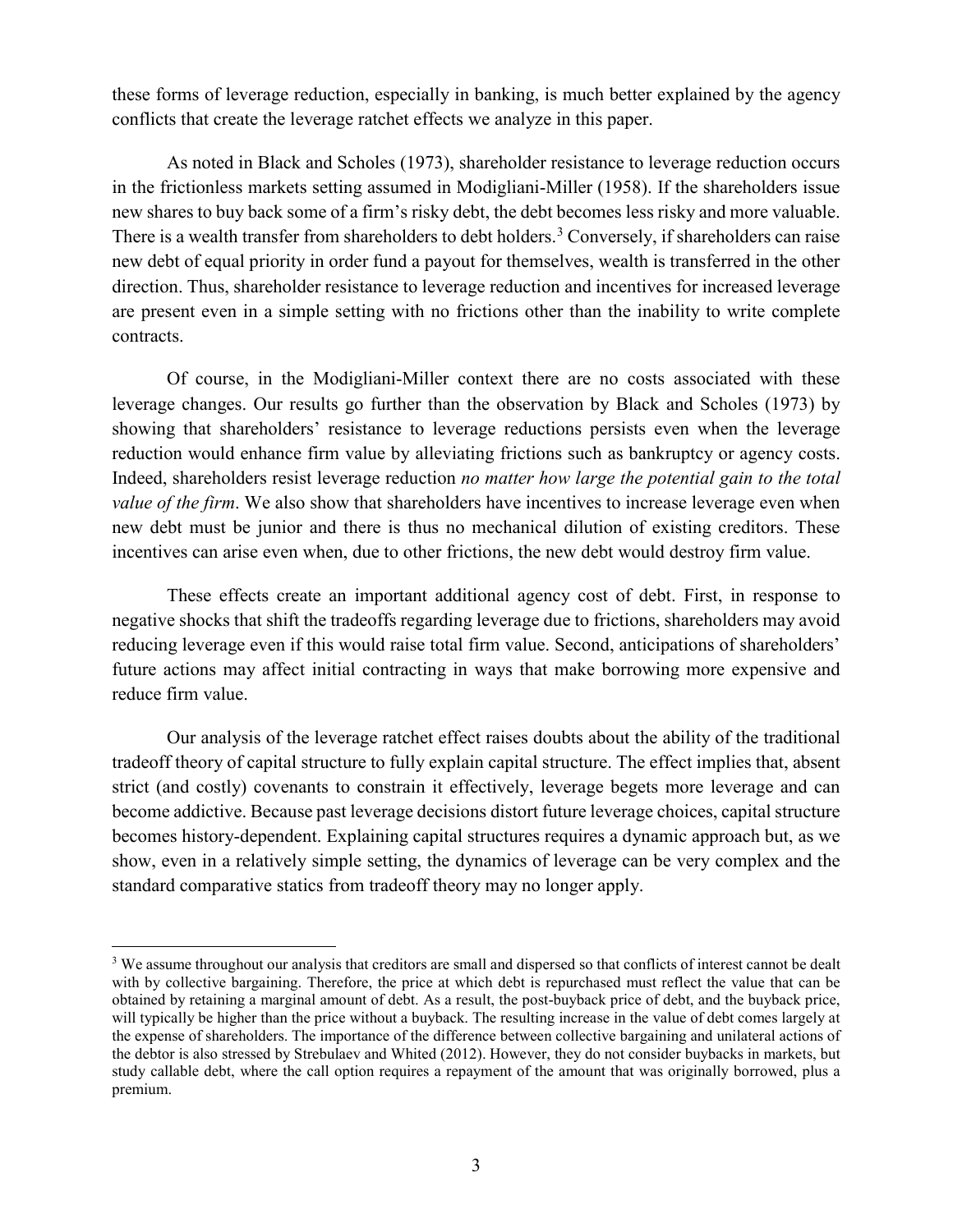For example, at any level of tax rates, the level of leverage that is implied by the leverage ratchet depends on what tax rates were in the past. Firms generally ratchet up their leverage over time, with the pace of such changes driven both by economic shocks, the tax benefits of debt, and the sensitivity of the debt price to total leverage. Shareholders will seek to increase leverage in response to shocks that increase the benefits of debt, but will resist leverage reductions even when lower leverage would increase the total value of the firm. Indeed, we show that shareholders may actually seek to increase leverage even when tax rates are reduced, in complete contrast to tradeoff theory predictions.<sup>[4](#page-3-0)</sup> However, observed leverage is not necessarily higher than tradeoff theory would predict. Because the initial cost of debt reflects creditors' expectations about the risks of further debt increases, firms initially may be under-leveraged relative to the predictions of tradeoff theory. Only over time, and depending on shocks to asset values and other considerations, will there be a tendency for firms to become over-leveraged.

Shareholders often have many ways available to adjust leverage. For example, when required to reduce leverage, shareholders can (i) sell assets and use the proceeds to reduce debt levels; (ii) issue new equity to buy back debt; or (iii) issue new equity to buy additional assets. We demonstrate an important equivalence result, showing that shareholders are indifferent among all ways leverage can be changed if assets are homogeneous, there is one class of debt outstanding, and sales or purchases of assets do not, by themselves, generate or destroy value for shareholders.

We show that shareholders will have strong preferences concerning leverage adjustments, however, whenever the conditions of the equivalence result don't hold. For example, if there are multiple classes of debt (rather than just a single class) and shareholders must reduce leverage, they prefer to sell assets and buy back the most junior debt. Intuitively, asset sales impose some of the cost of the deleveraging on the remaining senior debt holders, whose claims will in the end be backed by fewer assets. These distributive effects may dominate even if asset sales, possibly occurring at fire-sale prices, are inefficient and reduce the value of the firm.

The paper is organized as follows. Section [2](#page-6-0) presents the basic model and preliminary results on shareholder resistance to leverage reductions. Section [3](#page-12-0) considers how agency conflicts interact and potentially create feedback effects and how the leverage ratchet is intensified by investment-related conflicts. Section [4](#page-18-0) develops a dynamic equilibrium model of leverage, and demonstrates that firms will limit leverage initially but "ratchet up" indefinitely in response to shocks. In Section [5](#page-29-0) we consider alternative ways for a firm to adjust leverage other than pure recapitalization. Section [6](#page-44-0) provides concluding remarks and discusses the application of our analysis to banking and the role of capital regulation.

<span id="page-3-0"></span> <sup>4</sup> Evidence of such an asymmetric response in the context of tax rate changes is provided in recent work by Heider and Ljungqvist (2015).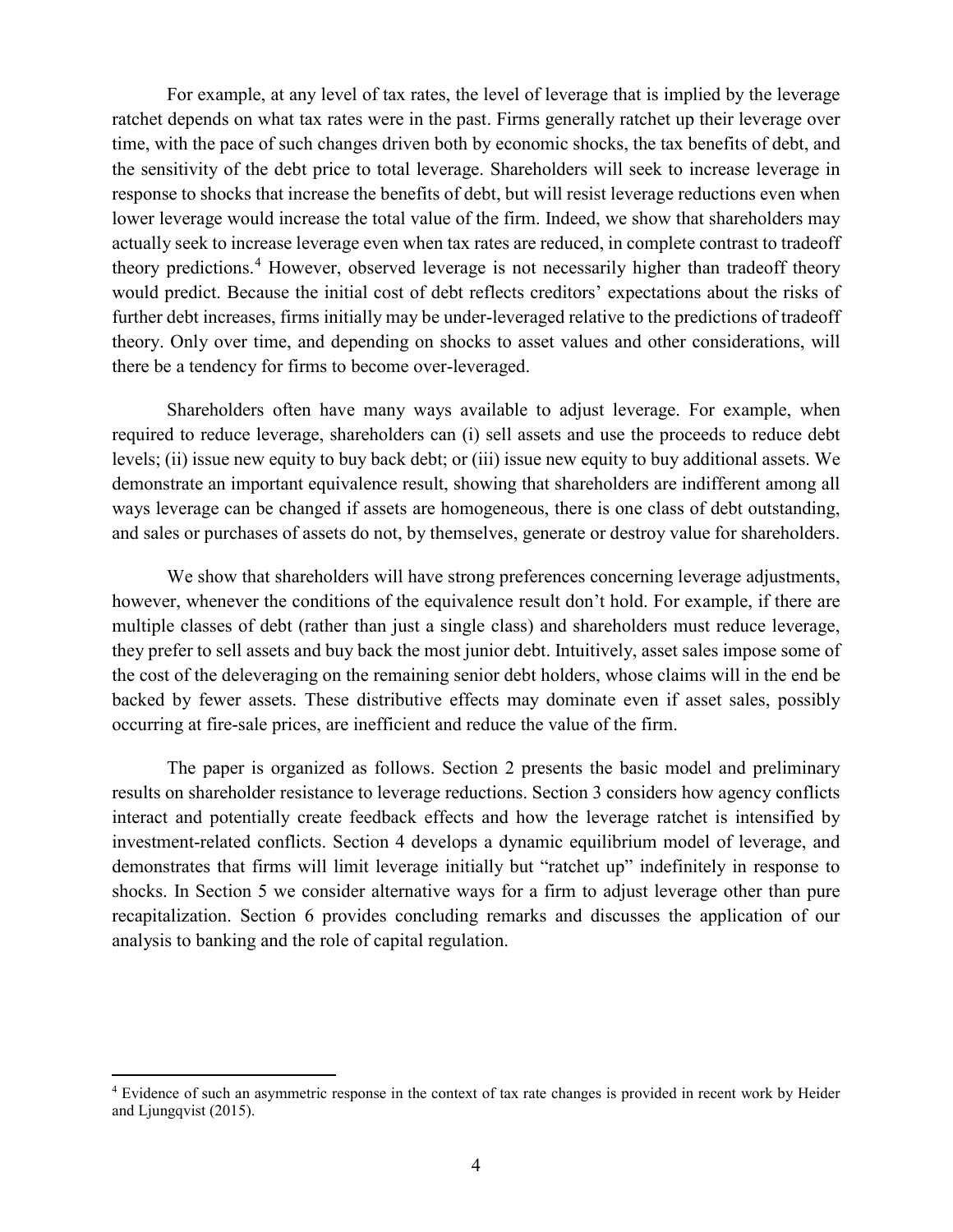### *Related Literature*

As mentioned above, the observation that in the absence of frictions shareholders cannot gain by giving up their default option was first made by Black and Scholes (1973). Leland (1994) pointed to a similar resistance (which he terms "surprising") in the context of a specific model in which debt is homogeneous and presumed fixed, bankruptcy costs are proportional, and only small marginal changes of *pari passu* debt are permitted.

The fact that creditors can gain when debt is repurchased by a borrower in the open market has been noted in the literature concerning market-based solutions to the sovereign debt crisis of the 1980s. See, for example, Frenkel et al. (1989) and Bulow and Rogoff (1990). The theory developed in that literature was confirmed in the Bolivian debt buyback of 1988 and more recently in the Greek debt buyback of 2012.<sup>[5](#page-4-0)</sup>

Shareholders' resistance to leverage reduction due to conflicts of interests with creditors is related to the underinvestment problem created by debt overhang noted by Myers (1977). As in Myers (1977), shareholders resist leverage reductions because the creditors obtain benefits at shareholder expense. Indeed, the underinvestment problem arises in Myers (1977) because it is assumed that new investments must be funded by equity (or junior debt). Importantly, unlike the underinvestment problem in Myers (1977), which only occurs when the net present value of the project is not large enough for the shareholders' share of the benefits to cover its cost, shareholders' resistance to leverage reductions persists *no matter how much the leverage reduction would increase the total value of the firm*. Worse, other agency costs of debt intensify shareholder resistance to leverage reduction even though the alleviation of these agency frictions increase the benefit of leverage reduction to total firm value. This intensity of the conflict of interest is due to the fact that shareholders do not generally capture *any* of the benefits of reduced leverage; the benefits accrue entirely to creditors and are not shared like the value of an investment.

In the literature on dynamic capital structure, it is common to explore shareholders' decisions with respect to payouts and default without allowing changes in the capital structure prior to default. Models that allow capital structure adjustments often assume that it is prohibitively costly to reduce leverage in distress, or that debt can only be recalled at par or at a premium. In addition, these models generally assume that new debt cannot be issued unless all existing debt is retired first.<sup>[6](#page-4-1)</sup> The assumption that firms are required to repurchase all existing debt before making any changes in their debt level is clearly inconsistent with actual practice. Moreover, this assumption effectively rules out any leverage ratchet effect a priori. Our analysis assumes instead that new debt can be issued and existing debt can be repurchased any time at competitive market

<span id="page-4-0"></span> $5$  By contrast, van Wijnbergen (1991) showed that, in the 1990 buyback of Mexican debt under the Brady plan, which involved collective bargaining, creditors had to agree to terms under which they neither gained nor lost from the buyback.

<span id="page-4-1"></span><sup>6</sup> See e.g., Fischer, Heinkel, Zechner (1989), Leland (1998), Goldstein, Ju, and Leland (2001), Strebulaev (2007), and Titman and Tsyplakov (2007). Hennessey and Whited (2005) allow only one-period riskless debt.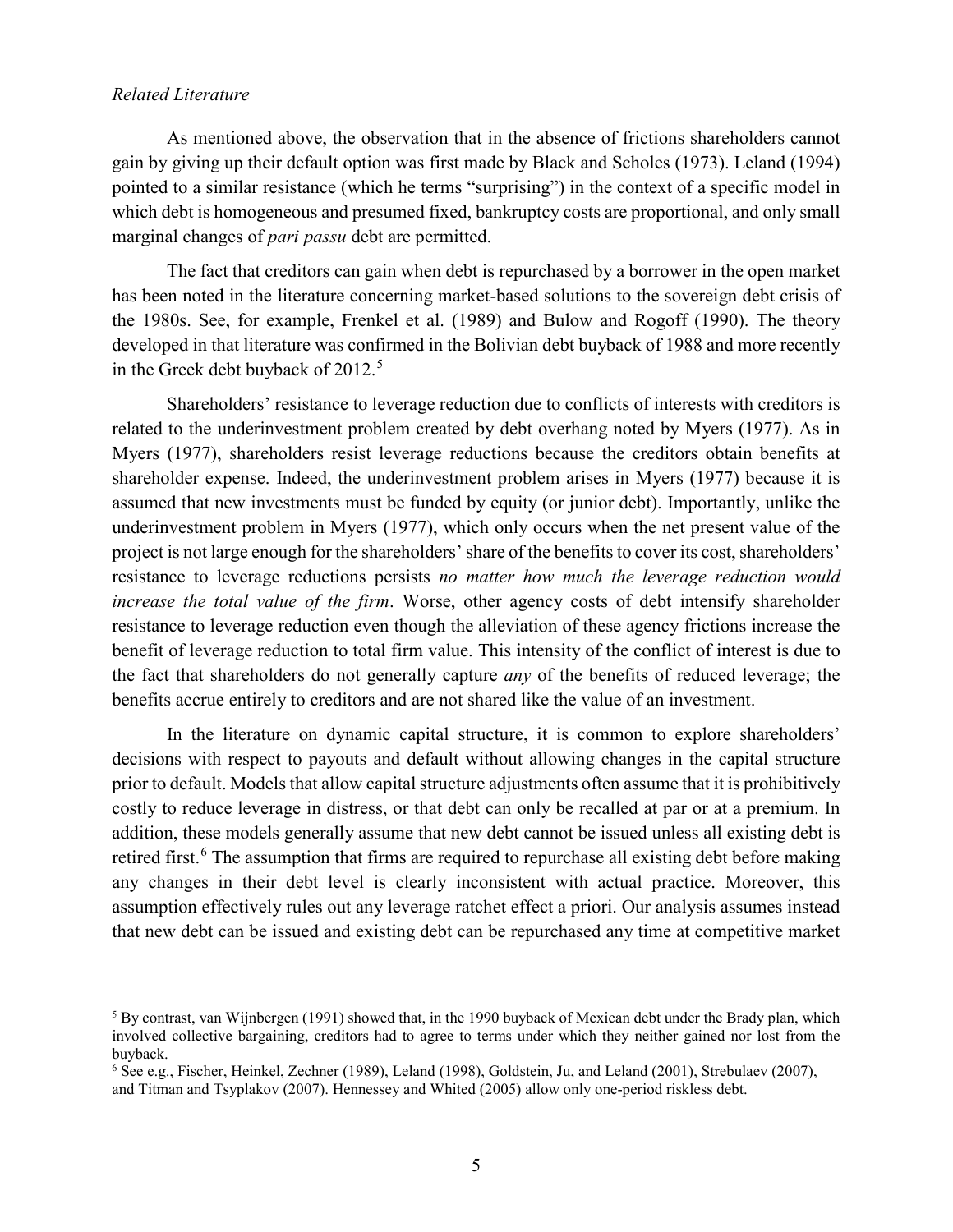prices.<sup>[7](#page-5-0)</sup> In contrast to much of the literature on dynamic capital structure, we do not assume that there is an exogenous transactions cost to issuing equity.

Dangl and Zechner (2007) analyze the dynamics of leverage and the choice between longand short-term debt. They observe that with long-term debt shareholders do not have incentives to reduce leverage when the firm has poor performance. Short-term debt requires the firm pay off all its debt frequently (at par) and effectively causes the firm to start afresh with new tradeoffs a-la Modigliani and Miller each time this debt matures. The frequent issuance of short-term debt entails higher transactions costs, which must be traded off against any benefits created. An important assumption in Dangl and Zechner (2007) is that there are covenants in place that prohibit the issuance of any new debt that would increase the total face value of debt outstanding, which again rules out the ratchet effect that we explore in this paper.

Another related paper is Brunnermeier and Oehmke (2013), which shows that shareholder incentives potentially lead to a "maturity rat race," since shortening the maturity structure of a firm's liabilities dilutes the longer-term creditors. The key assumption in Brunnermeier and Oehmke (2013) is that, although the firm can commit to a total amount of debt, it cannot commit to a particular maturity structure of that debt. They observe that this inability to commit is especially applicable to financial institutions. Our paper is similarly based on borrower-creditor conflict of interest and on the difficulty of making binding commitments. Unlike Brunnermeier and Oehmke (2013), however, our focus is on the firm's leverage choices rather than on the maturity structure of a fixed amount of debt.

Bizer and DeMarzo (1992) demonstrate that in the presence of agency costs of debt, lack of commitment leads borrowers to choose excessive leverage. Their setting is focused on the case of a risk-averse borrower or sovereign, rather than a corporation, but the desire to increase leverage once existing leverage is in place mirrors our finding regarding shareholders' resistance to leverage reductions. We also use solution methods developed in Bizer and DeMarzo (1994) for our analysis of the dynamic equilibrium.

Leverage ratchet effects are particularly strong for highly leveraged firms, such as banks. If their debts are explicitly or implicitly guaranteed, creditors have fewer (or no) incentives to put in place debt covenants that might mitigate the effect. Leverage choices can therefore become extremely inefficient. In discussing governance in banking, Becht et al (2011) also note that creditor governance or "discipline" is particularly weak for banks, which can lead to excessive leverage and risk.

As discussed in the concluding remarks, our paper is particularly applicable to banking, and also has policy implications. The results in this paper complement our earlier paper (Admati et al. 2013), in which we argued that banks choose socially inefficient levels of leverage because they do not internalize the significant negative external effect of their distress and default. If banks'

<span id="page-5-0"></span> <sup>7</sup> Some papers make the assumption that new debt can be issued *pari passu* with existing debt, which can help overcome the underinvestment problem identified in Myers (1977). Unless existing creditors benefit from additional investments, issuing such debt can reduce the value of existing debt and violate the creditors' seniority. In the spirit of Myers (1977), we assume for most of our analysis that violating the seniority of existing creditors is not possible.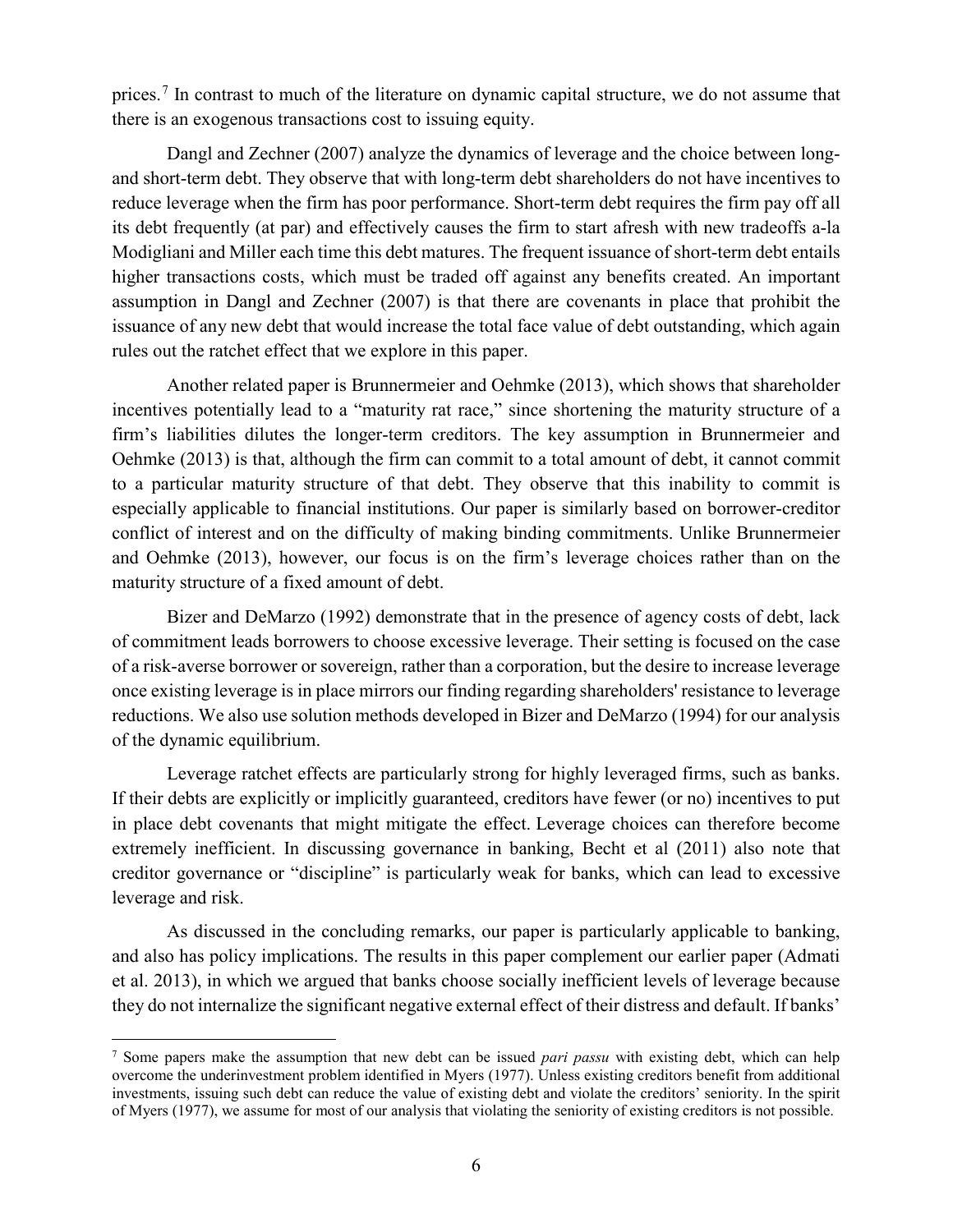funding costs are lower when they have high leverage, the reason is debt subsidies (e.g. taxes and government guarantees) provided at taxpayers' expense. In the current paper we show that high leverage is likely to be *privately* costly when viewed from the combined perspectives of all creditors and shareholders. Because high leverage in banking creates systemic risk that increases the fragility of the system and the likelihood of a financial crisis, high leverage is also *socially inefficient*. Guarantees meant to provide stability have the harmful effect of feeding the addiction to leverage implied by the leverage ratchet effect by removing creditors' incentives to restrict leverage through covenants or high interest rates. The results of this paper therefore strengthen our conclusion that, in the context of banking, effective capital regulation (i.e., regulation of leverage levels) is essential. Our analysis of shareholder preferences over various modes of leverage reduction also sheds light on how banks react to regulations that are framed in terms of regulatory ratios.

# **2. Debt Overhang and Resistance to Recapitalization**

<span id="page-6-0"></span>In this and the following section, we develop a simple but general reduced-form, static tradeoff theory model in order to highlight the logic and demonstrate the robustness of the leverage ratchet effect. Subsequently, in Section [4,](#page-18-0) we embed this static model in a dynamic setting and examine the leverage ratchet's dynamic consequences.

Consider a firm that has made an investment in risky assets and has funded itself partly with debt. We begin with a simple tradeoff model of capital structure based on taxes and net default costs, which we generalize later as we consider additional frictions. For our basic argument, we make the following assumptions:

- **Firm Investment:** The firm has existing real investments given by *A* . Investment returns are realized in the future ("date 2"), with final value *xA* .
- Firm Liabilities: The firm is funded by equity, together with a debt claim with total face value *D* that is due at date 2 when the asset returns are realized. If  $\tilde{x}A \ge D$ , debt claims will be honored in full. If  $\tilde{x}A < D$ , the firm will be forced to default.

We begin by considering three standard frictions that may affect the payouts of the firm's securities at date 2. These are taxes, bankruptcy costs, and third party (government) subsidies.

**Taxes:** We assume the firm may incur a corporate tax liability if asset returns exceed required debt payments. The tax benefits are determined by the firm's total debt outstanding and are given by  $t(\tilde{x}, A, D) \in [0, \tilde{x}A - D]$  when  $\tilde{x}A > D$ . We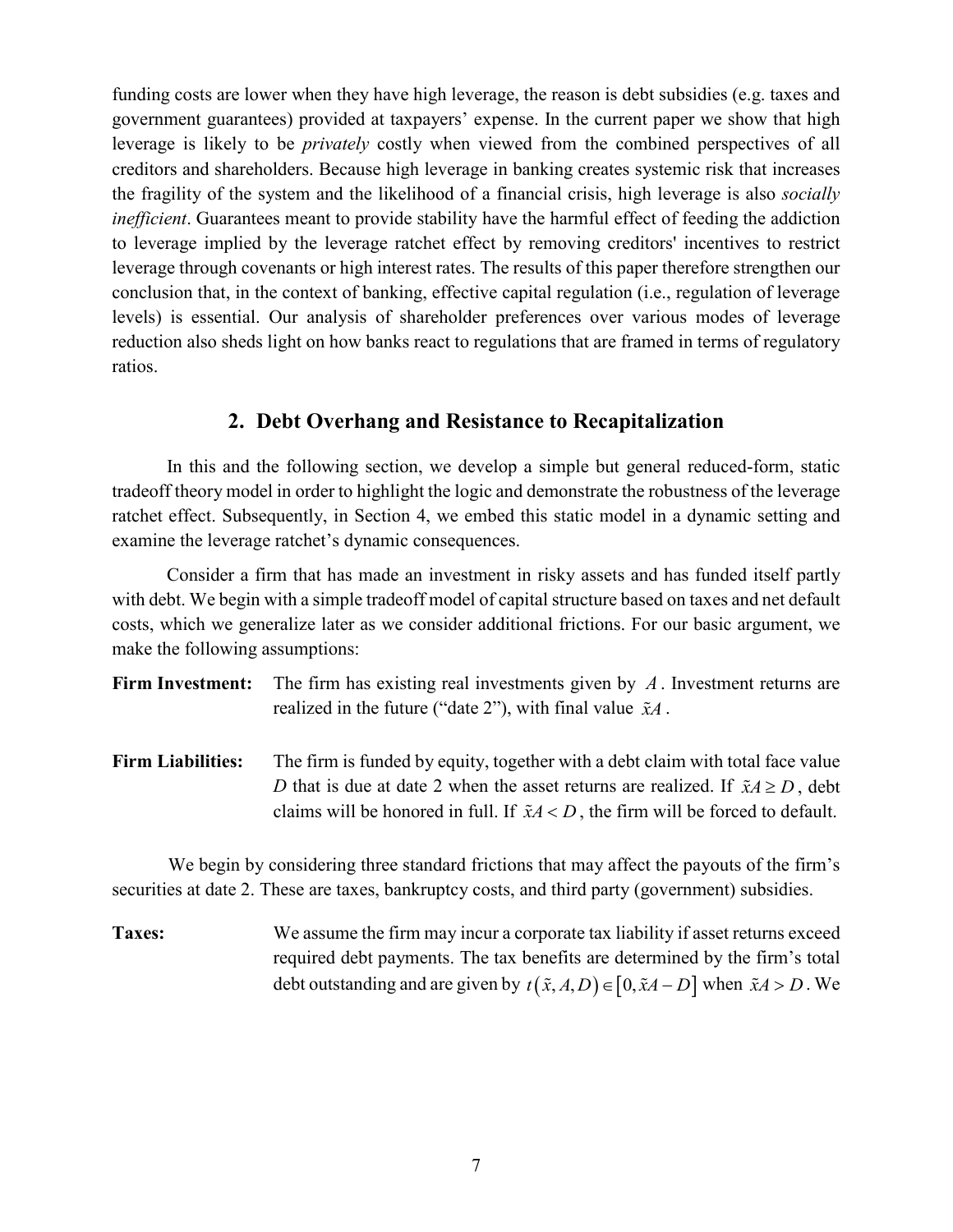assume that no tax is paid when  $\tilde{x}A \le D$ . Finally, we assume that the total tax liability is weakly decreasing in *D*, i.e.  $t_D(\tilde{x}, A, D) \le 0$ .<sup>[8](#page-7-0)</sup>

### **Default costs (net of subsidies):**

If  $\tilde{x}A < D$ , the firm is unable to fulfill its obligation to debt holders and must default unless it receives a subsidy from the government or some other third party.<sup>[9](#page-7-1)</sup> Let  $n(\tilde{x}A, D)$  be the *net* default costs for the firm, which is the difference between the bankruptcy cost and any third party subsidy. In the event that  $\tilde{x}A > D$ , there are no subsidies and no bankruptcy costs and thus  $n(\tilde{x}A, D) = 0$ . If  $\tilde{x}A < D$ , we assume that  $\tilde{x}A - n(\tilde{x}A, D) \in [0, D]$ . Note that the net default costs could be negative if the subsidy exceeds the bankruptcy cost – which means that the firm's debt holders will receive *more* than *xA* – but we assume that, at best, subsidies bring the available funds up to the amount *D* that is needed to avoid default.

With these assumptions, the payoffs on the firm's debt and its equity are as follows:

|                        | If $\tilde{x}A < D$          | If $\tilde{x}A > D$             |
|------------------------|------------------------------|---------------------------------|
| Payoff to Shareholders |                              | $\tilde{x}A-t(\tilde{x},A,D)-D$ |
| Payoff to Debt Holders | $\tilde{x}A-n(\tilde{x}A,D)$ | , ו                             |

**Pricing at Date 1:** All securities are traded in perfect Walrasian markets. We normalize the risk-free interest rate to zero and set prices of securities at date 1 equal to their expected payoff with respect to the risk-neutral distribution *F* of the return  $\tilde{x}$ , on the firms' assets.<sup>[10](#page-7-2)</sup> The distribution *F* has full support on  $[0, \infty)$ , and we assume the firm takes *F* as given and independent of its leverage choice.<sup>[11](#page-7-3)</sup> Throughout the paper, when we refer to probabilities, it is with respect to this risk-neutral measure.

Given our assumptions about payouts and pricing, it follows that at date 1 the values of the firm's debt and its equity are:

<span id="page-7-0"></span> <sup>8</sup> Note that there may be other direct effects of leverage on cash flows that can be included in the function *t*. For example, the firm may have to pay higher wages as in Berk, Stanton, and Zechner (2010), or have reduced costs due to disciplining benefits as argued by Jensen (1986). The key assumption is that on the margin, the combined direct consequences of leverage on free cash flows embodied by *t* are weakly increasing in *D*.

<span id="page-7-1"></span><sup>&</sup>lt;sup>9</sup> We allow for the possibility of subsidies because of their importance in the recent financial crisis.

<span id="page-7-2"></span> $10$  Setting the interest rate to zero is without loss of generality (we can alternatively interpret prices as future values). The existence of a risk-neutral distribution (or pricing kernel) *F* is implied by the absence of arbitrage.

<span id="page-7-3"></span> $11$  That is, we assume the firm acts as a price-taker with respect to this pricing kernel. Thus, as is standard in the corporate finance literature, we are ignoring any general equilibrium consequences of the individual firm's security choices.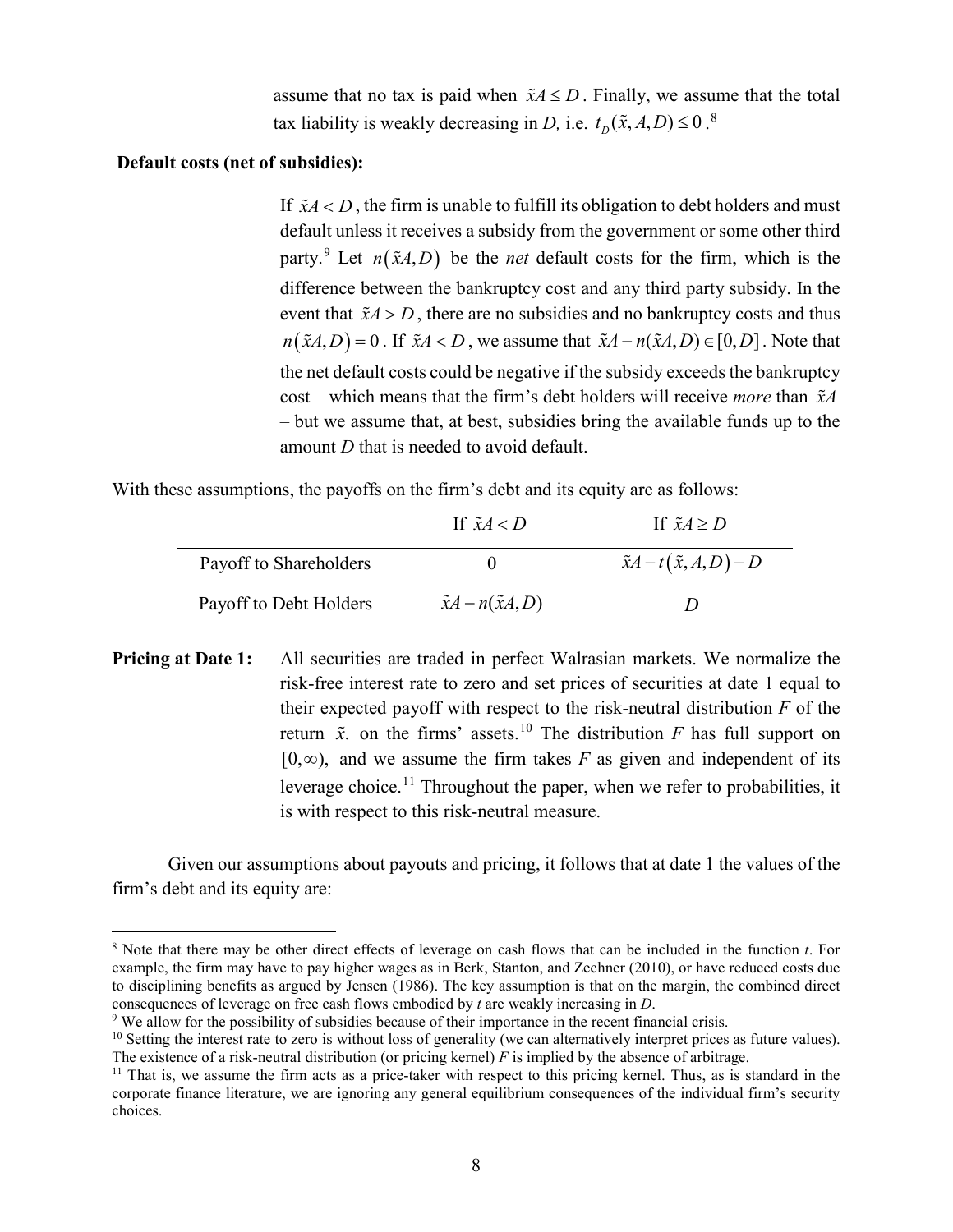Total value of debt =  $V^D(D, A)$ 

$$
= \int_{D/A}^{\infty} D \, dF(x) + \int_{0}^{D/A} (xA - n(xA, D)) \, dF(x) \tag{1}
$$

and

Value of equity = 
$$
V^{E}(D, A) = \int_{D/A}^{\infty} (xA - t(x, A, D) - D) dF(x)
$$
. (2)

The total value of the firm is therefore  $V^F(D, A) = V^E(D, A) + V^D(D, A)$ .

Now suppose the firm considers reducing leverage by buying back a portion of its outstanding debt. For now, we hold fixed the assets of the firm, and assume the cash used for the buyback is raised through a rights offering to existing shareholders, or a market offering of equity or other equity-like securities (such as preferred shares). Alternatively, the firm may use cash on hand that it would have alternatively paid out as a dividend. If the firm plans to buy back debt with a nominal claim equal to ∆, then upon the announcement of the recapitalization, the value of the firm will change from  $V^F(D, A)$  to  $V^F(D - \Delta, A)$ .

If the firm is inefficiently over-leveraged, then this change in firm value will be positive. It is natural to expect that some fraction of this gain will be captured by the firm's debt holders, diminishing the benefit to equity holders. Intuition suggests, however, that equity holders should still gain if the benefit of the recapitalization is sufficiently large. On the contrary, we will show that, independent of the source of funds or the potential benefit to total firm value, the fraction of any gain captured by the firm's debt holders *always* exceeds 100%, deterring equity holders from ever *voluntarily* recapitalizing.<sup>[12](#page-8-0)</sup>

To understand this result, consider first the pricing of the firm's debt. Equation (1) above implies that, without the buyback, the date 1 market price of debt per unit of nominal face value is equal to:

$$
q(D,A) = \frac{V^D(D,A)}{D} = 1 - \underbrace{F(D/A)}_{\text{Probability of Default}} \left( 1 - E \left[ \frac{\tilde{x}A - n(\tilde{x}A,D)}{D} \middle| \tilde{x}A < D \right] \right). \tag{3}
$$

That is, the debt price decreases with the probability of default but increases with the expected recovery rate.

Next observe that if the firm wants to buy back debt in the open market, it cannot do so at the price given in (3). The repurchase price must be such that debt holders are at the margin indifferent between selling debt and holding on to it.<sup>[13](#page-8-1)</sup> The buyback price of the debt must

<span id="page-8-1"></span><span id="page-8-0"></span><sup>&</sup>lt;sup>12</sup> We take up whether a possibly forced recapitalization is feasible and consistent with limited liability in Section 5.<br><sup>13</sup> For extensive discussions of this holdout effect, see Frenkel et al. (1989) and Bulow and Rog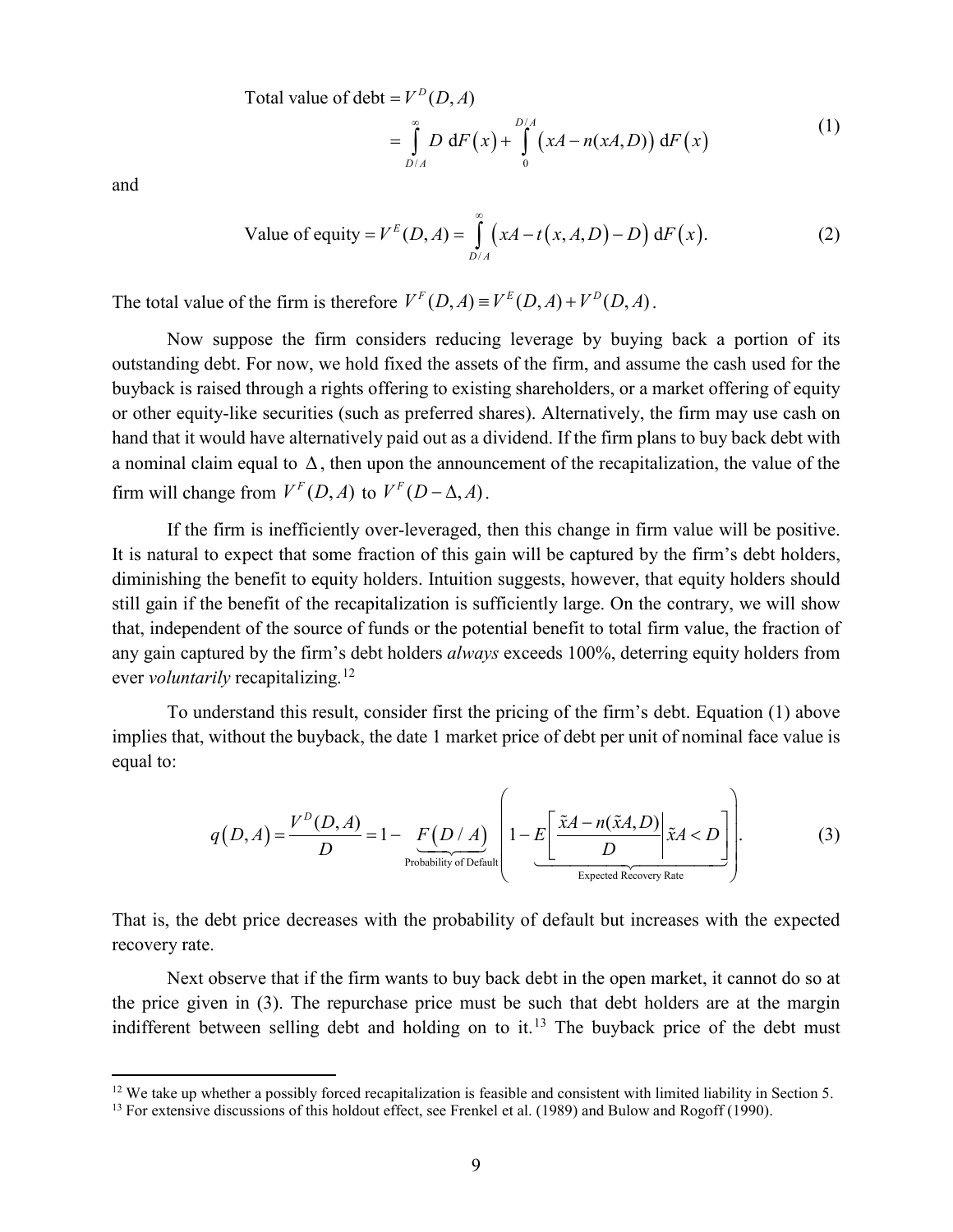therefore be equal to the market price  $q(D - \Delta, A)$  that prevails at the post-buyback debt level. Thus, upon announcement of the debt buyback, the value of the firm's debt will change to

$$
V^D(D-\Delta)+\Delta q(D-\Delta,A),
$$

and, because they must pay the cost of the buyback, the value of equity will change to

$$
V^{E}(D-\Delta)-\Delta q(D-\Delta,A).
$$

We assume that that the firm's managers and shareholders assess such a buyback only on the basis of how it affects shareholders' wealth.<sup>[14](#page-9-0)</sup> Therefore, the buyback will be undertaken only if the market value of the firm's equity would increase with the buyback:

$$
V^{E}(D-\Delta,A) - \Delta q(D-\Delta,A) > V^{E}(D,A). \tag{4}
$$

The following proposition shows that, no matter how large the gain to total firm value is, equity holders are always harmed by a recapitalization.

<span id="page-9-1"></span>**Proposition 1 (Shareholder resistance to Recapitalization):** *Equity holders are strictly worse off issuing securities to recapitalize the firm and reduce its outstanding debt. Losses to equity holders arise from the loss of their default option, the reduction in dilution of existing debt, and higher taxes. The loss to equity holders is mitigated by bankruptcy costs, and increased by the presence of taxes or default subsidies.*

**Proof:** Using (2) and (4), we can write the gain to shareholders from changing from debt *D* to *D –* ∆ as

$$
G(D, D - \Delta) \equiv V^{E} (D - \Delta, A) - V^{E} (D, A) - \Delta \times q(D - \Delta, A)
$$
  
\n
$$
= \int_{(D-\Delta)/A}^{D/A} (xA - D) dF(x)
$$
  
\n
$$
+ \Delta \times \left(1 - F\left(\frac{D-\Delta}{A}\right) - q(D - \Delta, A)\right)
$$
  
\n
$$
+ \int_{D/A}^{\infty} t(x, A, D) dF(x) - \int_{(D-\Delta)/A}^{\infty} t(x, A, D - \Delta) dF(x)
$$
\n(5)

The first term in (5) captures the *default option effect*: the loss of equity's default option given final asset values between  $D - \Delta$  and  $D$ . This term is strictly negative given our assumption that *F* has full support.

<span id="page-9-0"></span><sup>&</sup>lt;sup>14</sup> We do not consider the governance issues associated with the decision to issue shares or make a rights offering. Under U.S. law, a rights offering can be made without shareholder approval, though it may still fail if investors do not find it in their interest to acquire the new shares. In most other countries, rights offerings must be approved by shareholder meetings.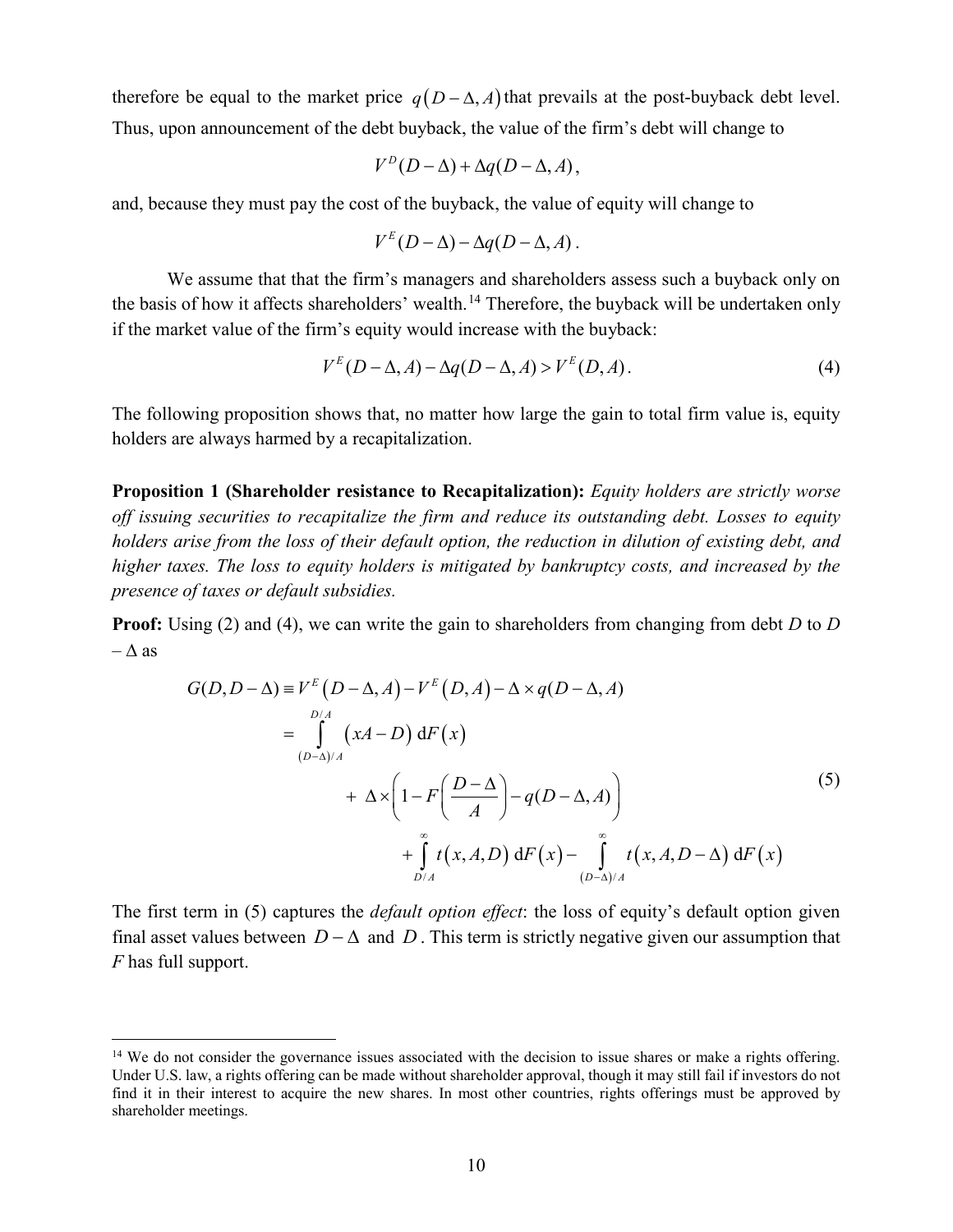The second term in (5) captures the *dilution effect*: the portion of the debt repurchase price that compensates debt holders for their share of any recovery in default. From (3), we can see that this term is negative and decreases with the (ex post) expected recovery rate of the debt:

$$
\Delta \times \left(1 - F\left(\frac{D-\Delta}{A}\right) - q(D-\Delta, A)\right) =
$$
  

$$
-\Delta \times \underbrace{F\left(\frac{D-\Delta}{A}\right)}_{\text{Probability of Default}} \times \underbrace{E\left[\frac{\tilde{x}A - n(\tilde{x}A, D-\Delta)}{D-\Delta}\Big| \tilde{x}A < D-\Delta\right]}_{\text{Expected Recovery Rate}} \leq 0.
$$
 (6)

Note that this term would be zero at the margin if the debt repurchased were strictly junior to any remaining debt, as in that case the expected recovery rate would be zero for the marginal dollar of junior debt. When the debt repurchased has equal priority with the remaining debt, as assumed thus far, and the remaining debt has a positive recovery rate, this term is negative. Note also that default subsidies will raise, and bankruptcy costs will lower, this cost.

Finally, the third term in (5) is the *tax effect*: it is negative because taxes are non-increasing in *D*.

Thus, combining these three effects, we see that

$$
V^{E}(D-\Delta,A)-V^{E}(D,A)-\Delta \times q(D-\Delta,A)<0
$$
\n(7)

and hence shareholders always lose from a recapitalization.

[Proposition 1](#page-9-1) restates and generalizes observations that have been made elsewhere in the literature. Black and Scholes (1973) note that in a setting with perfect markets shareholders lose from repurchasing debt. Equation (5) shows that this result is due to the loss of the default option and the expectation of a positive recovery rate on the debt. Leland (1994) demonstrates a similar result (which he finds "surprising") in the context of a continuous-time tradeoff model with linear taxes and a particular model of default costs, without providing intuition for the result. To the best of our knowledge, the full generality of [Proposition 1](#page-9-1) has not been clearly articulated nor fully appreciated in the capital structure literature.[15](#page-10-0)

We have assumed thus far that the firm has only a single class of debt outstanding. If the firm has several classes of debt, shareholders will naturally find it most attractive to buy back the cheapest class first, which will be the most junior class outstanding. Note that the only difference between these classes of debt is their expected recovery rates. Because the expected recovery rate is always non-negative, however, the above logic still applies and we have the following immediate generalization:

<span id="page-10-0"></span><sup>&</sup>lt;sup>15</sup> Indeed, resistance to recapitalization is often justified by appealing to transactions costs or lemons costs associated with equity issues (see e.g., Bolton and Freixas (2006)). Of course, such explanations do not explain the failure of recapitalizations via rights offerings or when firms have cash available to pay out as dividends, whereas [Proposition](#page-9-1)  [1](#page-9-1) immediately applies.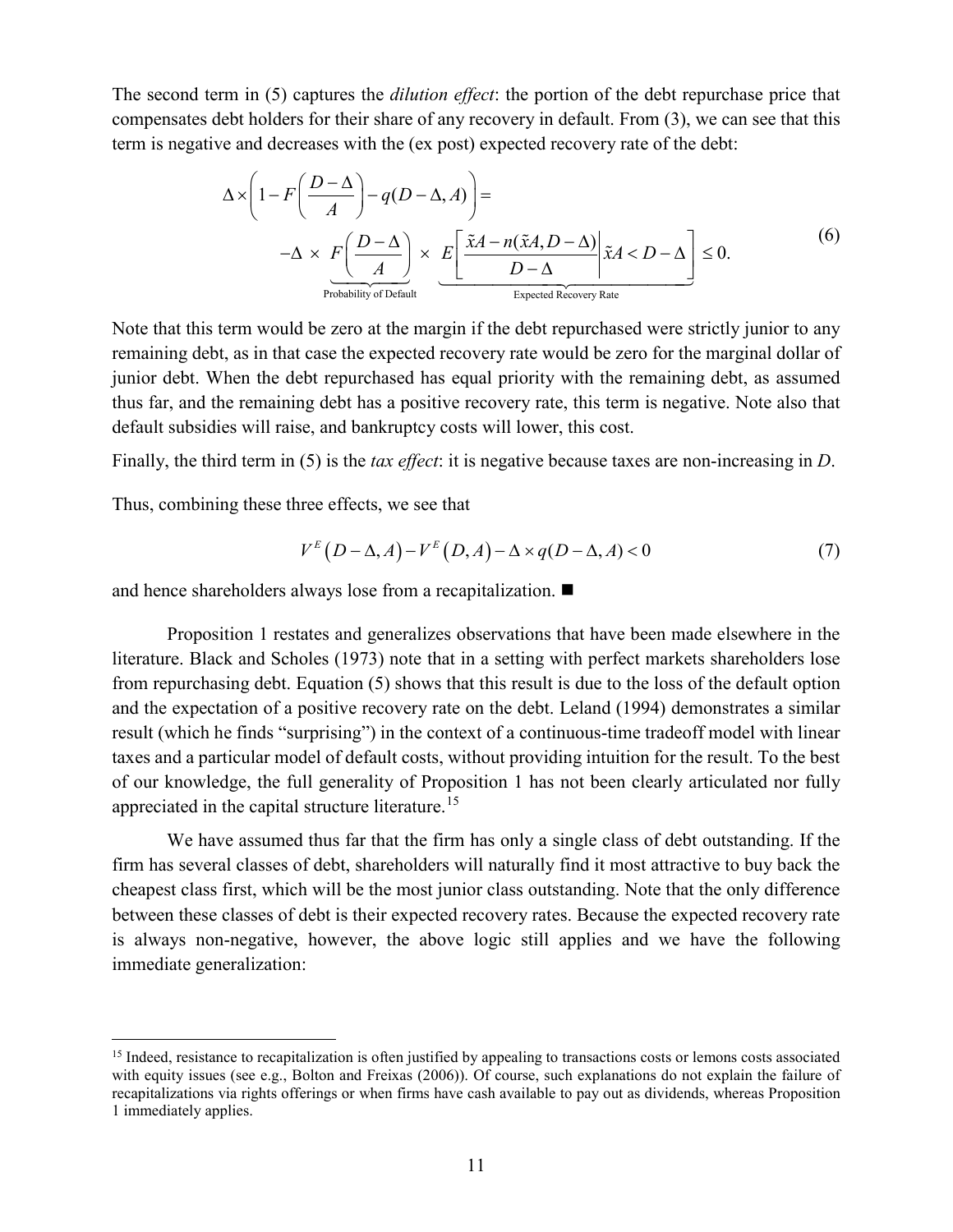<span id="page-11-2"></span>**Proposition 2 (Shareholder Resistance to buying back** *any* **debt class):** *Shareholders are strictly worse off issuing equity to repurchase any class of outstanding debt. The loss increases with the seniority of the debt purchased.*

Note that shareholders' resistance to a recapitalization does not depend on the tax benefits of debt. More strikingly, note that shareholders will resist a recapitalization no matter how large the potential gain to firm value. All of the benefits produced by a debt buyback – which in our model thus far come from reduced bankruptcy costs – accrue to existing debt holders. Shareholders – who must buy back the debt at a market price that reflects the reduced likelihood of default – are unable to appropriate these gains and so will resist a recapitalization.

The observation that shareholders resist a recapitalization even when it would raise the value of the firm stands in contrast to the standard tradeoff theory of capital structure, where firms are presumed to choose their debt levels so as to maximize total firm value given the countervailing frictions of tax benefits and distress and other costs associated with leverage. In fact, shareholder and firm value maximization coincide only when capital structure decisions are taken *ex ante*, before any debt has been issued. Once existing debt is in place, shareholder-creditor conflicts emerge, with important consequences for how both the asset *and* liability side of the firm's balance sheet will be managed going forward.<sup>[16](#page-11-0)</sup>

Indeed, the consequences of debt overhang for recapitalization are stronger than those for equity-financed investment as described in Myers (1977). When a firm must issue equity to undertake a valuable project, the loss to the shareholders due to the wealth transfer to risky debt holders brought about by the reduction in leverage can be more than offset by the positive net present value (NPV) of the project, a portion of which the shareholders capture. Thus, if the NPV of the project is large enough, Myers's underinvestment problem disappears, and the outcome is efficient. By contrast, when a debt buyback would increase the total firm value, debt overhang always results in a loss of efficiency. Again, no matter how large the gain in firm value, shareholders will always resist the recapitalization.

Matters would be different if there were collective bargaining about the price of debt in the buyback.<sup>[17](#page-11-1)</sup> For example, if debt contracts had collective action clauses, the firm's management, acting on behalf of shareholders, could negotiate a buyback agreement with debt holder representatives. In such negotiations, and with the no-buyback outcome as a default option, debt holders would end up sharing their gains from the buyback with the shareholders. This sharing of gains cannot be achieved in a market buyback. And even in a negotiation, if debt holders are

<span id="page-11-0"></span><sup>&</sup>lt;sup>16</sup> This point is central to the literature on dynamic theory of capital structure; see for example Strebulaev and Whited (2012). However, despite its name, this literature is more concerned with the dynamics of default and investment decisions for a given capital structure than with the evolution of capital structure through new issues and repurchases of debt and equity. Moreover, leverage changes are often restricted exogenously; e.g. Bhamra et al. (2010, p. 1499) state "In common with the literature, we assume that refinancings are leverage increasing transactions since empirical evidence demonstrates that reducing leverage in distress is much costlier."

<span id="page-11-1"></span><sup>&</sup>lt;sup>17</sup> In a different setting the impact of collective bargaining on debt dynamics is also noted by Strebulaev and Whited (2012).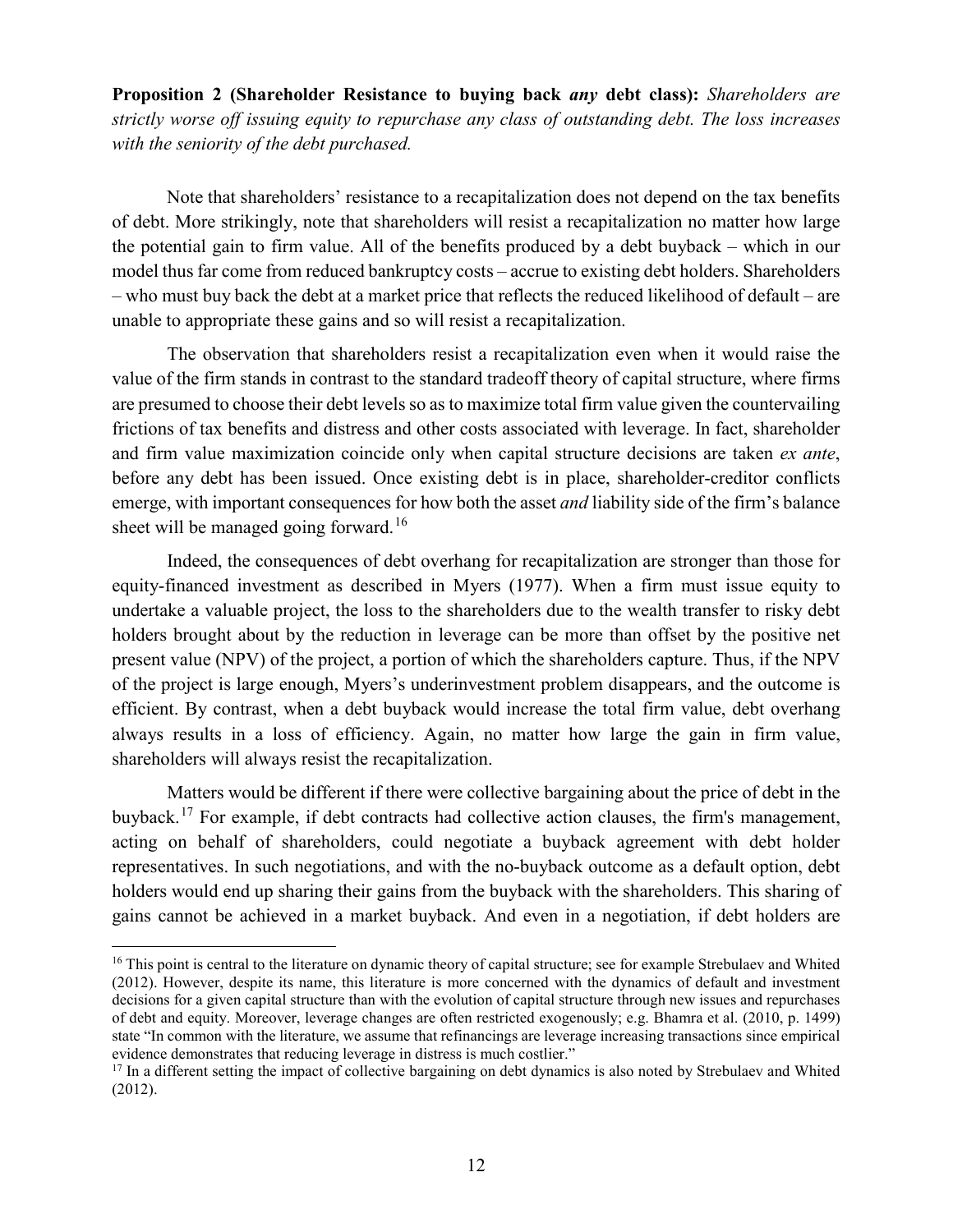dispersed, holdouts could be likely. In other words, at terms for which shareholders would not resist a recapitalization, we would expect (at least some) debt holders to resist, precluding a purely voluntary leverage reduction.<sup>[18](#page-12-1)</sup>

The difference between a buyback through collective bargaining and a buyback through the market is due to the fact that the buyback through the market itself raises the market price. Payoffs per unit of debt improve both because the default probability goes down and because, in the event of default, the available asset value (net of bankruptcy costs) is split among fewer claimants. With higher payoffs, the market price of the debt must increase. An exception to this rule occurs only if the buyback has no effect on the default probability and, in the event of default, debt holders do not get anything.<sup>[19,](#page-12-2)[20](#page-12-3)</sup>

Our results above establish the resistance of shareholders to pure recapitalizations for all equity-based sources of funding. In Section [5](#page-29-0) we will consider leverage reduction modes that involve either asset sales or the acquisition of new assets using equity funding. In that context, we also discuss the compatibility of leverage reduction with limited liability of existing shareholders.

# **3. Agency and Leverage Ratchet**

<span id="page-12-0"></span>So far we have focused on the tradeoff between the tax benefits of leverage and bankruptcy costs. Bankruptcy costs alone, however, are not the only detrimental consequence of leverage for firm value. In this section we consider additional agency conflicts that result from debt overhang, and find an important feedback: Agency costs increase both the benefit of, and resistance to, recapitalizations. Moreover, existing leverage distorts future leverage decisions to further exacerbate debt overhang, leading to a leverage ratchet effect.

## **3.1. Investment Distortions Increase Resistance**

It is well known that the presence of leverage in the firm creates debt-equity conflicts related to investment. In particular, leverage may induce equity holders to increase the risk of the firm's assets via asset substitution (Jensen and Meckling, 1976), or to fail to undertake new

<span id="page-12-1"></span> $18$  Note that in general it is not sufficient to negotiate solely with creditors whose debt will be repurchased – that is, it is not enough just to overcome the holdout problem – remaining creditors need to share some of their gains as well.

<span id="page-12-2"></span> $19$  A recent example of this effect can be seen in the buyback of Greek debt in 2012, when about one half of the debt was repurchased. The market price in August 2012, before the news about the buyback plans transpired, was about 17c per euro of debt, whereas the buyback was transacted in different batches between 30c and 40c per euro. This outcome mirrored the Bolivian experience of 1988, which was documented and analyzed by Bulow and Rogoff (1990). In contrast, in the Mexican debt buyback in 1990, collective bargaining seems to have been used to prevent the private creditors from obtaining any windfalls; see van Wijnbergen (1991).

<span id="page-12-3"></span> $20$  Our analysis raises potential concerns about the practice of using mark-to-market accounting for a firm's liabilities. Mark-to-market accounting is usually based on the principle that reported valuations should reflect the scope the firm has for its actions in markets, e.g. in selling assets or buying back debt. If the market price of the firm's debt is based on the expectation that there will not be a buyback, this price is not relevant for a buyback. A mark-to-market valuation that is based on this price does not actually reflect the scope for a buyback that the firm has. As a monopsonist or a monopolist in the markets for its own securities, the firm should not take the prices of its securities as given and independent of its own actions. Market prices of the firm's securities depend on its actions, especially actions related to changes in capital structure.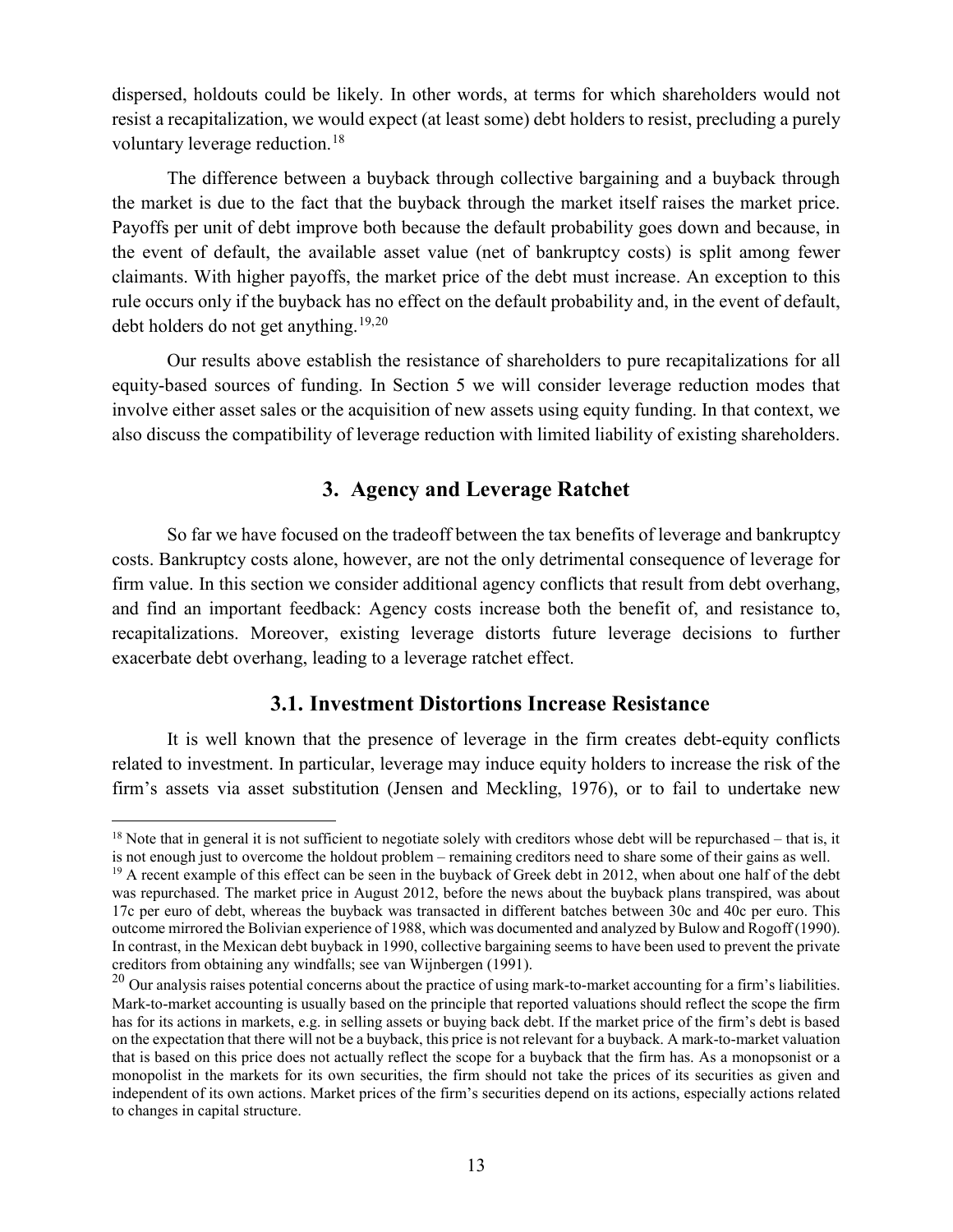investment opportunities (Myers, 1977). Indeed, these costs are often presumed to be even more significant than bankruptcy costs in the determination of optimal leverage from the perspective of tradeoff theory.

In this section we generalize our analysis to allow for both asset substitution and underinvestment. These agency frictions raise the cost of leverage for total firm value, and thus increase the potential benefit from a recapitalization. Yet we will show that despite this benefit, future debt-equity conflicts only *increase* shareholder resistance to any recapitalization.

To see the intuition for this result, consider first the case of asset substitution. Suppose the distribution of asset returns may be affected by actions taken by shareholders (or managers acting on behalf of shareholders). We denote these actions by  $\theta$ , and the resulting asset returns by  $\tilde{x}_{\theta}$ , which has distribution  $F(x|\theta)$ . In this setting, it is natural to extend our notation and define the value of equity as follows:

$$
V^{E}(D, A) = \max_{\theta} V^{E}(D, A, \theta)
$$
  
= 
$$
\max_{\theta} \int_{D/A}^{\infty} (xA - t(x, A, D) - D) dF(x|\theta).
$$
 (8)

We assume in (8) that the actions  $\theta$  are taken to maximize the value of equity. Let  $\theta^*$  be the action choice at the target level of debt,  $D - \Delta$ , i.e.,

$$
\theta^* = \arg \max_{\theta} V^E(D - \Delta, A, \theta).
$$
 (9)

To see that asset substitution increases shareholder resistance to a recapitalization, note that

$$
V^{E}(D-\Delta,A) - V^{E}(D,A) = V^{E}(D-\Delta,A,\theta^{*}) - \max_{\theta} V^{E}(D,A,\theta)
$$
  
\n
$$
\leq V^{E}(D-\Delta,A,\theta^{*}) - V^{E}(D,A,\theta^{*}).
$$
\n(10)

Thus, the increase in the value of equity post-recapitalization is even smaller now than in the setting without agency costs (that is, with  $\theta$  fixed at  $\theta^*$ , the level of risk that shareholders would choose given lower leverage).

As the above argument reveals, the result that agency costs increase shareholders' resistance to recapitalization follows directly from the shareholders optimization problem. Thus, we can apply the same argument to demonstrate that *any* shareholder discretion over future firm investment will lead to a similar result.

For example, suppose that in addition to determining asset risk  $\theta$ , management (on behalf of shareholders) has the opportunity to invest in additional assets *a* by raising capital *k* from shareholders (or reducing planned equity payouts). Moreover, suppose these decisions will be made at a later date and conditional on some future information *z* that is relevant to both asset returns and the profitability of the investment opportunity. Specifically, if we let  $k(a, z)$  be the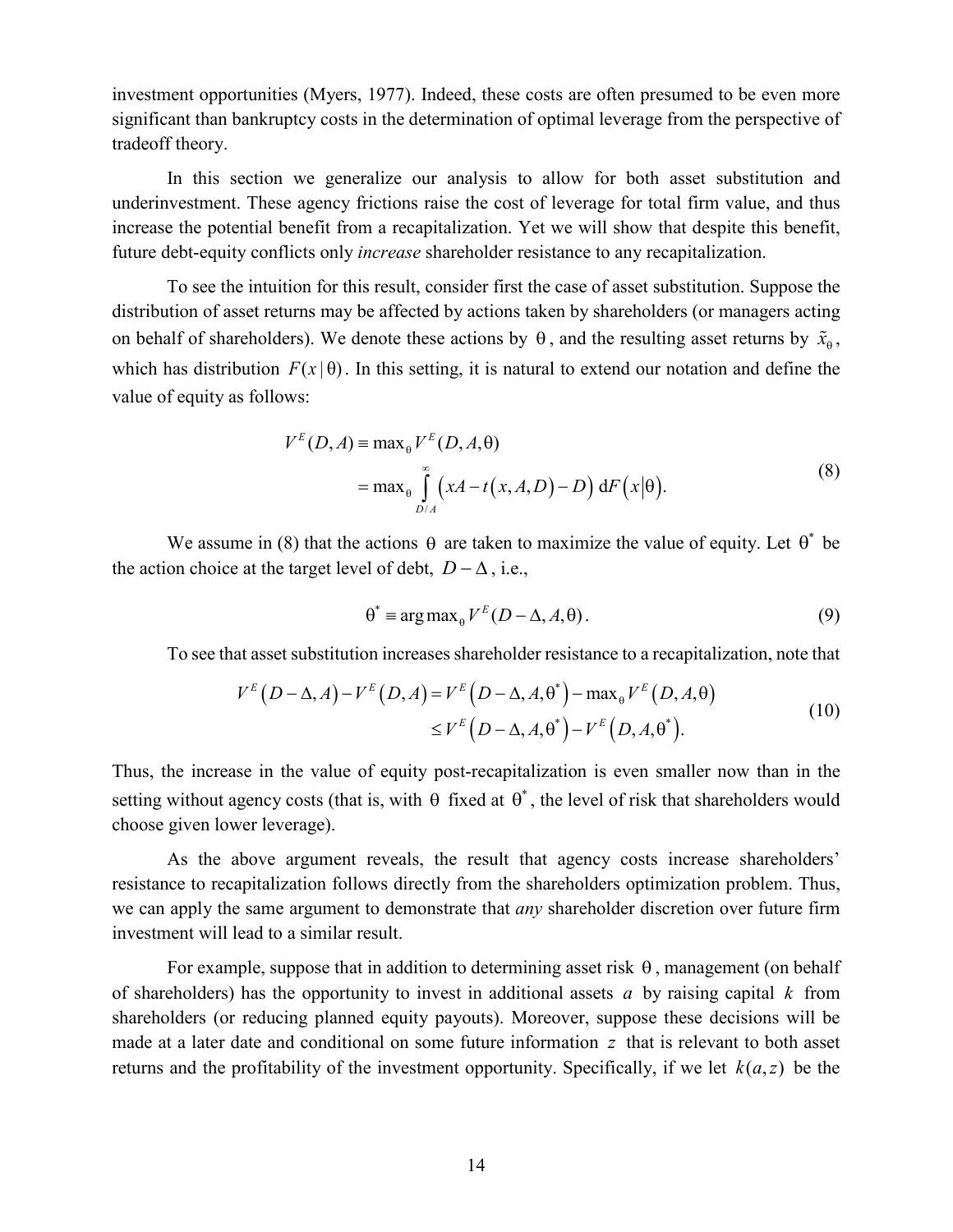cost of making investment *a* given information *z* , then the equity value function *conditional* on the investment policy functions  $a(z)$  and  $\theta(z)$  can be written as

$$
V^{E}(D, A, \theta, a) \equiv
$$
  
\n
$$
E_z \left[ \int_{D/(A+a(z))}^{\infty} \left( x(A+a(z)) - t(x, A+a(z), D) - D \right) dF(x|z, \theta(z)) - k(a(z), z) \right]
$$
(11)

where the expectation is over possible information states *z*. Equity holders choose the policies  $(0, a)$  to maximize (11) given outstanding debt *D*.

In this case, in addition to asset substitution, leverage may lead to future underinvestment due to the traditional debt overhang problem identified by Myers (1977). The next result demonstrates that, once again, the possibility of future underinvestment and risk shifting, while detrimental to total firm value, will only increase the cost to shareholders from a current recapitalization.

<span id="page-14-0"></span>**Proposition 3 (Agency Costs)**: *Although shareholder-creditor conflicts regarding investment may raise the benefits of a leverage-reducing recapitalization for total firm value, they also raise the costs of a recapitalization for shareholders (relative to a setting in which investments were fixed at the optimal policy given lower leverage).*

### **Proof:** See [Appendix.](#page-49-0)

The intuition for [Proposition](#page-14-0) 3 follows the same logic as (10): Agency costs mitigate the decline in the value of equity as leverage increases, as shareholders take actions that transfer wealth from creditors.[21](#page-14-1) But this effect implies that equity holders also gain less from a leverage reduction, and they must pay more for the debt in anticipation that such wealth transfers will be diminished. Thus, even though agency costs raise the cost of leverage, they impede shareholders' incentive to reduce it.

## <span id="page-14-2"></span>**3.2. Leverage Distortions: The Ratchet Effect**

The standard tradeoff theory of capital structure posits that firms choose debt in order to maximize total firm value given the countervailing frictions of tax benefits versus distress and agency costs associated with leverage. Our prior results suggest, however, that once leverage is already in place, debt overhang creates a powerful dynamic that will distort shareholder incentives. In particular, we show that not only will the shareholders not choose to reduce leverage, they will *always* prefer to *increase* leverage if they have the opportunity to do so, even if this additional leverage further reduces firm value. In other words, leverage begets additional leverage, creating a leverage ratchet effect.

<span id="page-14-1"></span> <sup>21</sup> Essentially, we follow the proof of [Proposition 1](#page-9-1) state-by-state conditional on *z.*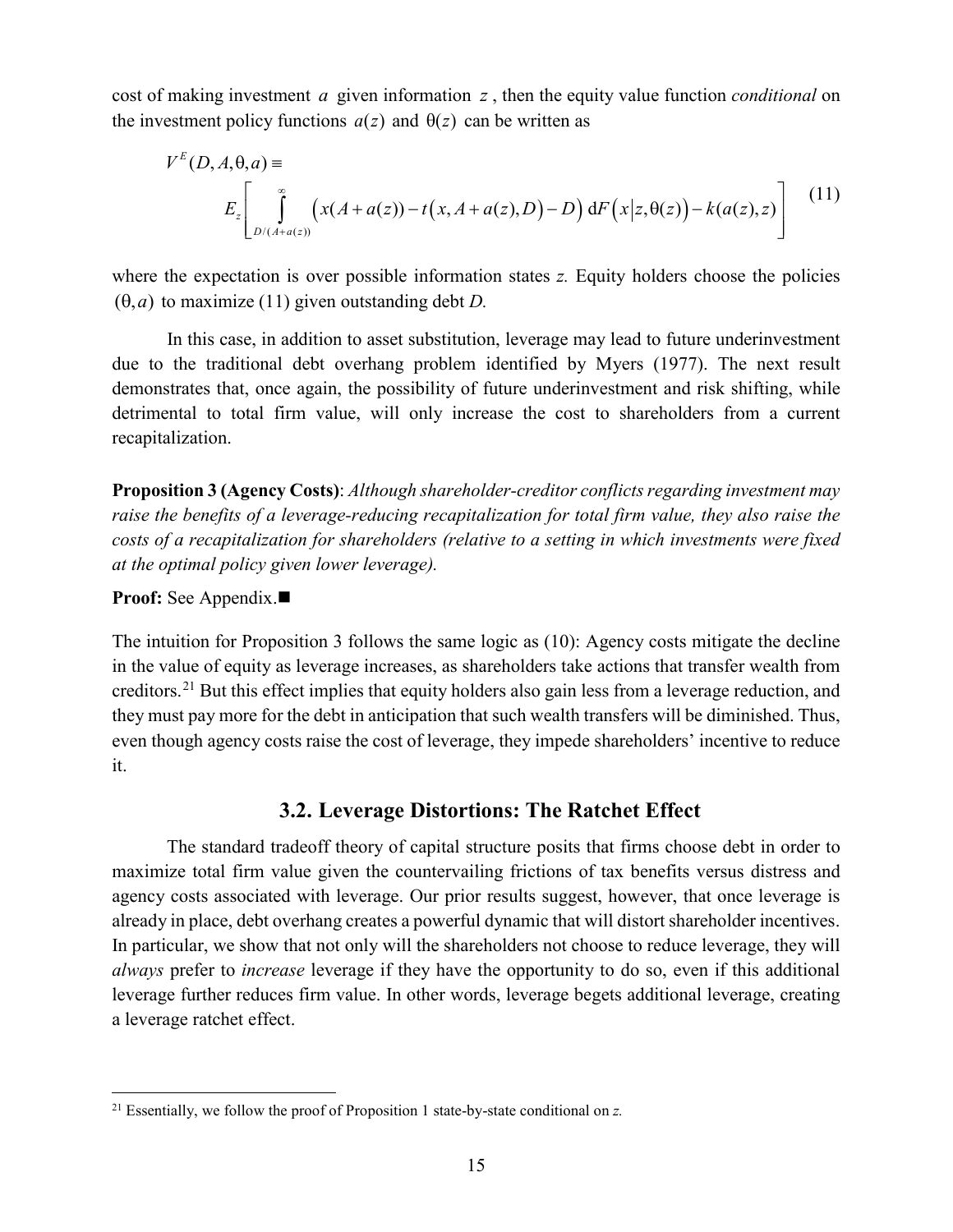The observation that shareholders can gain by issuing new debt that has equal (or higher) priority to its existing debt is well known, and results from the fact that the new debt will dilute the claims of existing creditors. Fama and Miller (1972) argue that seniority provisions, requiring any new debt to be junior to existing creditors, prevent such dilution.

In the presence of agency costs, however, strict priority rules are insufficient to fully insulate senior creditors from the consequences of future debt issues. As demonstrated by Bizer and DeMarzo (1992), sequential borrowing with *junior* debt can still be detrimental to more senior claims because of its influence on future firm actions, such as risk-shifting, underinvestment, or earlier default. In other words, by increasing future agency costs, new junior debt can harm existing senior creditors. <sup>[22](#page-15-1)</sup> Equity holders do not internalize this harm, distorting their decision to engage in additional borrowing, as illustrated in [Figure 1.](#page-15-0) As we show below, this feedback effect creates an additional agency cost of debt: *existing leverage distorts future leverage decisions of the firm*.



#### **Figure 1: Sequential Borrowing Agency Distortions**

<span id="page-15-0"></span>Even when new debt must be junior, it distorts future incentives in a way that harms senior creditors. This loss to senior creditors is not internalized by shareholders, distorting incentives with regard to the decision to increase leverage.

To demonstrate the leverage ratchet effect, consider our setting with taxes, default costs, and asset substitution, and suppose that any existing debt is protected so that any new debt issued is junior to all other outstanding debt claims (and hence there is no direct dilution of existing creditors). Nonetheless, we show that under broad conditions, a leveraged firm will *always* find it optimal to increase its leverage. To formalize this result, let  $G(D, D')$  be the gain to shareholders when a firm with existing debt *D* increases its debt to  $D' \ge D$ , by issuing new junior debt with face value  $D' - D$ :

$$
G(D, D') = V^{E}(D', A) - V^{E}(D, A) + (D' - D)q^{J}(D, D', A)
$$
\n(12)

where  $q^{J}(D, D', A)$  is the price at which the new junior debt is sold. Then we have the following key result:

<span id="page-15-1"></span><sup>&</sup>lt;sup>22</sup> Brunnermeier and Oehmke (2013) show that a similar effect arises if shareholders can issue new debt with a shorter maturity than existing debt, as its earlier maturity gives it effective seniority.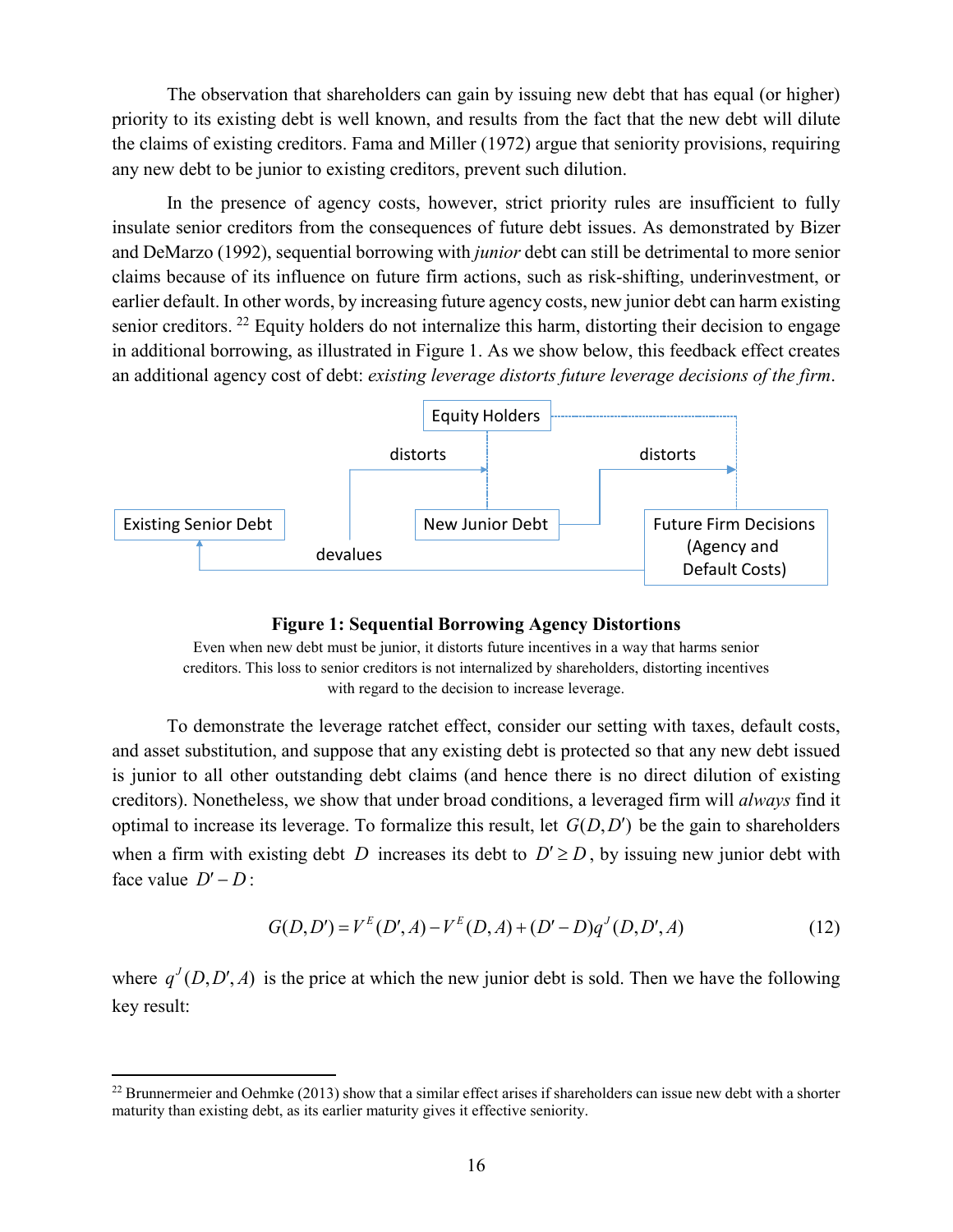<span id="page-16-0"></span>**Proposition 4 (Leverage Ratchet Effect):** *Given initial debt D, suppose the firm has the opportunity to adjust its debt on a one-time basis. Then, the optimal choice*   $D^*(D)$  =  $\arg \max_{D'} G(D, D')$  *satisfies:* 

- *If the firm has no initial debt, then the amount of debt D\**(0) *that maximizes shareholders' gain also maximizes the total value of the firm.*
- *If the firm has outstanding debt D* > 0, *shareholders never gain by reducing leverage. Moreover, if the probability of default is continuous at D and the marginal expected tax benefit of debt is positive, it is always optimal for shareholders to increase leverage by issuing new debt even if this new debt must be junior to existing claims, and even if it reduces total firm value; that is*  $D^*(D) > \max(D, D^*(0))$ .

**Proof:** See [Appendix.](#page-49-1)

The first statement in [Proposition 4](#page-16-0) is obvious – absent pre-existing debt, shareholders internalize any costs to creditors via the price they will receive for the new debt, and hence will choose leverage to maximize total firm value. This observation is the basis for the standard optimality prediction of the tradeoff theory.

The second statement in [Proposition 4,](#page-16-0) however, makes clear that when there is a marginal tax benefit from debt, this prediction must fail if the firm makes new leverage decisions once existing debt is in place. It implies that even if the firm is already excessively leveraged (relative to the tradeoff theory optimum), equity holders will still be tempted to increase leverage further.

While the proof of this result in full generality is complicated by technicalities related to differentiability and continuity, the intuition is straightforward. All of standard *costs* associated with leverage in the tradeoff theory – default costs, investment-related agency costs, and even distortions of future leverage choices – are decisions which are *optimized* by equity holders (e.g., equity holders optimally determine when to exercise their put option to default). Thus, by a standard envelope argument, these costs have no first order impact on the cost of new debt to shareholders, and thus the only first order effect is the incremental tax benefit. Intuitively, from (8), letting  $\theta$  be the optimal level of future investment decisions by shareholders given debt *D*,

$$
\frac{\partial}{\partial D}V^{E}(D,A) = -\left(1 - F(D/A|\theta)\right) - \int_{D/A}^{\infty} t_{D}(x,A,D) dF(x|\theta)
$$

$$
= -q^{J}(D,D,A) - \int_{D/A}^{\infty} t_{D}(x,A,D) dF(x|\theta)
$$
(13)

and thus from (12),

$$
G_2(D,D) = -\int_{D/A}^{\infty} t_D(x,A,D) dF(x|\theta) > 0.
$$
 (14)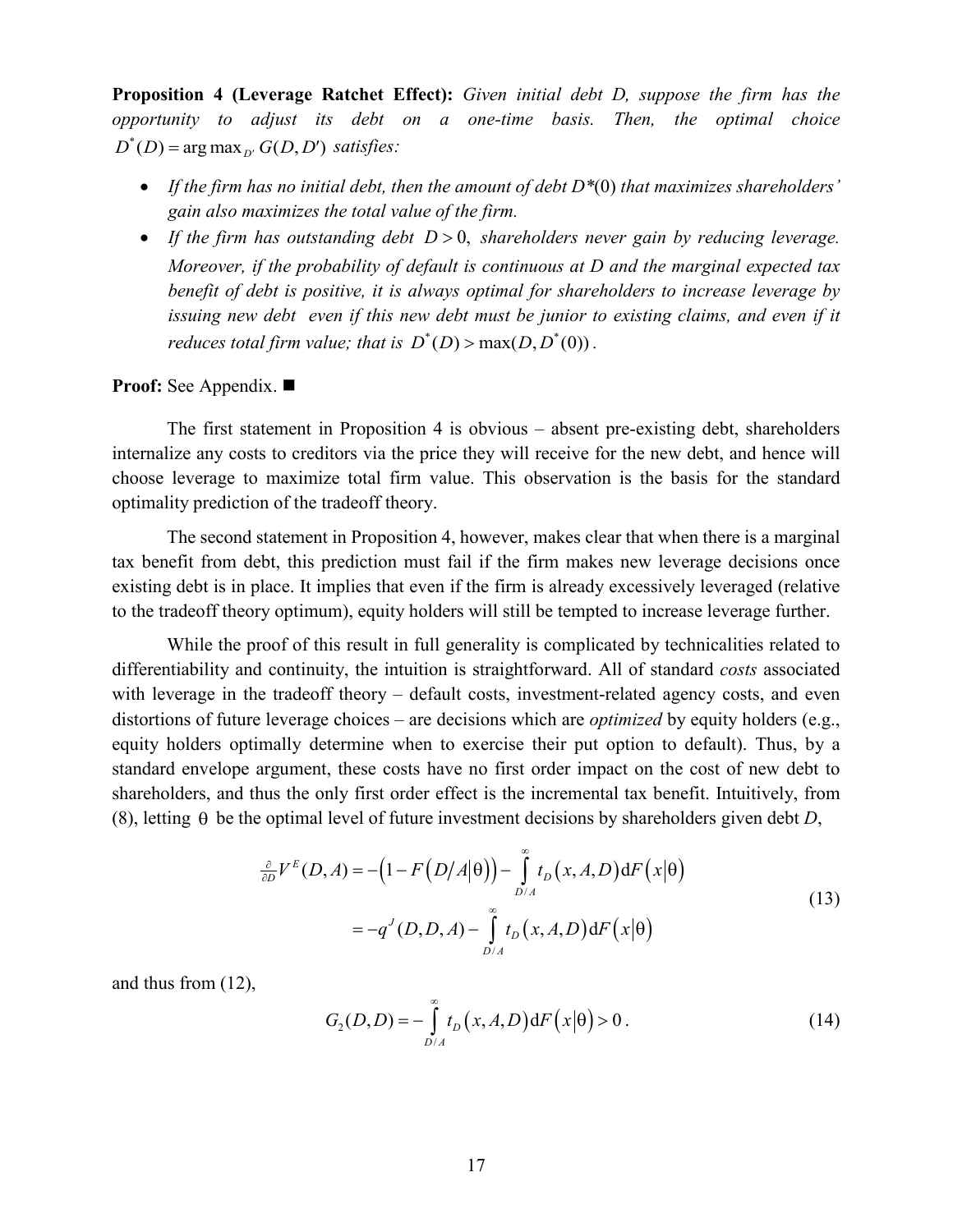That is, the marginal gain from new incremental debt is equal to the associated incremental tax shield.<sup>[23](#page-17-1)</sup> Thus, independent of the amount of debt already in place, shareholders always have a positive incentive to increase debt further until its interest tax shield is fully exploited.

We illustrate the result of [Proposition 4](#page-16-0) in [Figure 2,](#page-17-0) which shows  $G$  and  $V^E$  for different levels of initial debt *D* .





<span id="page-17-0"></span>Although a new issue of junior debt reduces firm value, it decreases the value of senior debt by even more, leading to a gain for shareholders. At the margin, shareholders benefit from a higher interest tax shield, whereas default and agency costs are second order.

If the firm initially has no debt, equity holders would prefer debt  $D^*$  that maximizes total enterprise value (equity plus debt). Once debt  $D^*$  is in place however, equity holders face the potential gain  $G(D^*, D)$ , and so would ideally choose  $D^{**}$  if given a one-time opportunity to issue new junior debt. Note that total enterprise value is lower at  $D^*$ , but equity holders still gain because the value of the senior debt declines. Senior creditors lose because for them, the increased agency and default costs that arise with greater total leverage have a first-order impact on their payoff. (We will describe the specific numerical parameters used to generate [Figure 2](#page-17-0) in Section [4.1.](#page-18-1))

<span id="page-17-1"></span><sup>&</sup>lt;sup>23</sup> We note in passing that this observation provides some justification for the standard practice in capital budgeting valuation to consider only incremental tax benefits associated with new debt while ignoring the impact of bankruptcy and agency costs. Once existing debt is in place this approach correctly captures the marginal impact to the firm's shareholders.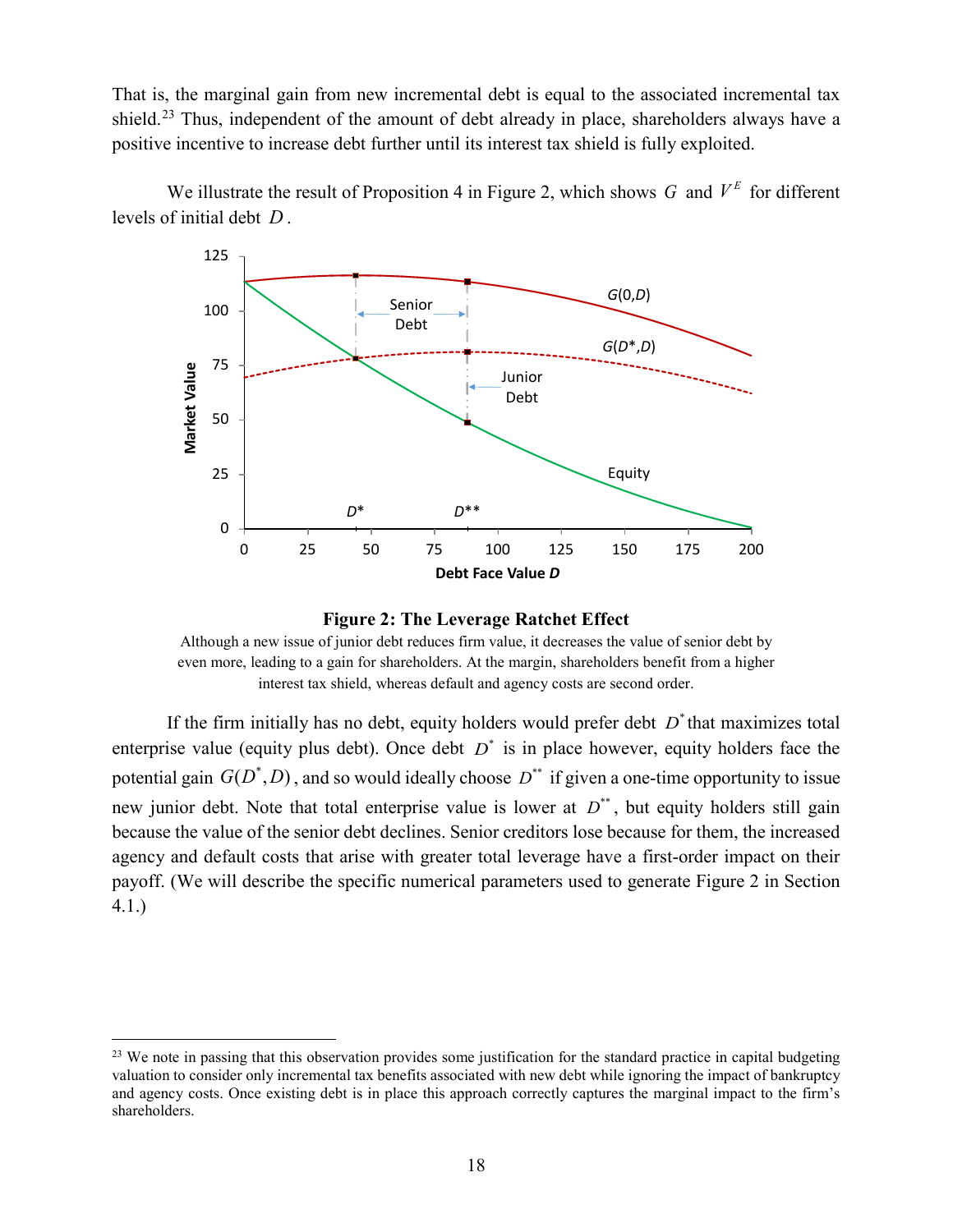# **4. Leverage Ratchet in Dynamic Equilibrium**

<span id="page-18-0"></span>Our results thus far demonstrate that under shareholder control, leverage is "irreversible" once put in place and moreover creates a desire for even more leverage. Our analysis, however, has been restricted to one-time static adjustment of the firm's debt level. In a dynamic context, creditors will include the cost of such future distortions in the price they are willing to pay for the debt upfront. Moreover, this price adjustment will naturally affect the firm's optimal initial leverage choice. In this section we develop a simple and tractable dynamic model to explore and highlight the key consequences of the leverage ratchet effect.

We begin in Section [4.1](#page-18-1) by developing a simple stationary dynamic model of a leveraged firm, in which the firm earns taxable income at a fixed rate until the random arrival of an exit event. Because interest on debt is tax deductible, the firm has a tax benefit from leverage, but we assume debt distorts the payoff at exit either due to default or agency costs. We then illustrate the leverage ratchet effect in the context of this model and consider the equilibrium debt choice when the firm has repeated opportunities to issue debt in Section [4.2.](#page-22-0) In Section [4.3](#page-25-0) we allow for shocks to the income and value of the firm and show how these shocks will lead leverage to increase over time. Finally, in Section [4.4](#page-27-0) we discuss the potential role of countervailing forces such as repayment of maturing debt, asset growth, and debt covenants in mitigating the leverage ratchet.

### <span id="page-18-1"></span>**4.1. A Simple Dynamic Tradeoff Model**

Suppose the firm generates earnings before interest and taxes at a constant rate *y* until the arrival at random time  $\tau$  of a liquidation event. (This setting could correspond, for example, to an investment in a fixed income security or portfolio.) The interest rate r, liquidation arrival rate  $\lambda$ , and tax rate *t* are constant, and the firm issues debt with fixed face value *D* and constant coupon rate *c* such that  $cD \le y$ . The value of the firm at liquidation is given by  $Y_{\theta}$ , which is independent of  $\tau$ , and where the parameter  $\theta$  reflects investment or strategy choices that are chosen to maximize shareholder value. In that case, the value of the firm's equity is given by  $2^4$ 

$$
V^{E}(D) = \max_{\theta} E \left[ \int_{0}^{\tau} e^{-rs} (y - cD)(1 - t) ds + e^{-r\tau} (Y_{\theta} - D)^{+} \right]
$$
  
=  $\frac{r}{r + \lambda} \frac{(y - cD)(1 - t)}{r} + \frac{\lambda}{r + \lambda} \max_{\theta} E[(Y_{\theta} - D)^{+}].$  (15)

For  $D \ge 0$ , we define the function

$$
\phi(D) = \max_{\theta} E[(Y_{\theta} - D)^{+}] \tag{16}
$$

to represent the expected payoff to equity in liquidation, and note that by standard arguments  $\phi$ must be nonnegative, strictly decreasing (if  $\phi > 0$ ) and weakly convex in the debt face value *D*,

<span id="page-18-2"></span><sup>&</sup>lt;sup>24</sup> We use the notation  $x^+ = \max(x,0)$ , and the fact that given arrival rate  $\lambda$ ,  $E[e^{-r\tau}] = \lambda/(r + \lambda)$ .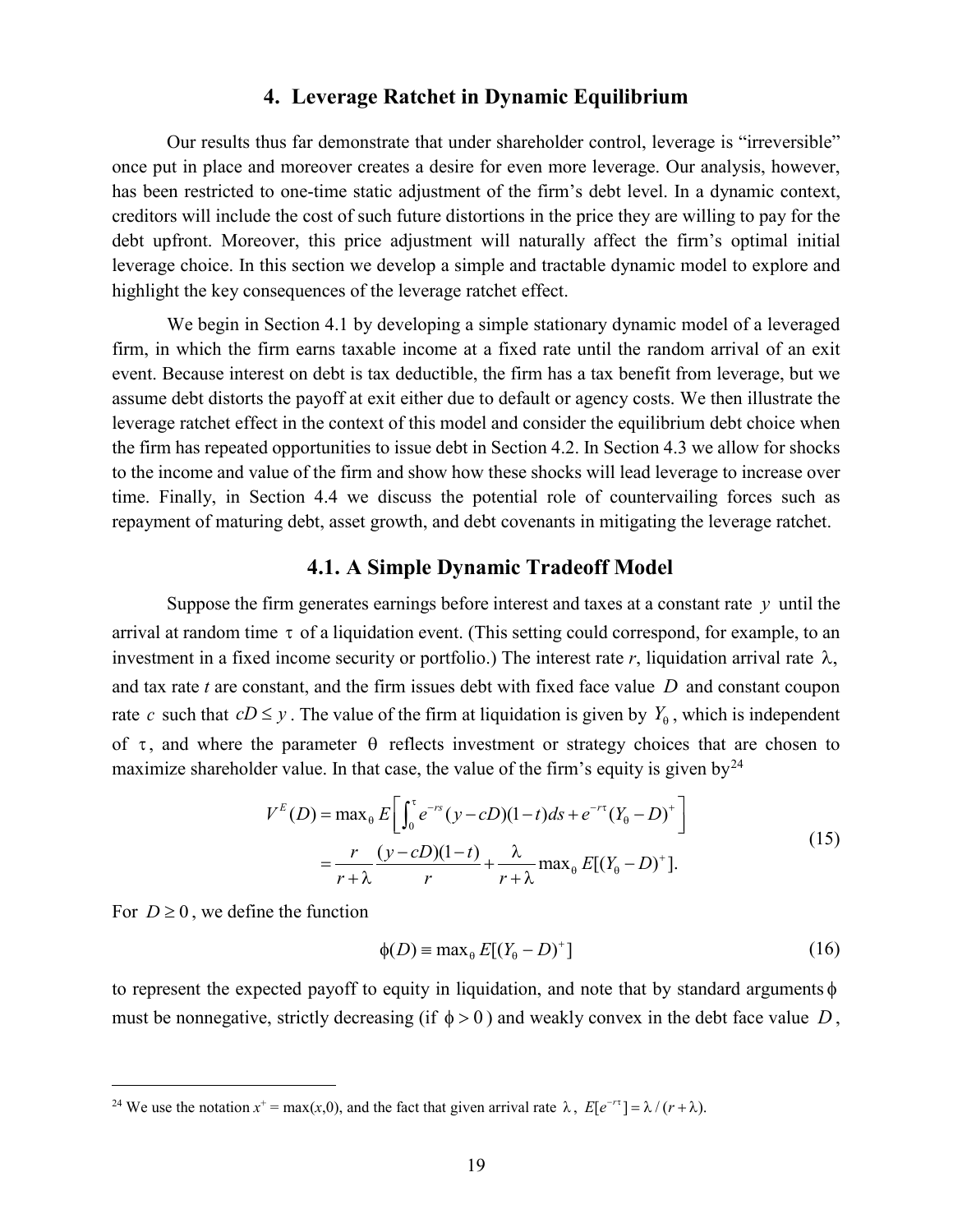and  $\phi'(0) \ge -1$ . For technical convenience we assume  $Y_{\theta}$  is continuously distributed and  $\phi$  is twice differentiable. Finally, we write  $\Theta(D)$  to represent the argmax in (16).

We assume that in the event of default, debtholders are unable to recover any of the asset value and receive a payoff of zero. This assumption simplifies but is not necessary for our results (and we will develop shortly an equivalent setting without bankruptcy costs). Given a fixed face value, the total value of debt is therefore

$$
V^{D}(D) = E\bigg[\int_0^{\tau} e^{-rs} cDds + e^{-rt} D\mathbb{I}[Y_{\theta(D)} \ge D]\bigg] = \frac{r}{r+\lambda} \frac{cD}{r} + \frac{\lambda}{r+\lambda} D\Pr(Y_{\theta(D)} \ge D). \tag{17}
$$

From (16) and the fact that  $Y_{\theta}$  is continuously distributed,

$$
\phi'(D) = -\Pr(Y_{\theta(D)} \ge D) = -\Pr(Y_{\theta(D)} > D). \tag{18}
$$

Hence the debt has a price per dollar of face value of

$$
q(D) = \frac{r}{r + \lambda} \left(\frac{c}{r}\right) - \frac{\lambda}{r + \lambda} \phi'(D). \tag{19}
$$

Note that, by our assumption of zero recovery value, this price applies to both junior and senior debt.

We assume the firm exhausts the tax benefits of debt if the coupons *cD* exceed the cash flows *y*, or equivalently if  $D > \overline{D} = y/c$ . The total value of the firm is then

$$
V^{F}(D) = V^{E}(D) + V^{D}(D) = \frac{y(1-t) + t \min(y, cD) + \lambda(\phi(D) - D\phi'(D))}{r + \lambda}.
$$
 (20)

The convexity of  $\phi$  implies that  $\phi(D) - D\phi'(D)$  declines with *D*, and thus (20) captures the standard tradeoff between tax savings and bankruptcy concerns. Solving for the level of debt which maximizes firm value, we see that an interior solution  $D^*$  must satisfy the first-order condition

$$
D^* = \frac{tc}{\lambda \phi''(D^*)},\tag{21}
$$

which makes the tradeoff explicit.

### *Bankruptcy Costs or Agency Costs?*

Our formulation of bankruptcy concerns includes both moral hazard (in the choice of  $\theta$ ) and bankruptcy costs (given a zero recovery rate). We note, however, that the same function  $\phi$ , which indicates the expected payoff to shareholders in liquidation, can also be derived from a pure agency model or a pure bankruptcy cost model, described as follows: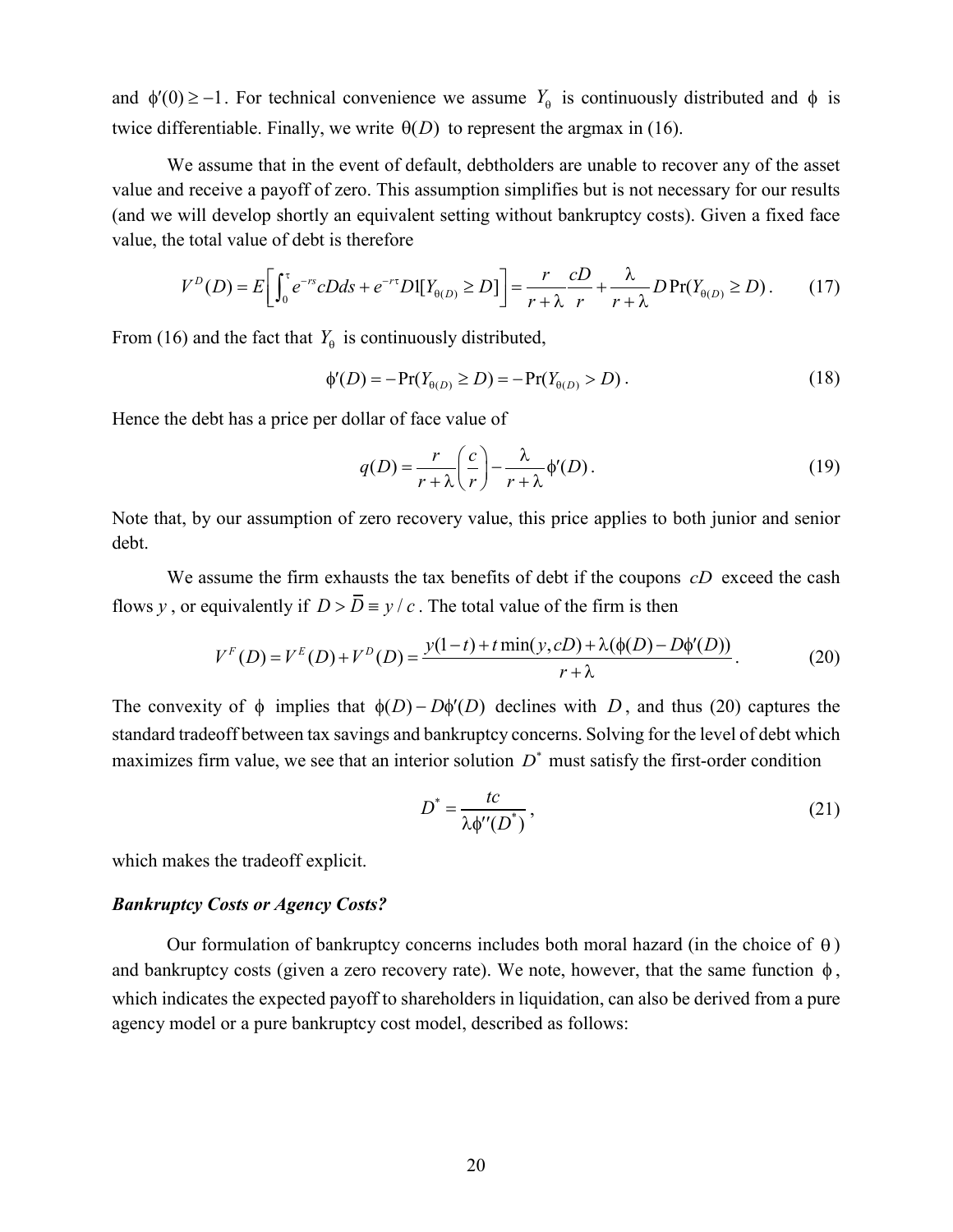- 1. *Pure Agency Costs:* With probability  $\theta$ , the firm has a successful exit with value  $g(\theta)$ , and is worthless otherwise. That is,  $Y_{\theta} \in \{0, g(\theta)\}\$  and  $Pr(Y_{\theta} = g(\theta)) = \theta$ . In this case,  $\phi^A(D) = \max_{\theta \in [0,1]} \theta(g(\theta) - D)^+$ .
- 2. *Pure Bankruptcy Costs:* The liquidation value is independent of  $\theta$ ; that is,  $Y_{\theta} = Y$ . However, in the event of default, debtholders recover nothing. In this case,  $\phi^{B}(D) = E[(Y - D)^{+}]$ .

The following result demonstrates that we can construct the corresponding exit value *g* , or distribution for *Y*, to match any payoff function  $\phi$ :

<span id="page-20-1"></span>**Lemma (Equivalence of Agency and Bankruptcy Cost Models):** *Given any* φ *from (16), there exists an exit value g in the pure agency model, and a distribution for Y in the pure bankruptcy cost model, such that*  $\phi = \phi^A = \phi^B$ .

**Proof:** See [Appendix.](#page-50-0)

The following example will be used throughout this section to illustrate the dynamic issues created by the leverage ratchet effect.

<span id="page-20-0"></span>**Example 1:** Consider a pure bankruptcy cost model in which *Y* is uniformly distributed on [0,  $\overline{Y}$ ]. Then

$$
\phi(D) = \frac{(\overline{Y} - D)^2}{2\overline{Y}}.
$$
\n(22)

This same payoff function arises from the pure agency model with exit value  $g(\theta) = \overline{Y} (1 - \frac{1}{2}\theta)$ , so that higher leverage induces shareholders to choose riskier projects (lower  $\theta$ ). In either case, using (21), the debt level that maximizes total firm value is given by

$$
D^* = \min\bigg(\frac{tc}{\lambda}Y, \overline{D}\bigg).
$$

#### *Time Inconsistency*

Now suppose that the firm starts out with the value-maximizing debt level. Will it stay there? In the absence of binding covenants, the answer is no: Once debt is in place, re-optimization by shareholders leads to an additional increase in leverage.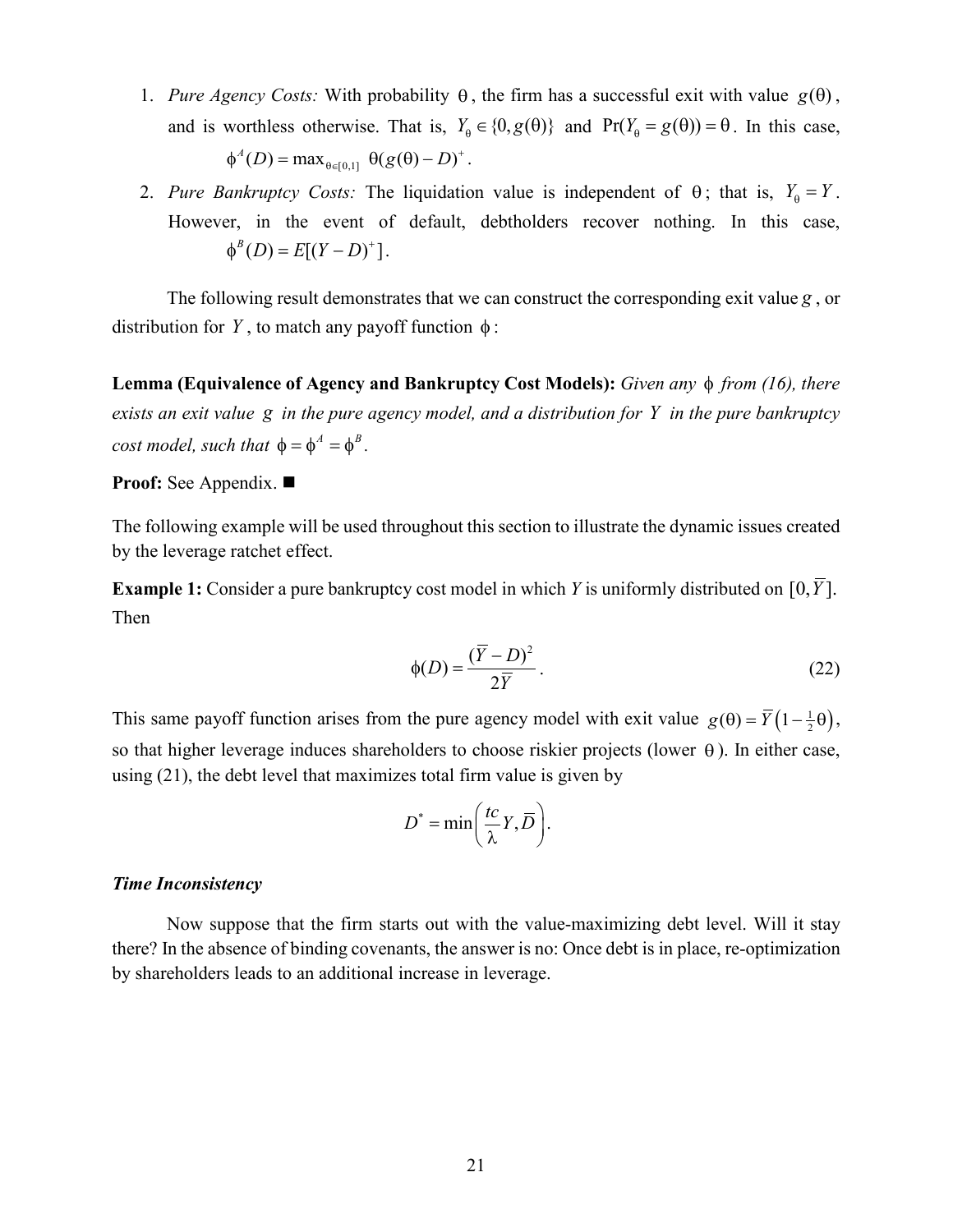To see this effect, given initial debt  $D \leq \overline{D}$ , we can calculate the gain to equity holders from a permanent change to debt level  $D + d \leq \overline{D}$  as follows:<sup>[25](#page-21-0)</sup>

$$
G(D, D+d) = V^{E}(D+d) - V^{E}(D) + dp(D+d)
$$
  
= 
$$
\frac{r}{r + \lambda} \frac{tcd}{r} - \frac{\lambda}{r + \lambda} (\phi(D) - (\phi(D+d) - d\phi'(D+d)))
$$
 (23)  
Incremental Tax Shield

The second term on the right-hand side of (23), which is non-negative by the convexity of φ , represents the incremental agency or bankruptcy costs borne by shareholders (via the debt price). As in Proposition 4, this term is of the second order at  $d = 0$ , and we have the following analog to (14):

$$
G_2(D,D) = \begin{cases} \frac{tc}{r+\lambda} & \text{if } D < \overline{D} \\ 0 & \text{if } D > \overline{D} \end{cases}
$$
 (24)

In other words, the gain from a marginal dollar of new debt is simply equal to the value of its incremental tax shield. The optimal quantity of *new* debt can be found be setting  $G_2(D, D + d) = 0$ , which implies  $d = \min (d^*, \overline{D} - D)$  where

$$
d^* = \frac{tc}{\lambda \phi''(D + d^*)} \tag{25}
$$

As long as the upper bound for the tax shield has not been reached, the optimal amount of new debt is strictly positive.

Thus, the simple tradeoff level of debt that is obtained by maximizing the value of the firm initially is *not* time consistent.<sup>[26](#page-21-1)</sup> Unless this level itself exhausts the tax shield, shareholders find it desirable to raise debt further. Like the value-maximizing amount of initial debt, the optimal incremental debt increases with the tax shield and decreases with the likelihood of liquidation and the intensity of the agency or bankruptcy costs (measured by  $\phi''$ ).

With the quadratic specification of  $\phi$  in [Example 1,](#page-20-0)

$$
d^* = \frac{tc}{\lambda} \overline{Y} \,. \tag{26}
$$

Note that, if  $d^* < \overline{D}$ , then this quantity is the same as the firm-value maximizing debt level  $D^*$  in [Example 1.](#page-20-0) Therefore, if the firm already has optimal leverage  $D^*$ , shareholders would choose to double the firm's leverage if given the opportunity. For example, in [Figure 2](#page-17-0) of Section [3.2](#page-14-2) (which

<span id="page-21-0"></span><sup>&</sup>lt;sup>25</sup> Recall that because recovery rates are zero, this calculation applies independent of the priority of the new debt. In other words, the incentives we are identifying apply even if existing debtholders can enforce seniority with respect to any new debt.

<span id="page-21-1"></span><sup>&</sup>lt;sup>26</sup> For an early discussion of time inconsistency in repeated lending decisions, see Hellwig (1977).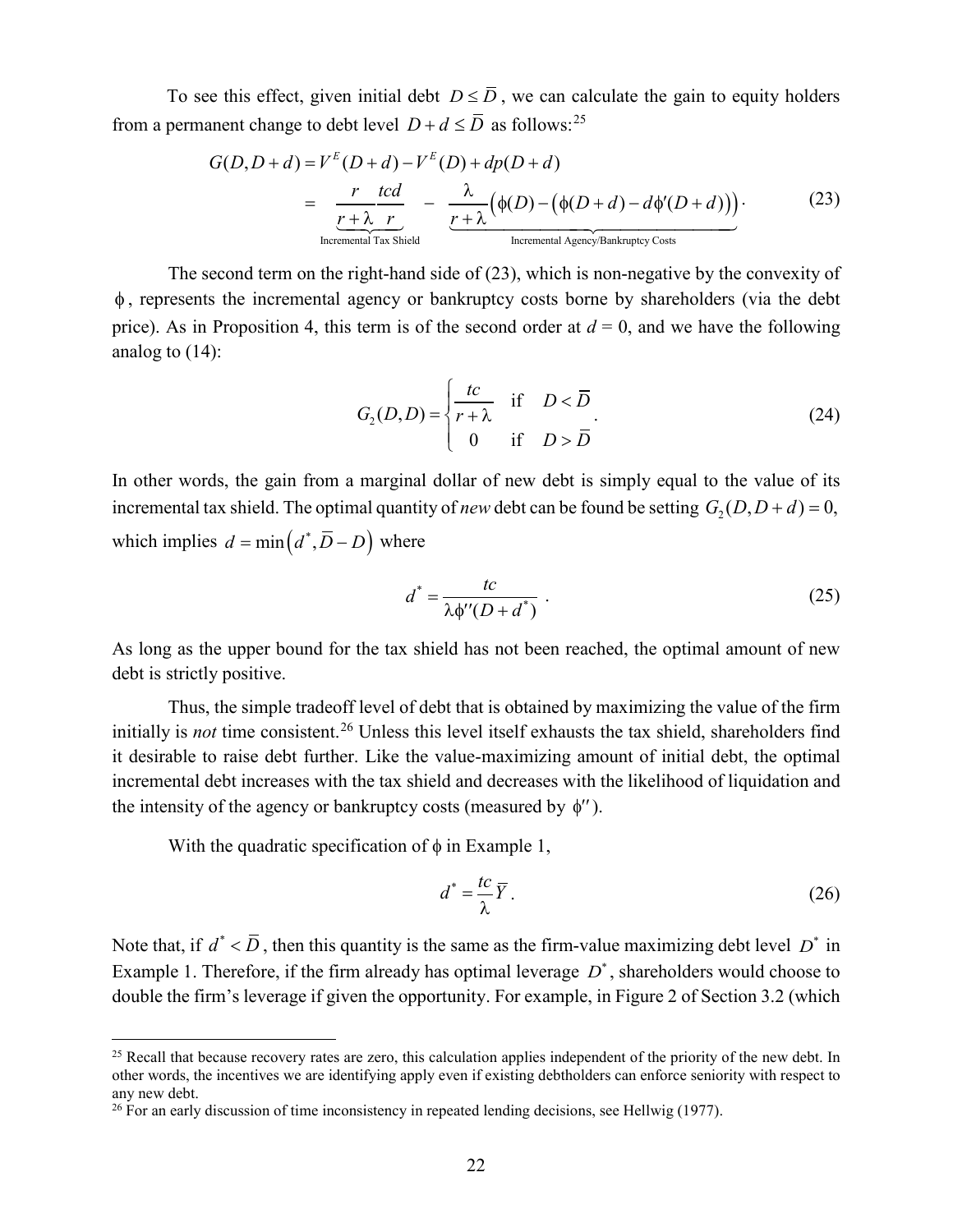is illustrated using parameters  $r = c = 5\%$ ,  $y = 10$ ,  $t = 40\%$ ,  $\lambda = 10\%$ , and  $\overline{Y} = 220$ ) we have  $D^* = d^* = 44$  and  $D^{**} = 88$ . Indeed, until the tax shield is exhausted, shareholders always want to issue new debt with face value  $d^*$ , regardless of how much debt they already have. This finding is illustrated by the dashed straight line (parallel to the  $45^{\circ}$  line) in [Figure 3](#page-24-0) below, which shows shareholders' desired total leverage  $D + d^*(D)$  for any value of *D* (using the same parameters as above).

# <span id="page-22-0"></span>**4.2. Stable Leverage without Commitment**

We have shown that if shareholders are granted a one-time opportunity to issue debt, they will *always* have an incentive to issue new debt up to the point that the tax shield is exhausted. While the incentive to increase leverage is obvious if new debt has equal or higher priority, it persists even when all new debt must be junior to any existing claims so that there is no dilution. Thus, if shareholders are unconstrained in their ability to issue junior debt, and have this opportunity repeatedly, their initial choice of a debt level will not persist. The simple tradeoff approach, determining leverage by value maximization, will not correspond to an equilibrium of the dynamic model.

How will leverage be determined in a dynamically consistent setting? In addressing this question, one must take account of the fact that creditors will recognize the leverage ratchet effect and price the debt appropriately in anticipation of future leverage changes. To analyze this possibility, we consider the following dynamic game. At each time *s*, the firm has existing debt  $D_s$ . It then announces a new quantity of junior debt to issue (or repurchase). The price  $q_s$  of the incremental debt is set competitively in the market; in equilibrium, of course, this price will reflect creditors' anticipation of the firm's future leverage choices given the new debt level. While this new debt must be junior to any existing debt, it is otherwise unconstrained. Absent commitment, what will be the equilibrium leverage of the firm?

To determine the equilibrium leverage choice, consider first the case in which  $D_s \geq \overline{D}$ . In that case, the firm has exhausted the debt tax shield, and has no incentive to issue additional debt. From our earlier results in Section [2,](#page-6-0) equity holders will also not choose to repurchase debt. Thus, debt level  $\overline{D}$  or higher is "stable" – once it is attained, equity holders will not benefit from any change.

Next, suppose  $D_s$  is such that equity holders will gain by adjusting debt to  $\overline{D}$ . That is suppose  $G(D, \overline{D}) > 0$ . Then it is clear that  $D_s$  cannot be a stable outcome, as equity holders would gain by issuing new debt until  $\overline{D}$  is reached. Buyers of the new debt would be willing to pay  $q(\overline{D})$ since they know the firm will not change debt from that level once it is attained.

Finally, suppose the current debt level  $D_s$  is the maximal debt level below  $\overline{D}$  such that  $G(D_s, \overline{D}) \le 0$ . Then equity holders could not gain by issuing any new debt, since if they did, by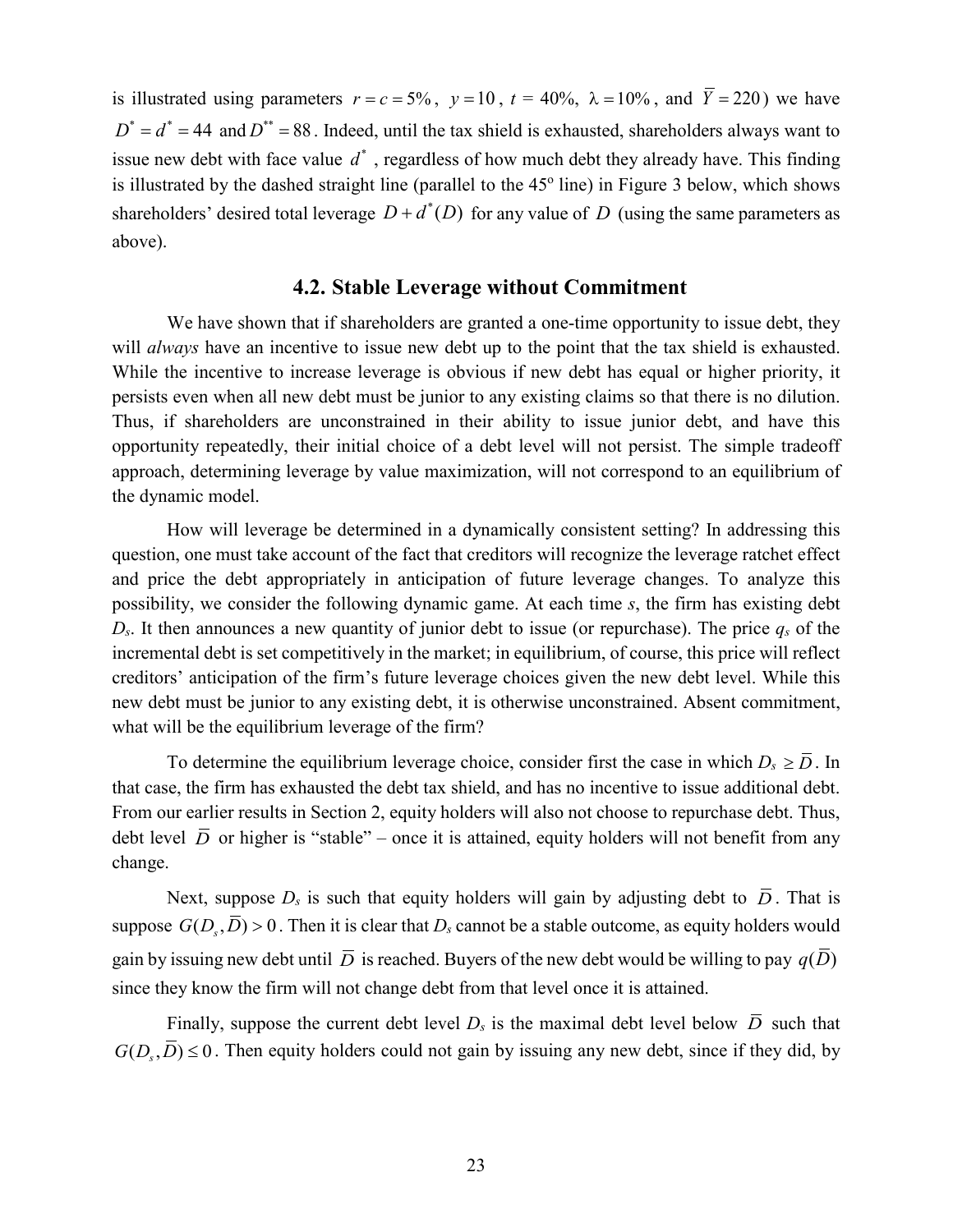the previous logic creditors would anticipate that they would keep issuing until the debt had face value  $\overline{D}$ . But at the price  $q(D)$ , issuing new debt would not be profitable for shareholders.

Repeating this logic, we obtain the following construction for an equilibrium. There exists a set of stable debt levels,  $D^0 > D^1 > ...$ , defined recursively by  $D^0 = \overline{D}$  and

$$
D^{n+1} = \max\{D < D^n : G(D, D^n) \le 0\} \,. \tag{27}
$$

Note that given our assumptions, *G* is continuous, so (27) implies  $G(D^{n+1}, D^n) = 0$ ; that is, equity holders are just indifferent between sequential stable debt levels. We then have the following equilibrium, in which the firm's leverage "ratchets up" to the next stable debt level:

<span id="page-23-2"></span>**Proposition 5 (Stable Leverage Equilibrium):** *The following strategies represent a subgame perfect dynamic leverage equilibrium: Given any debt level D , shareholders immediately increase leverage to the next highest stable leverage level D<sup>n</sup>, defined as* 

$$
D^{+}(D) \equiv \begin{cases} \min\{D^n : D^n \ge D\} & \text{if } D < \overline{D} \\ D & \text{if } D \ge \overline{D} \end{cases}.
$$

*The price of debt is given by*  $q(D^+(D))$ *.* 

**Proof:** See [Appendix.](#page-51-0)  $\blacksquare$ <sup>[27](#page-23-0)</sup>

We illustrate this dynamic equilibrium using the setting of [Example 1](#page-20-0) above:

**Example 1 continued:** Let  $\phi$  be as in [Example 1](#page-20-0) with  $\overline{Y} \geq \overline{D}$ . Then for  $D \leq \overline{D}$ ,  $G(D - \hat{d}, D) = 0$ implies

$$
\hat{d} = 2tc\lambda^{-1}\overline{Y} = 2d^*.
$$
\n(28)

Therefore,  $D^n = \overline{D} - n\hat{d}$ . We illustrate this equilibrium in [Figure 3](#page-24-0) (for parameters  $t = 40\%$ ,  $r = c$ = 5%,  $\lambda = 10$ %,  $y = 10$ , and  $\overline{Y} = 220$ , as given earlier). Note that the tax shield is exhausted with debt level  $\overline{D} = v/c = 200$ .

From (26), the debt level  $D^*$  that maximizes  $G(D, D^*)$  is  $D^*(D) = D + 44$ . From (28), the debt level  $\hat{D}$  that makes equity holder indifferent so that  $G(D, \hat{D}) = 0$  is  $\hat{D}(D) = D + 88$ .<sup>[28](#page-23-1)</sup> The stable debt levels are therefore  $D^0 = \overline{D} = 200$ ,  $D^1 = 200 - 88 = 112$ , and  $D^2 = 112 - 88 = 24$ .

<span id="page-23-0"></span><sup>&</sup>lt;sup>27</sup> The equilibrium we describe is the unique subgame perfect equilibrium given pure strategies in *D*. Other equilibria are possible, however, if we allow mixing or non-Markov strategies (e.g. mixing between  $D^n$  and  $D^{n-1}$ , or moving from one to the other after some period of time, would lead to an increase in all subsequent stable points). That said, if debt quantities are discrete (e.g. there is a minimum increment to the face value of  $$1$ ), then the equilibrium we describe is generically unique (since then  $G(D^n, D^{n-1}) < 0$ ).

<span id="page-23-1"></span><sup>&</sup>lt;sup>28</sup>  $\hat{D}(D) = D + 88$  up to the point  $D = D^1$ . For  $D > D^1$ , because there is no tax shield above  $D^0$ ,  $\hat{D}(D) = D + \sqrt{(D^0 - D) \times 88}$ .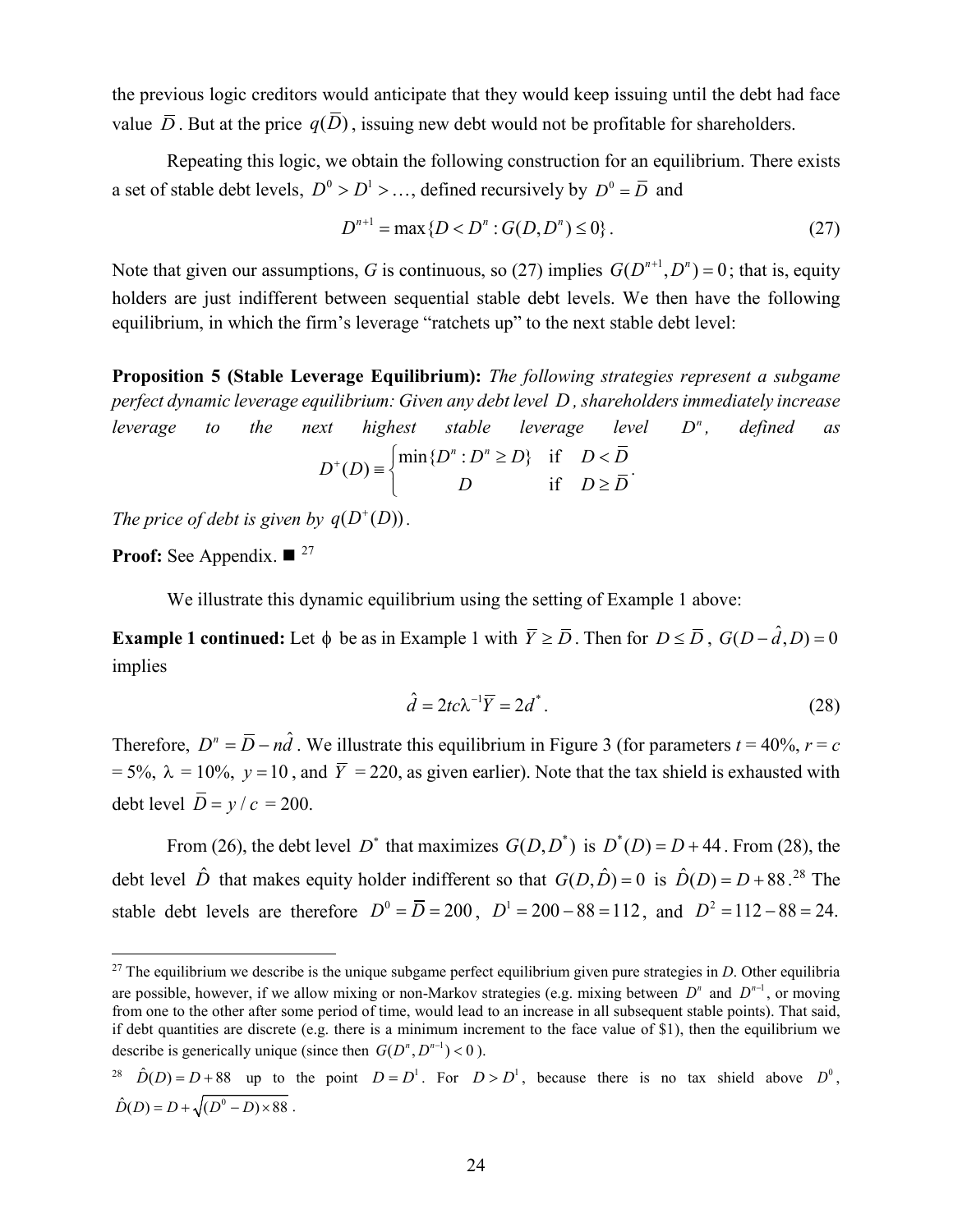[Figure 3](#page-24-0) plots *D*,  $D^*(D)$ ,  $\hat{D}(D)$  and finally the stable equilibrium  $D^*(D)$  which is a step function showing the jump to the next stable point.

With these parameters, given no initial debt, the firm would choose  $D^+(0) = 24$ , which is lower than the firm value maximizing level  $D^*(0) = 44$ . Note that if cash flows were lower so that  $y = 8$ , however, then  $D^0 = \overline{D} = 160$ , and  $D^+(0) = 72$ . In that case, the firm would choose higher leverage than the firm value maximizing level (which is still 44).  $\blacksquare$ 



#### **Figure 3: Stable Leverage Equilibrium**

<span id="page-24-0"></span>The example shows that, because of the leverage ratchet effect, the equilibrium level of firm leverage can be quite different from anything predicted by the static tradeoff approach. Whereas the tradeoff approach predicts a debt level of 44, the lowest equilibrium debt level with the ratchet effect is 24; however, once debt is at 24, a small perturbation might lead shareholders to raise the level all the way to 112. And while the first level is almost 50% lower than that predicted by the tradeoff theory, the second is more than 100% higher. More importantly, the mechanisms determining potential equilibrium leverage are quite different from the simple optimization presumed by the tradeoff approach.

The equilibrium described in [Proposition 5](#page-23-2) is unnaturally stark. In particular, the result that the firm makes a one-time adjustment to its debt and then debt remains stable from that point onward depends on our assumption that all of the parameters of the firm are constant over time. More realistically, we should expect the firms' cash flows, likelihood of and value in liquidation, as well as macro factors such as interest rates and tax rates, to be time varying. In that case,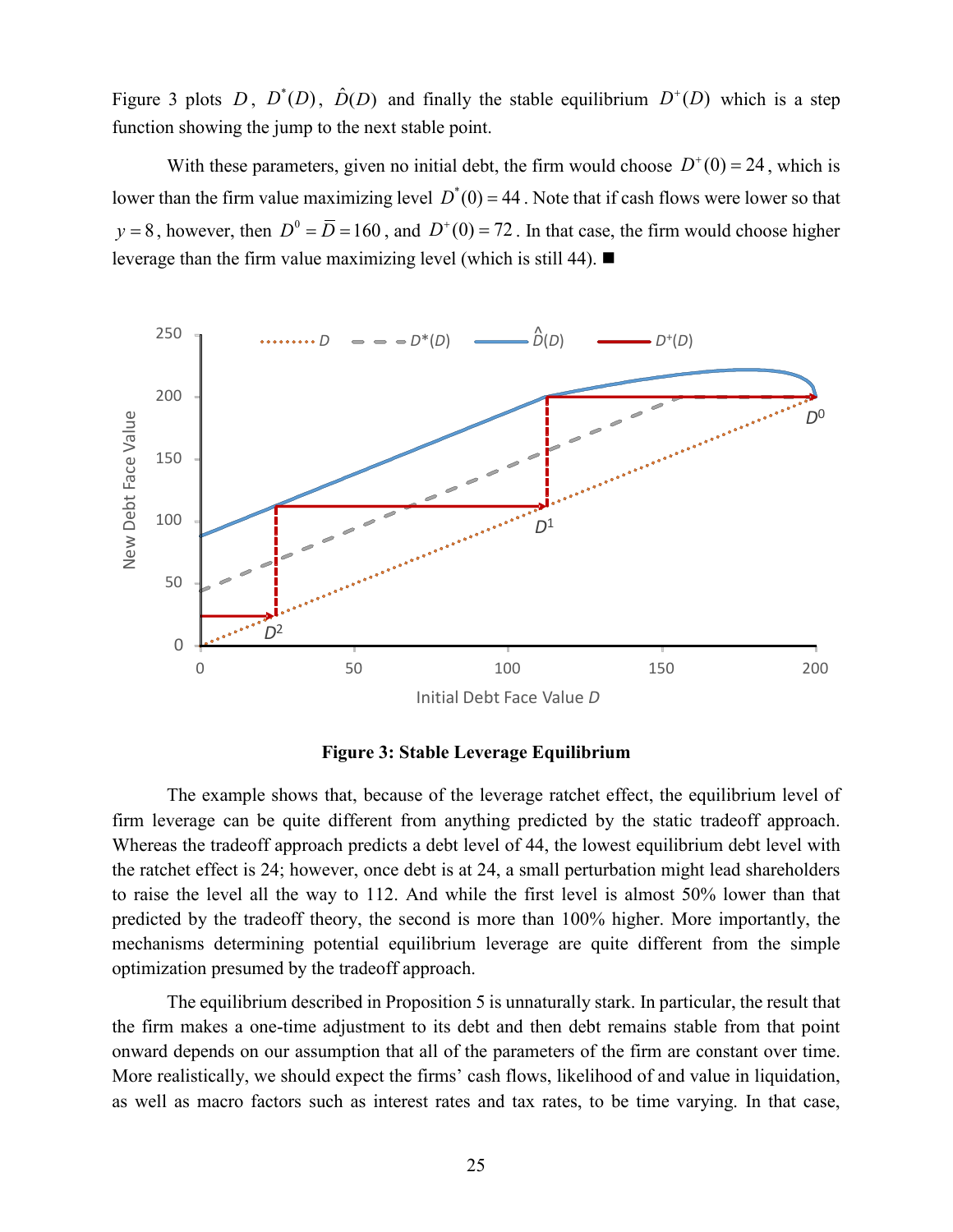permanently stable debt levels as described in [Proposition 5](#page-23-2) cannot be expected, as we demonstrate next.

# <span id="page-25-0"></span>**4.3. Shocks and Leverage Ratchet Dynamics**

Thus far, we have allowed the firm to adjust its leverage in an environment without shocks. In that case, once a stable leverage level is attained, there is no reason for the firm to adjust leverage further. However, suppose the firm is now subjected to shocks to its cash flows, tax rate, or the intensity of bankruptcy or agency costs. How will the firm's leverage respond to these shocks? And how will debt be priced in anticipation of these shocks and the firm's reaction to them?

Intuitively, starting from any stable debt level prior to the shock, it is unlikely that this debt level will remain stable after the shock. Thus, as in our prior analysis, we would expect the firm to increase leverage to the next stable debt level given the new parameters. If shocks are repeated, then after each shock we will see leverage ratchet upward until the point that the tax shield has been exhausted or the firm defaults.

We formalize this by extending our prior model to allow for the Poisson arrival of a regime shift. We index regimes by  $j \in \{1, ..., J\}$ . In regime *j*, tax rates, interest rates, debt coupons, and cash flows are given by  $(t_i, r_i, c_i, y_i)$ , and there is a random arrival of a liquidation event with arrival intensity  $\lambda_{i0}$  and payoff  $\phi_i$ . In addition, there is an independent random arrival with intensity  $\lambda_{ik}$  of a shock that moves to regime  $k$ . The debt is priced and leverage decisions are made in anticipation of these potential shocks. We apply the same logic as in [Proposition 5](#page-23-2) to establish the following:

<span id="page-25-1"></span>**Proposition 6 (Leverage Ratchet Dynamics):** *There exists a subgame perfect equilibrium of the following form: For each regime j there will be a set of stable debt levels* 

 $D_i^0 = \overline{D}_i \equiv y_i / c_i > D_i^1 > ... > D_i^n > ...$ 

*Upon entering regime j with current debt D , the firm will increase leverage to the next stable level*

 $D^{j+}(D) = \min \{ D_j^n : D_j^n \ge D \} \cup \{ D : D \ge D_j^0 \}.$ 

**Proof:** See [Appendix.](#page-51-1)

We show in the proof of [Proposition 6](#page-25-1) how to construct the stable points for each regime. As before, starting from  $D_i^n$ , we find the next lower debt level such that equity holders would just be indifferent between not issuing additional debt, and issuing up to the point  $D_i^n$ . The equity value function and debt price are calculated given this issuance policy. Because debt always ratchets upward, we can solve for these values by induction on the level of debt *D.*

Over time, regime shocks will cause the equilibrium debt level to increase monotonically as the firm ratchets up to the next stable point with each transition to a new regime. As long as the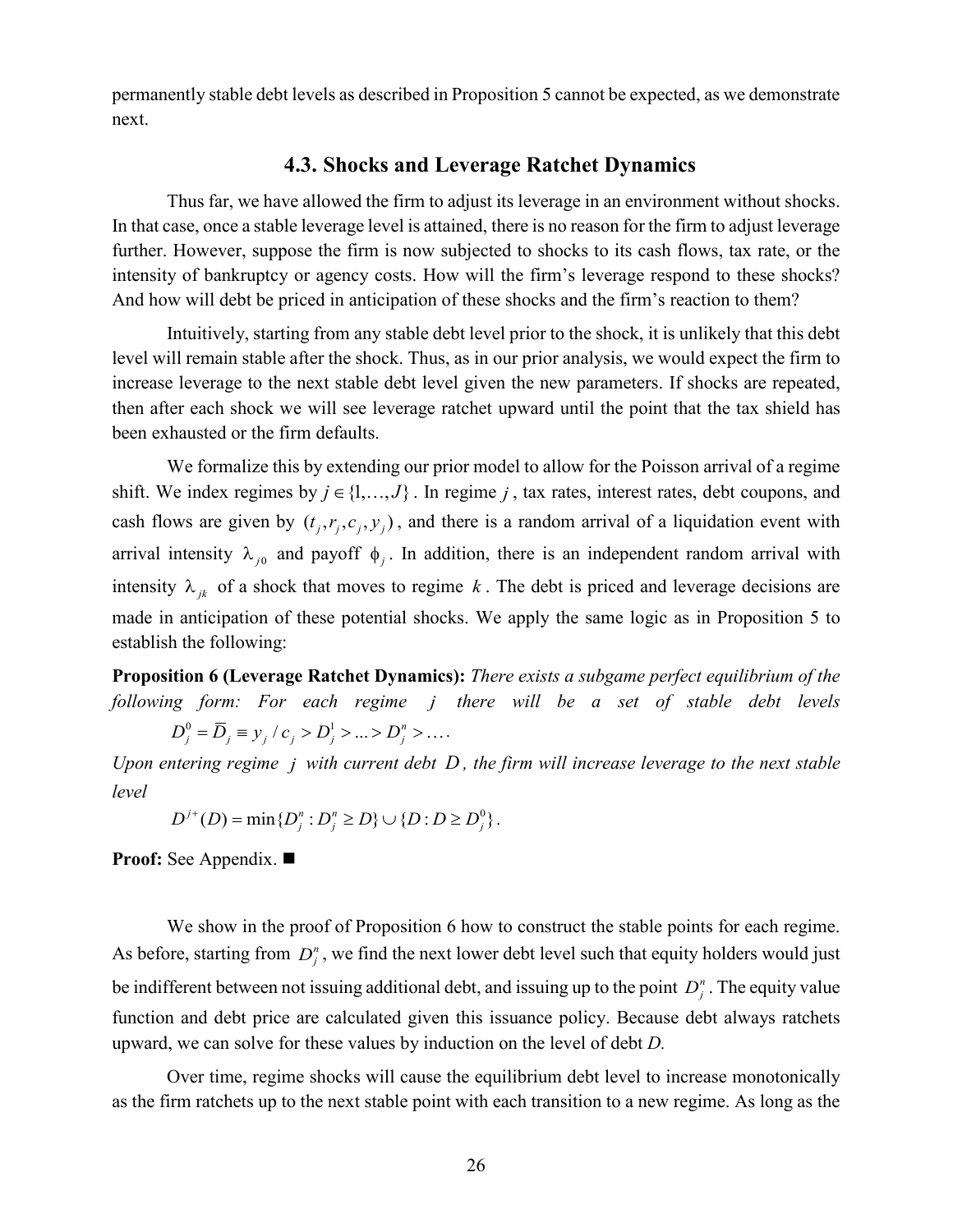stable points for each regime do not coincide, then [Proposition 6](#page-25-1) implies that the debt level of the firm will continue to ratchet up over time. Indeed we have the following immediate result:

**Corollary (Limit Values):** *Suppose the regimes are recurrent (i.e., starting from any regime there is a positive probability of ultimately transitioning to any other regime). Then starting from debt level D, the debt level will increase over time until the next universal stable point in the set*  $\cap$ *<sub><i>i*</sub>  $\{D_i^n\}$ *or, if no such point exists, to*  $\overline{D}$   $\equiv$   $\max_j \overline{D}_j$ .

**Example 2:** Consider a setting as in [Example 1](#page-20-0) with two regimes that differ in terms of the firm's cash flow stream with  $y_1 = 10 > y_2 = 8$ . Both regimes share the same  $(t, r, c, \lambda, \phi)$  as in [Example 1](#page-20-0) and [Figure 3.](#page-24-0) Then we can show that the stable points for each regime are distinct (until the point that tax shield becomes exhausted) and will alternate in magnitude, with the distance between them shrinking with the frequency of the regime shifts.

[Figure 4](#page-27-1) shows the stable points for each regime when the arrival intensity of a regime shift is  $\lambda_{12} = \lambda_{21} = 20\%$  (first panel) or 100% (second panel), corresponding to an average regime length of 5 years or 1 year. In the first panel, starting with no leverage, the firm's initial debt choice is 19 (if cash flows are low) or 0 (if cash flows are high). Then, with each subsequent change in the level of the firm's cash flow, debt will "ratchet up" to the next stable point shown in the figure. After at most 3 shocks, debt will exceed the first best  $(D^*(0) = 44)$ , and after 8 shocks debt will reach its maximal level of 174; at that level of debt the tax shield is exhausted for the low cash flow firm and this level is a common stable point. In the second panel, with an average regime length of only one year, the distances between adjacent stable points are smaller, and so are the steps by which debt ratchets up. In that case it will take up to 9 shocks for debt to exceed  $D^*(0) = 44$ , and up to 24 shocks to reach the maximal debt level of 181. If regime changes, i.e. the shocks to extraneous data determining the desirability of leverage, arrive continuously, the ratcheting up of debt will become continuous as well (except for a possible jump prior to the final stable point).<sup>[29](#page-26-0)</sup>

This example confirms the intuition that when there are fluctuations in factors that affect the costs or benefits of leverage, the leverage ratchet effect will induce shareholders to repeatedly "ratchet up" the leverage of the firm. (Similar results are obtained, for example, if the tax rates or default rates fluctuate over time.) Naturally, in anticipation of future ratchets, the equity holders limit the amount of additional leverage they are willing to take on today. Whereas the firm will be initially under-leveraged relative to the value-maximizing debt choice, it will ultimately have excessive leverage, with leverage at any point determined by its cash flow history.

<span id="page-26-0"></span><sup>&</sup>lt;sup>29</sup> See DeMarzo and He (2015) for the development of the model in a general continuous-time framework, as well as a methodology for characterizing equilibrium.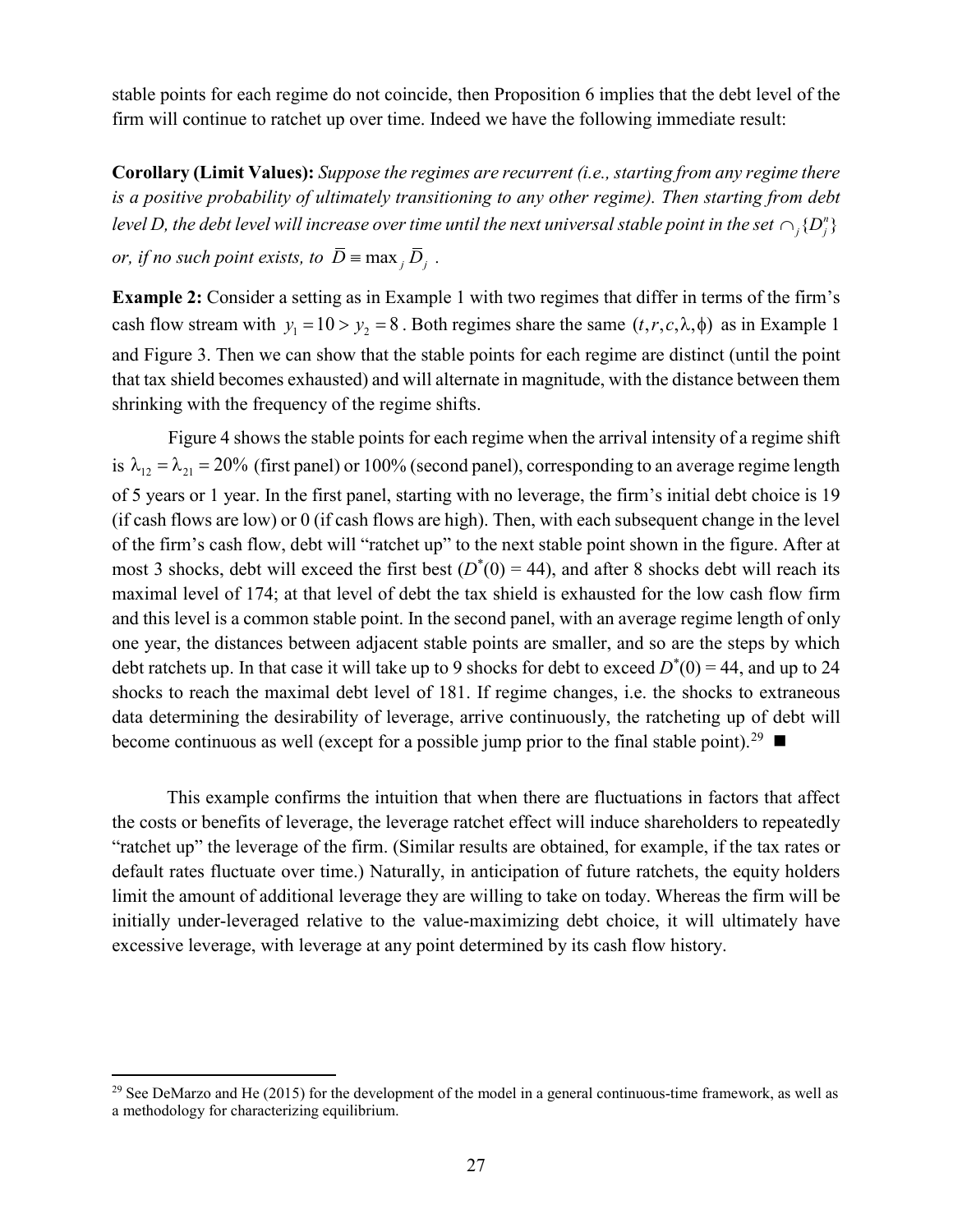

<span id="page-27-1"></span>**Figure 4: Leverage Ratchet Dynamics with Regime Shocks**

# **4.4.Countervailing Forces: Covenants, Maturity, and Growth**

<span id="page-27-0"></span>Our analysis has shown that shareholders of a corporation resist leverage reductions and instead may increase leverage even when these choices reduce the total value of the firm. As the preceding example starkly illustrates, absent countervailing forces, the resulting leverage ratchet effect may lead initial leverage to be low — because the cost of debt reflects the anticipated future inefficiencies due to agency conflicts — but with a gradual transition to ever higher leverage as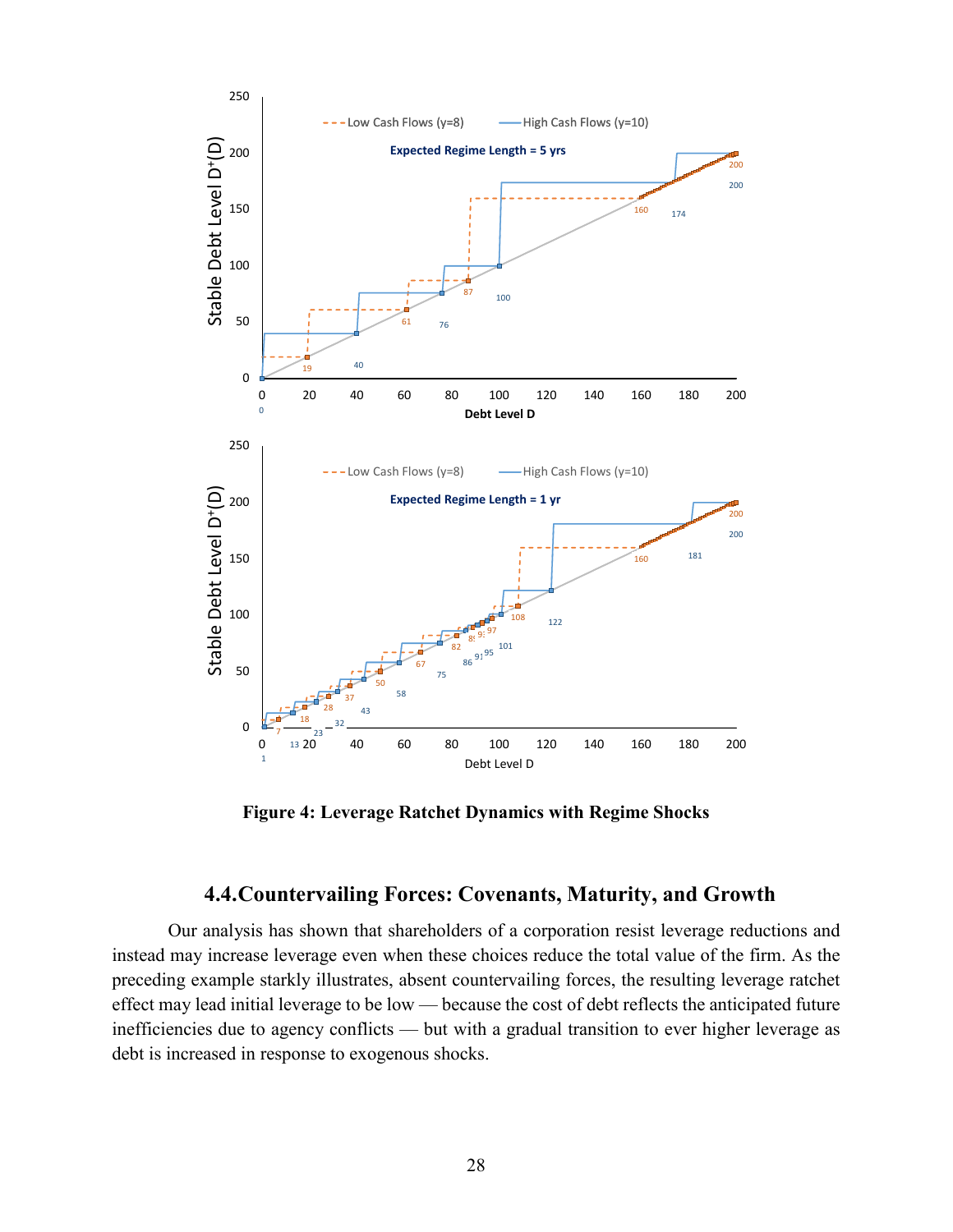Of course, in reality there are countervailing forces that may prevent leverage from increasing or cause it to decline. First, debt covenants may place some restriction on funding choices by shareholders. Second, finite debt maturity provides an ex ante commitment to retire at least some existing debt. Third, asset growth may raise the value of equity and thereby reduce leverage. We discuss each of these in turn.

Creditors who understand that they may be harmed by the subsequent behavior of shareholders or managers can put in place covenants to try to prevent such behavior. For example, covenants may impose caps or other restrictions on equity payouts or future debt issuance.<sup>[30](#page-28-0)</sup> In reality, even with covenants in place, shareholders retain some discretion, because covenants are necessarily incomplete and do not cover all possible states of the world, they are costly to enforce, and they may be renegotiated. Leaving discretion for shareholders may be useful for allowing them the flexibility to respond to opportunities that may benefit all stakeholders. However, discretion leaves room for debt overhang, risk shifting and leverage ratchet effects. The scope that shareholders have for exploiting their flexibility is especially large if there are many creditors and free-rider problems prevent creditors from being able to respond to abuses by shareholders of their flexibility.

Issuing debt with a finite maturity is equivalent to an ex ante commitment by shareholders to repurchase debt at face value and thus reduce leverage at a pre-specified time. In the context of our example in Section [4.3,](#page-25-0) for example, if some portion of the firm's debt were to mature, leverage would fall and the ratchet would "restart" from a lower debt level. If all of the firm's debt were to mature at the same time, shareholders and managers would again reevaluate leverage from the position of an unleveraged firm. If maturities are very short, the resulting constraints on the leverage ratchet effect might be very tight.

The tradeoff, however, is that relying on short-maturity borrowing, or concentrating debt maturity, exposes the firm to rollover risk or to the risk of a "debt run" which can provoke a costly liquidation of assets or outright default.<sup>[31](#page-28-1)</sup> This risk is particularly high if the firm's assets are illiquid, their value is uncertain, and debt maturities are short. In this case, incomplete information about asset values may induce creditors to run upon the slightest piece of bad news, driving the firm into default and insolvency because the assets can only be liquidated at large discounts, if at all.

Asset growth provides an alternative mechanism by which leverage might decline. If asset values rise, the value of equity grows, which counteracts the ratchet effect. Asset growth can occur simply because the market value of the firm's existing assets increases. Growth may also arise

<span id="page-28-0"></span><sup>&</sup>lt;sup>30</sup> Note, however, that the most common restriction whereby any new debt must be junior to existing debt is insufficient to prevent the costs associated with the leverage ratchet effect. Because of default costs and agency costs, even the issuance of junior debt can harm existing creditors.

<span id="page-28-1"></span><sup>&</sup>lt;sup>31</sup> See, e.g. He and Xiong (2012) and He and Milbradt (2014). Diamond and He (2014) also show that short maturity may exacerbate debt overhang. Importantly, if short-term debt can be renewed at prices that do not reflect the firm's risk, then it cannot help alleviate the inefficiency of excessive leverage. A particular example is the case where the debt is explicitly or implicitly guaranteed, like bank deposits. With guarantees, runs may be prevented but the ratchet effect is actually reinforced and exacerbated. We discuss the critical relevance of our model to banking in the concluding remarks.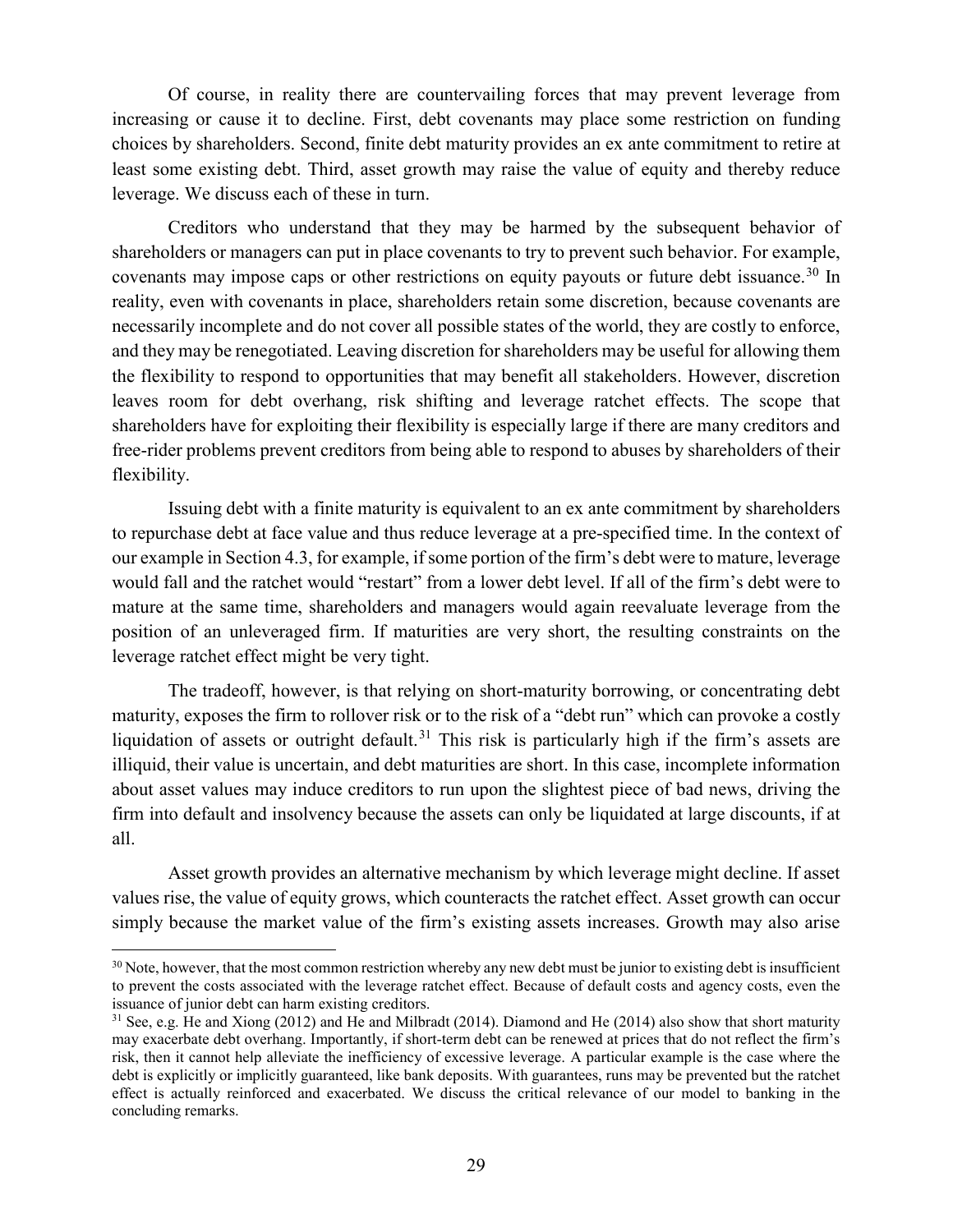endogenously if new investment opportunities are sufficiently profitable so that shareholders and managers want to exploit them even if they must put up additional equity. (Here, of course, the underinvestment effect of Myers (1977) works in the opposite direction.)

Changes in asset values, however, are not always beneficial. Indeed, the leverage ratchet effect is likely to be most costly in the aftermath of a decline in asset values. In related work, DeMarzo and He (2015) develop a continuous-time model similar to Leland (1998), with finite debt maturity and (potentially endogenous) investment in assets whose cash flows evolve as geometric Brownian motion. They demonstrate that absent commitment, the leverage ratchet effect leads to continuous debt issuance by the firm, at a speed determined by the ratio of the tax benefits to the convexity of the equity value function (analogous to (25)). The countervailing effects of debt maturity and asset growth lead to a mean-reverting leverage policy in which the equilibrium debt level is strongly history dependent and proportional to a weighted-aggregate of the firm's past earnings.<sup>[32](#page-29-1)</sup>

Fundamentally, our results in this paper suggest that naïve tests of "tradeoff theory" are likely to fail empirically. Observed levels of leverage will depend on historical choices and their interaction with both covenants and other frictions, with adjustments to leverage driven by the asymmetric preferences of shareholders.

The leverage ratchet effect also has clear implications for leverage dynamics. It suggests that firms may have asymmetric responses to shocks that impact leverage choices, such as changes in tax rates. Increases in the value of the debt tax shield should induce increases in leverage, but reductions in the value of the tax shield would not cause a similar fall in leverage. Such asymmetry has been documented empirically by Heider and Ljungqvist (2015).

# **5. Alternative Ways to Adjust Leverage**

<span id="page-29-0"></span>In the paper thus far, we have considered only pure recapitalizations as a means to change leverage. In a pure recapitalization the (real) assets of the firm are held fixed. But a pure recapitalization is not the only method available to change leverage. For example, when shareholders must reduce leverage, either due to covenants or to regulations, leverage can be also be reduced through adjustments to the scale of the firm's assets through either of the following transactions:

• **Asset Sales**: The firm sells assets and uses the proceeds to repurchase debt, thus lowering leverage without issuing new equity.

 $\overline{a}$ 

<span id="page-29-1"></span><sup>&</sup>lt;sup>32</sup> Specifically, given earnings  $Y_t$ ,  $D_t$  is proportional to  $\left(\int_0^t \delta^s Y_{t-s}^{1/\gamma} ds\right)$  $\int_0^t \delta^s Y_{t-s}^{1/\gamma} ds \bigg)^{\gamma}$ . DeMarzo and He (2015) also show that while

the price of debt is lower in anticipation of new issues, the equilibrium value of equity is the same as it would be if the firm committed not to issue new debt – shareholders dissipate the tax benefits of new leverage via increased agency or default costs.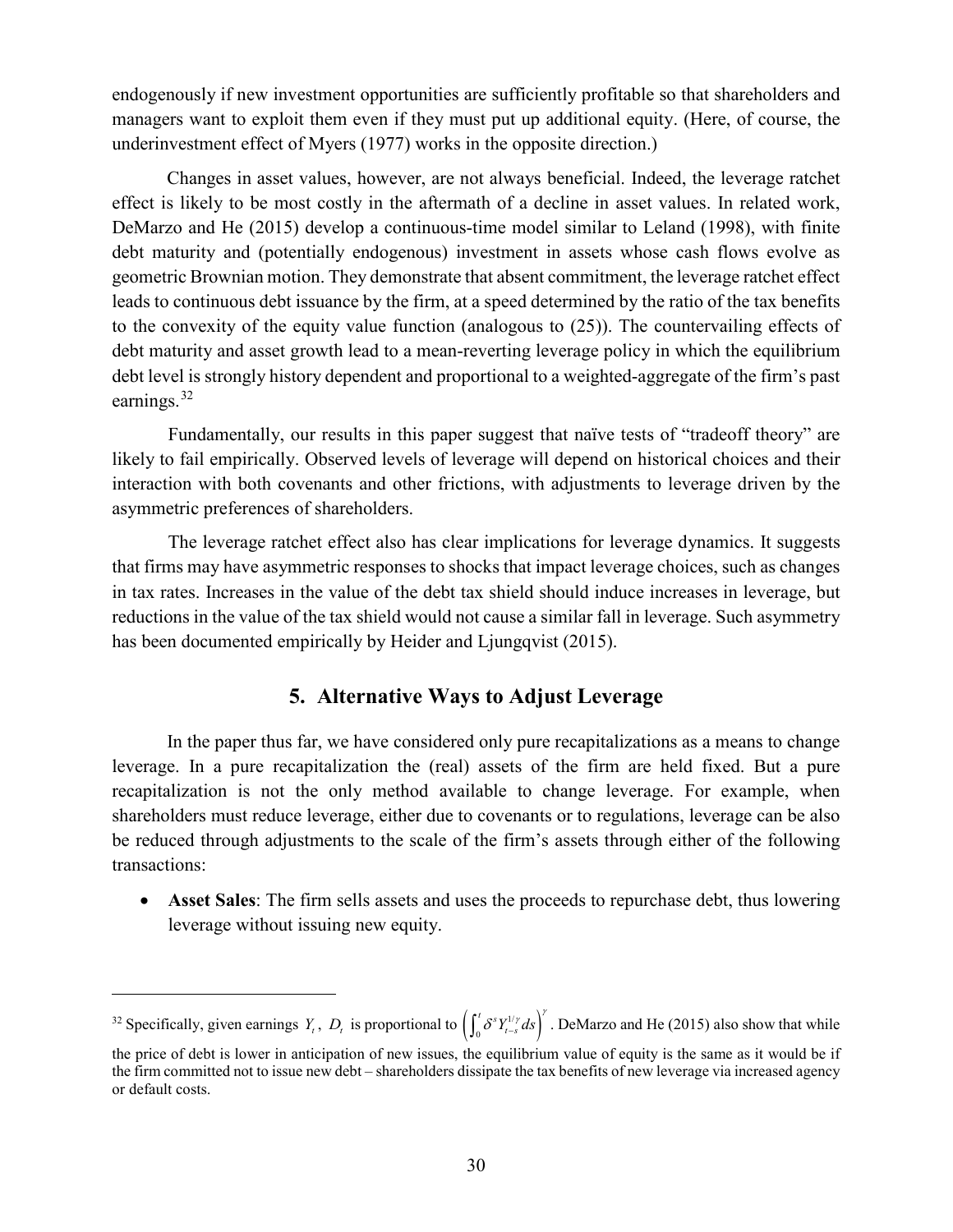• **Asset Expansion:** The firm issues equity and uses the proceeds to buy additional assets, thus reducing leverage without repurchasing debt.  $33$ 

One important question is whether our finding of shareholder resistance to leverage reduction through a pure recapitalization also applies to these alternative ways to reduce leverage, and what method shareholders would prefer if they have a choice.



The three different alternatives to reduce leverage are illustrated in [Figure 5.](#page-30-0)

## **Figure 5: Alternative Responses to Increased Equity Requirements**

<span id="page-30-0"></span>In this figure, we assume that the ratio of debt to assets must be reduced from  $90\%$  to  $80\%$ .<sup>[34](#page-30-2)</sup> This can be achieved by selling half of the firm's assets (asset sales), by issuing equity equal to 10% of the firm's assets and using the proceeds to buy back debt (pure recapitalization), or by issuing equity equal to 12.5% of the firm's assets and using the proceeds to invest in new assets (asset expansion). The figure exhibits shows how the firm's balance sheet changes under each of these alternatives.

Given these alternatives, it is not obvious which outcome we should expect if shareholders are forced by covenants or regulations to reduce leverage but allowed to choose their preferred method. We begin by identifying conditions under which all modes of leverage reduction are equally undesirable to shareholders, i.e., shareholders are indifferent among them. We then relax these conditions to see how the preferred mode of leverage reduction depends on the types of assets and securities involved in the transactions and the associated frictions. We will also discuss, given

<span id="page-30-1"></span><sup>&</sup>lt;sup>33</sup> Asset expansion was the subject of the original analysis of debt overhang in Myers (1977). Myers shows that because existing debt holders capture some of the benefit of the new investment via reduced credit risk, shareholders may refuse to undertake a new positive NPV investment project.<br><sup>34</sup> Here we are measuring debt in terms of its face or book value, as would be the case in typical covenants.

<span id="page-30-2"></span>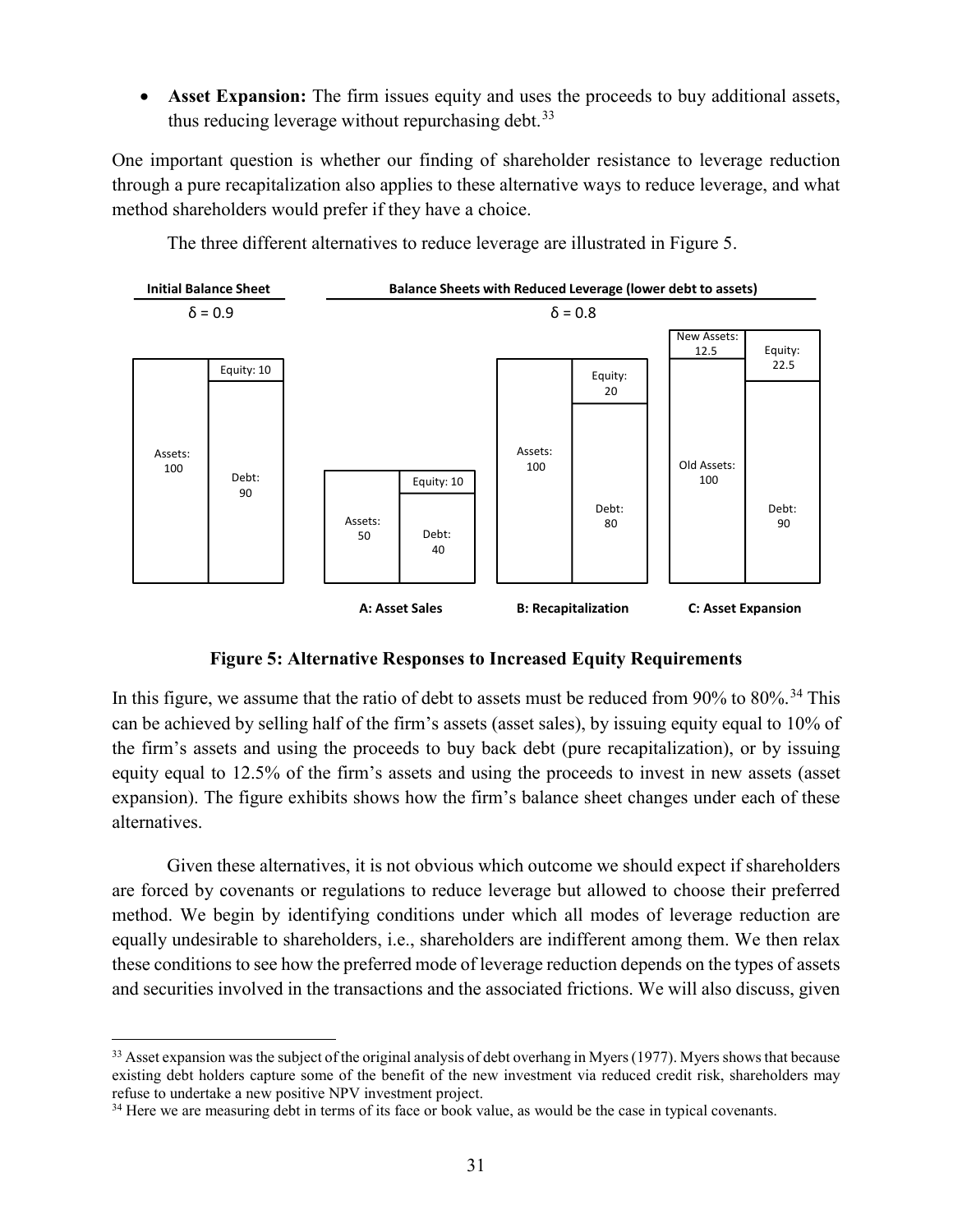the desirability of leverage increases according to the leverage ratchet effect, shareholders' preferences over different modes of increasing leverage when allowed by covenants or regulations.

For simplicity, as in Sections [2](#page-6-0) and [3,](#page-12-0) we evaluate shareholders' preferences in this section as though the leverage adjustment is a one-time change. This assumption may be justified in the context of a binding covenant or regulation – shareholders' must comply with a given leverage requirement and then have no flexibility to increase leverage further. Extending the analysis to consider a dynamic equilibrium as we did in Section [4](#page-18-0) is certainly possible using the methods we developed there, but is beyond the scope of this paper. As we will see, when leverage adjustments include both asset and securities transactions, and especially with multiple debt classes, the number of possible transactions is very large.

### **5.1 An Equivalence Result**

The alternative approaches to reducing leverage introduced above result in different sizes (assets levels) for the firm. Let  $D_0$  be the current face value of debt and  $A_0$  be the current level of assets for the firm, so that  $\delta_H = D_0 / A_0$  is its current debt-asset ratio. Suppose that firm is required to reduce its debt-asset ratio to a lower level  $\delta_L < \delta_H$ . If the firm can choose any combination of debt and assets  $(D_1, A_1)$  satisfying this debt-asset ratio – i.e., such that  $D_1 = \delta_L A_1$  – which combination will shareholders prefer?

If  $A_1 \neq A_0$ , then assets will be either sold or purchased as part of the leverage reduction. We assume first that the assets are perfectly homogeneous, so that each unit of the assets today will generate a payoff of  $\tilde{x}$  in the future. (We comment on the more general case of asset heterogeneity in Section [5.3.](#page-39-0)) We also assume that frictions related to taxes and net bankruptcy costs are homogenous with firm size. Specifically, for all  $(A, D)$  and  $\delta = D/A$ ,

$$
t(x, A, D) = t(x, 1, \delta) A \quad \text{and} \quad n(xA, D) = n(x, \delta) A. \tag{29}
$$

In addition, we assume that if agency costs exist, they are also homogeneous with respect to firm size. In particular,

$$
\theta^* = \arg \max_{\theta} V^E(D, A, \theta) = \arg \max_{\theta} V^E(\delta, 1, \theta)
$$
\n(30)

for all  $(A, D)$ .<sup>[35](#page-31-0)</sup>

Using the expressions for the value of debt and equity in Section [2,](#page-6-0) we see that when the assets and all frictions are homogeneous, the total value of the firm (equity plus debt) is proportional to its asset holdings and is given by:

<span id="page-31-0"></span><sup>&</sup>lt;sup>35</sup> For simplicity, we do not explicitly model agency costs due to the Myers (1977) underinvestment problem. As long as new investment opportunities scale with firm size, however, the same results would apply.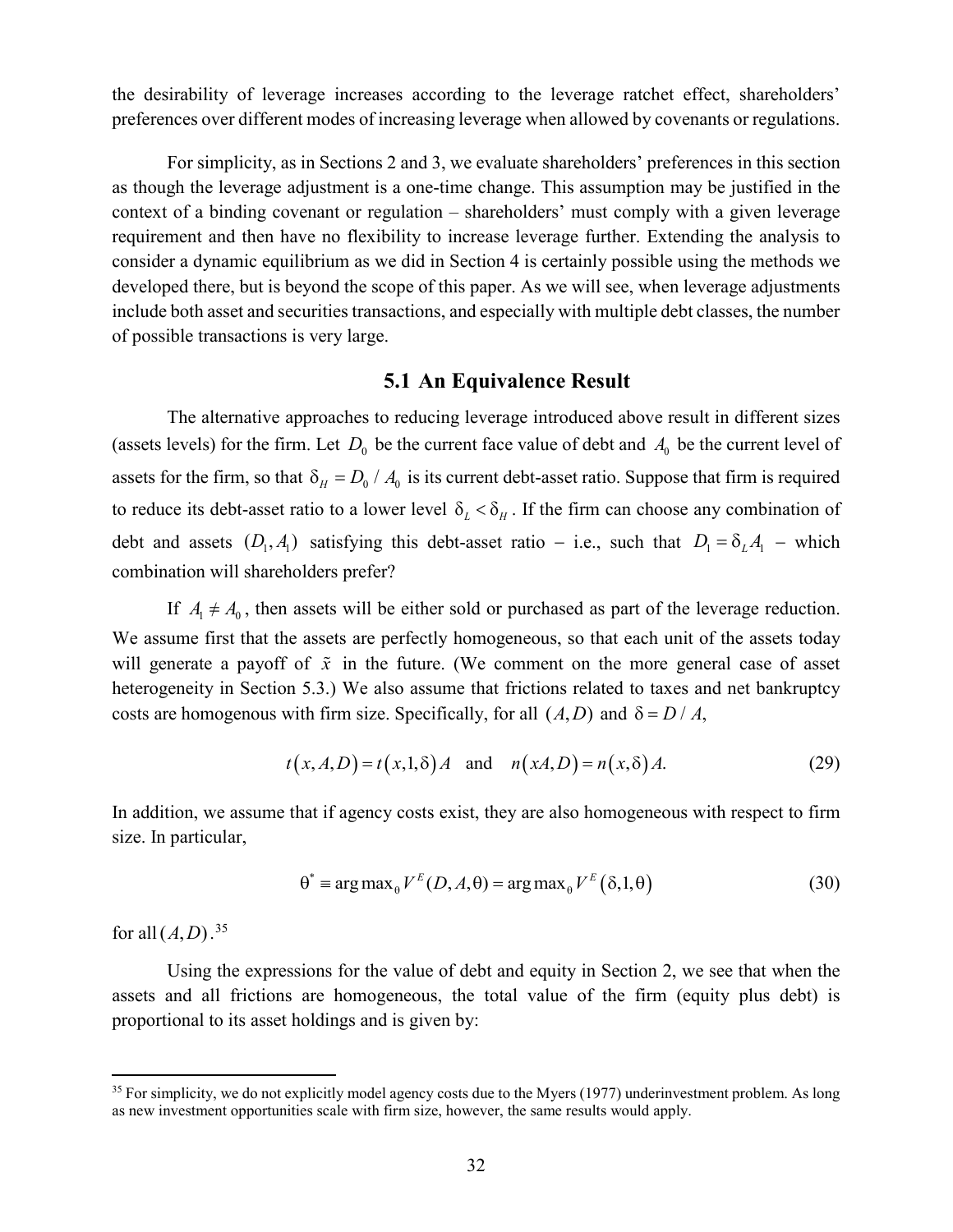$$
V^{F}(A,D) = \int_{\delta}^{\infty} xA - t(x, A, D) dF(x, \theta^{*}) + \int_{0}^{\delta} xA - n(xA, D) dF(x, \theta^{*})
$$
  
\n
$$
= \left[ \int_{0}^{\infty} x dF(x, \theta^{*}) - \int_{\delta}^{\infty} t(x, 1, \delta) dF(x, \theta^{*}) - \int_{0}^{\delta} n(x, \delta) dF(x, \theta^{*}) \right] A
$$
(31)  
\n
$$
= v(\delta) A.
$$

The homogeneity of the firm's assets also implies that the average price of the firm's debt, which we denote by  $q(\delta)$ , depends only on the leverage ratio  $\delta = D/A$ :

$$
q(\delta) = q\left(\frac{D}{A}\right) = \frac{V^D(D, A)}{D}
$$
  
= 
$$
\int_{D/A}^{\infty} dF(x, \theta^*) + \int_{0}^{D/A} \frac{xA - n(xA, D)}{D} dF(x, \theta^*)
$$
  
= 
$$
\int_{\delta}^{\infty} dF(x, \theta^*) + \frac{1}{\delta} \int_{0}^{\delta} (x - n(x, \delta)) dF(x, \theta^*)
$$
 (32)

Recall from Section [2](#page-6-0) that if the firm has a single class of debt outstanding, it will be forced to pay the price  $q(\delta_L)$  to repurchase its outstanding debt in the market as this price is the value of the debt to a bondholder who refuses to tender. Thus, to reduce its debt level to  $D_1 \le D_0$ , the firm must spend  $q(\delta_L) \times (D_0 - D_1)$  on debt repurchases.

Assume that the firm is a price taker in the asset market and the price at which the firm can buy or sell assets is  $p$ . It follows that to move from initial balance sheet positions  $(D_0, A_0)$  to the new balance sheet positions  $(D_1, A_1)$ , the value of equity the firm must issue is:

New Value of Equity Issued = 
$$
N = p \times (A_1 - A_0) + q(\delta_L) \times (D_0 - D_1)
$$
. (33)

The total change in the firm's equity value from the transaction is given by:

Change in Total Equity Value = 
$$
\nabla V^E = V^E(D_1, A_1) - V^E(D_0, A_0)
$$
. (34)

We can therefore determine the effect of the leverage change on existing shareholders by subtracting (33) from (34). Specifically, the gain or loss for existing shareholders is given by  $\nabla V^E - N$ .

We are now in a position to evaluate the effect on existing shareholders from alternative methods of reducing leverage. Recall that in a pure recapitalization, there is no change to the firm's assets  $(A_1 = A_0)$ . With pure asset sales, all reductions in debt are financed by asset sales, so that  $N = 0$ . In a pure asset expansion, no debt is repurchased so that  $D_1 = D_0$ .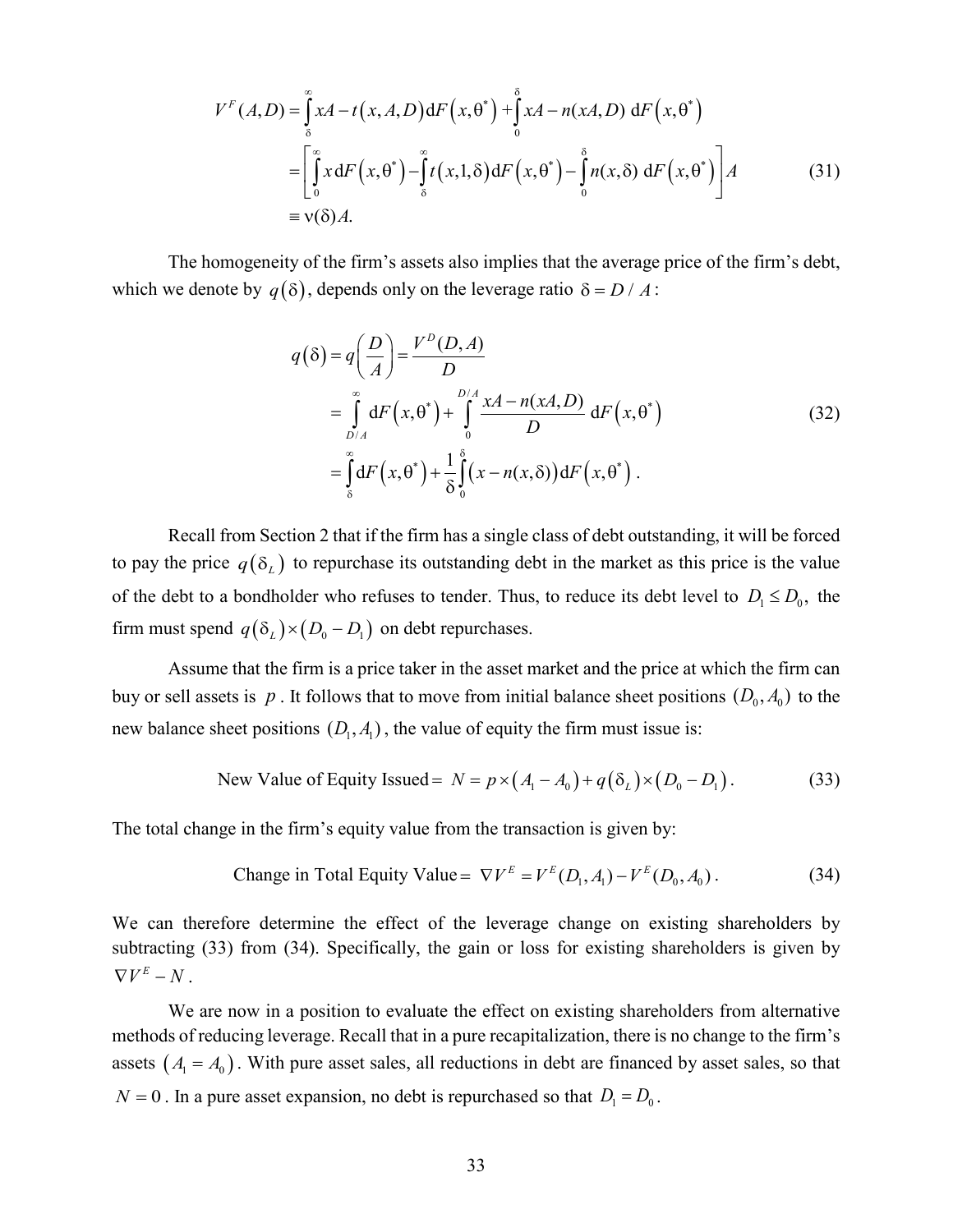We can ask whether shareholder losses differ across these or other intermediate scenarios. As one would expect, the answer depends, among other things, on the relation between the price at which the assets can be bought and sold and the value the firm obtains by holding the asset on its balance sheet. Recall from (13) that

$$
\mathbf{v}(\delta_L) = \int_0^{\infty} x \, dF\left(x, \theta^*\right) - \int_{\delta_L}^{\infty} t\left(x, 1, \delta_L\right) dF\left(x, \theta^*\right) - \int_0^{\delta_L} n(x, \delta_L) \, dF\left(x, \theta^*\right),\tag{35}
$$

is the expected payoff of the assets to the firm net of taxes and of (net) default costs. When  $p = v(\delta_i)$  and the final debt-asset ratio is equal to  $\delta_i$ , buying or selling assets does not affect the value of equity. From the perspective of shareholders, the net present value (NPV) of asset sales and purchases is zero. If  $p < v(\delta_1)$ , the NPV of asset purchases is positive, and if  $p > v(\delta_1)$ , value is gained by selling assets.<sup>[36](#page-33-0)</sup> The NPV of asset sales and purchases depends on the leverage ratio because this ratio affects taxes and other frictions incurred by the firm.

We begin with the following benchmark result, which assumes the asset price  $p = v(\delta_l)$ . (The firm's behavior at other values of the asset price will be considered in Section [5.3.](#page-39-0)) In this case, given homogenous assets and liabilities, shareholder losses are the same for all forms of leverage reductions:

<span id="page-33-1"></span>**Proposition 7 (An Equivalence Result):** *Assume that*  $p = v(\delta_1)$ *, there is only one class of debt, assets and frictions are homogeneous, and the firm faces no transactions costs in buying or selling assets or the securities it issues. Then shareholders find pure recapitalization, asset sales, and asset expansion equally undesirable methods to reduce leverage. Specifically, starting from the initial position*  $(D_0, A_0)$ *, with*  $\delta_H = D_0 / A_0$ *, shareholder losses are equal to* 

$$
(q(\delta_L) - q(\delta_H))D_0 + (\nu(\delta_H) - \nu(\delta_L))A_0 > 0
$$
\n(36)

*for all*  $(D_1, A_1)$  *with*  $\delta_L < \delta_H$  *and*  $D_1 = \delta_L A_1$ .

**Proof:** See [Appendix.](#page-52-0) ■

As an immediate corollary, this proposition implies that, under the given conditions, shareholders will resist leverage reductions through asset sales or asset expansion just as they resist leverage reductions through pure recapitalization. In other words, the leverage ratchet effect applies regardless of the mode of leverage adjustment.

At first sight, the result is perhaps surprising, but the intuition is straightforward. If asset and security sales or purchases have zero NPV, they cannot change the total value of the firm.

<span id="page-33-0"></span> <sup>36</sup> Note that *holding the leverage ratio* <sup>δ</sup> *fixed*, the value of equity is proportional to total firm value, so that shareholder incentives coincide with maximizing firm value.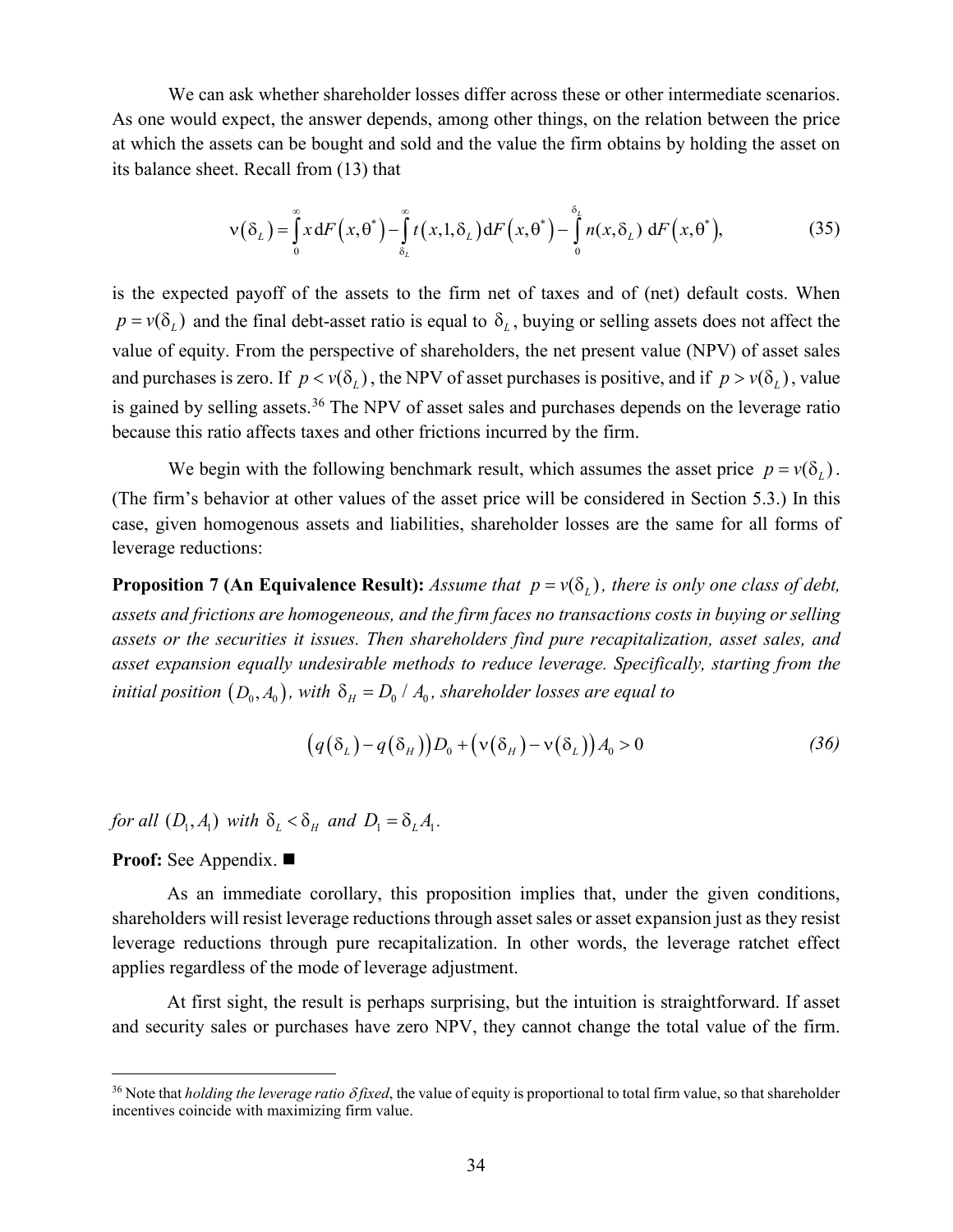Because debt holders gain from the decline in leverage, the shareholders must lose an equal amount. The gain for debt holders is determined by the change in the average price of the debt, which depends only on the change in the firm's leverage ratio. All of this is captured in the first term in (36). The second term represents changes in the value of existing assets due to changes in tax benefits, bankruptcy costs or subsidies resulting from the reduction in leverage.

While the expression for shareholder losses is natural, it is not obvious (by inspection) that its sign should be positive. As remarked in Section [2,](#page-6-0) the standard intuition is that the sign will depend on the relative magnitude of the debt gains (captured by the change in *q*) and the efficiency gains (captured by the change in  $v$ ). But [Proposition 2](#page-11-2) guarantees that the former will always dominate, even when the leverage reduction increases firm value ( $v(\delta_L) > v(\delta_H)$ ).

If the reduction in leverage is mandated by regulation or covenants, one question that arises is whether the reduction can be achieved without violating the limited liability of shareholders. For the move from  $(D_0, A_0)$  to  $(D_1, A_1)$  to be compatible with limited liability of existing shareholders, we must have  $N \le V^E(D_1, A_1)$ ; that is, the amount raised via new equity cannot exceed the market value of the firm's equity after the change – as this value is the maximum value of the claim that can be given to new investors. The following result shows that, under the assumptions of [Proposition 7,](#page-33-1) the validity of this condition is independent of whether the reduction of leverage occurs through asset sales, pure recapitalization or asset expansion.

**Proposition 8 (Limited Liability):** *Under the assumptions o[f Proposition 7,](#page-33-1) a move from*  $(D_0, A_0)$ *to*  $(D_1, A_1)$  with  $D_1 = \delta_L A_1$  is compatible with limited liability of existing shareholders if and only *if*  $\delta$ <sub>*H*</sub>  $\leq v(\delta$ <sub>*I*</sub> $)/q(\delta$ <sub>*I*</sub> $).$ 

**Proof:** Compatibility with limited liability of shareholders requires that

$$
V^{E}(A_{1}, D_{1}) = \mathbf{v}(\delta_{L}) A_{1} - q(\delta_{L}) D_{1} \geq N = p(A_{1} - A_{0}) + q(\delta_{L})(D_{0} - D_{1}),
$$

which is equivalent to  $v(\delta_L)(A_0 + A_1 - A_0) \ge p(A_1 - A_0) + q(\delta_L)D_0$ , or,

$$
v(\delta_L) \ge q(\delta_L) \delta_H + \left(p - v(\delta_L)\right) \left(\frac{A_1 - A_0}{A_0}\right) \tag{37}
$$

which leads to the condition  $v(\delta_l) \geq q(\delta_l)\delta_H$  when  $p = v(\delta_l)$ . For a pure asset sale, we also need to check that the firm can deleverage to new level  $\delta$ , without needing to raise new equity; that is, there exists  $A_1 \in [0, A_0]$  such that  $p \times (A_0 - A_1) = q(\delta_L)(D_0 - \delta_L A_1)$ . Solving for  $A_1$  we have

$$
A_1 = \frac{\left(p - q(\delta_L)\delta_H\right)}{\left(p - q(\delta_L)\delta_L\right)} A_0,
$$
\n(38)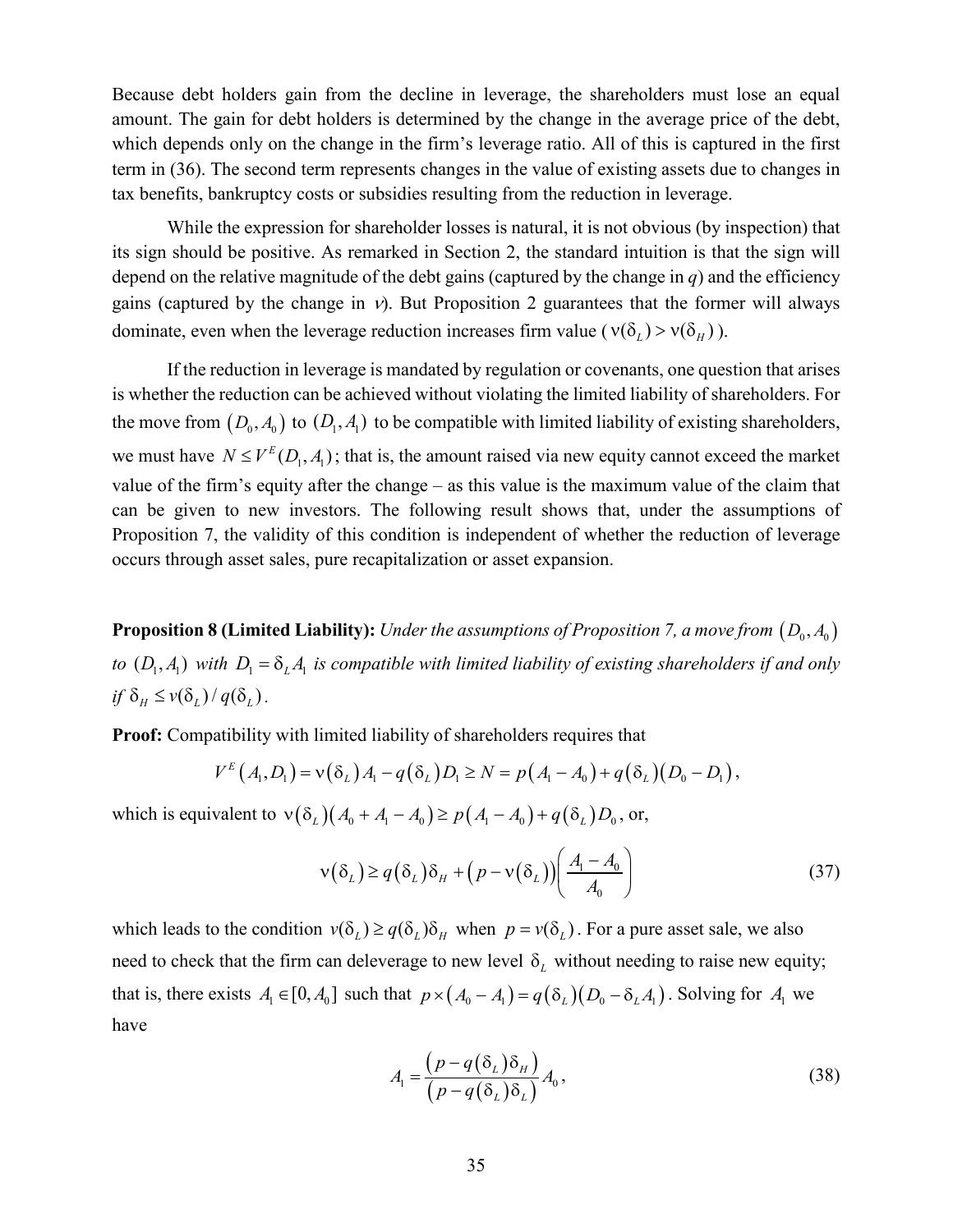which is in the range  $[0, A_0]$  if and only if  $p = v(\delta_L) \geq q(\delta_L) \delta_H$ .

Because  $q(\delta_l) \leq 1$ , a sufficient condition for the leverage reduction to be feasible is  $pA_0 \ge D_0$ , which is the conventional condition for assessing the firm to be solvent. Under this condition, a leverage reduction can always be achieved via an asset sale from Eq. (38), and can be achieved under limited liability for any method if, as we have assumed here,  $v(\delta_i) = p$ .

We have focused our attention throughout this section on leverage reductions. The same arguments can be applied, however, to analyze alternative modes to *increase* leverage. For leverage increases, the different modes corresponding to the above discussion are: (i) asset sales: selling assets and using the proceeds to repurchase equity (or pay dividends), (ii) recapitalizations: issuing debt and using the proceeds to repurchase equity (or pay dividends), and (iii) asset expansions: issuing debt and using the proceeds to purchase new assets. The following result is immediate:

<span id="page-35-1"></span>**Proposition 9 (Equivalence for Leverage Increases):** *Under the same conditions as* [Proposition](#page-33-1)  [7](#page-33-1)*, shareholders are also indifferent between different forms of increasing leverage from*  $\delta_L = D_1 / A_1$  to  $\delta_H = D_0 / A_0 > \delta_L$ , and shareholder gains are given by

$$
(q(\delta_L) - q(\delta_H))D_1 + (\nu(\delta_H) - \nu(\delta_L))A_1 > 0. \tag{39}
$$

Note that, while the losses and gains in (36) and (39) appear symmetric, they differ in magnitude due to the difference in the base level of debt and assets. Thus, for example, holding assets fixed, if the firm were to increase debt from  $D_1$  to  $D_0$  and then subsequently must reduce it back to  $D_1$ , the net payoff to shareholders would be

$$
(q(\delta_L) - q(\delta_H))(D_1 - D_0) < 0\tag{40}
$$

which is negative since  $q(\delta_L) > q(\delta_H)$  and  $D_1 < D_0$ .<sup>[37](#page-35-0)</sup>

# **5.2 Multiple Classes of Debt**

In many settings, the conditions under which [Proposition 7](#page-33-1) holds are violated, and shareholders have a preference for one mode of leverage reduction over the others. In this section we show that an important case in which shareholders may have strong preferences about how to reduce leverage is when not all debt in the firm's capital structure has the same priority.

We continue to assume that the asset payoffs and the costs and benefits associated with frictions are perfectly homogenous with firm size. But now suppose the firm has multiple classes

<span id="page-35-0"></span><sup>&</sup>lt;sup>37</sup> We are assuming in (40) that the second transaction is unanticipated at the time of the first, otherwise the debt price at the time of the first transaction would differ. Equation (40) also holds when asset levels change as long as the asset price *p* is the same for both transactions.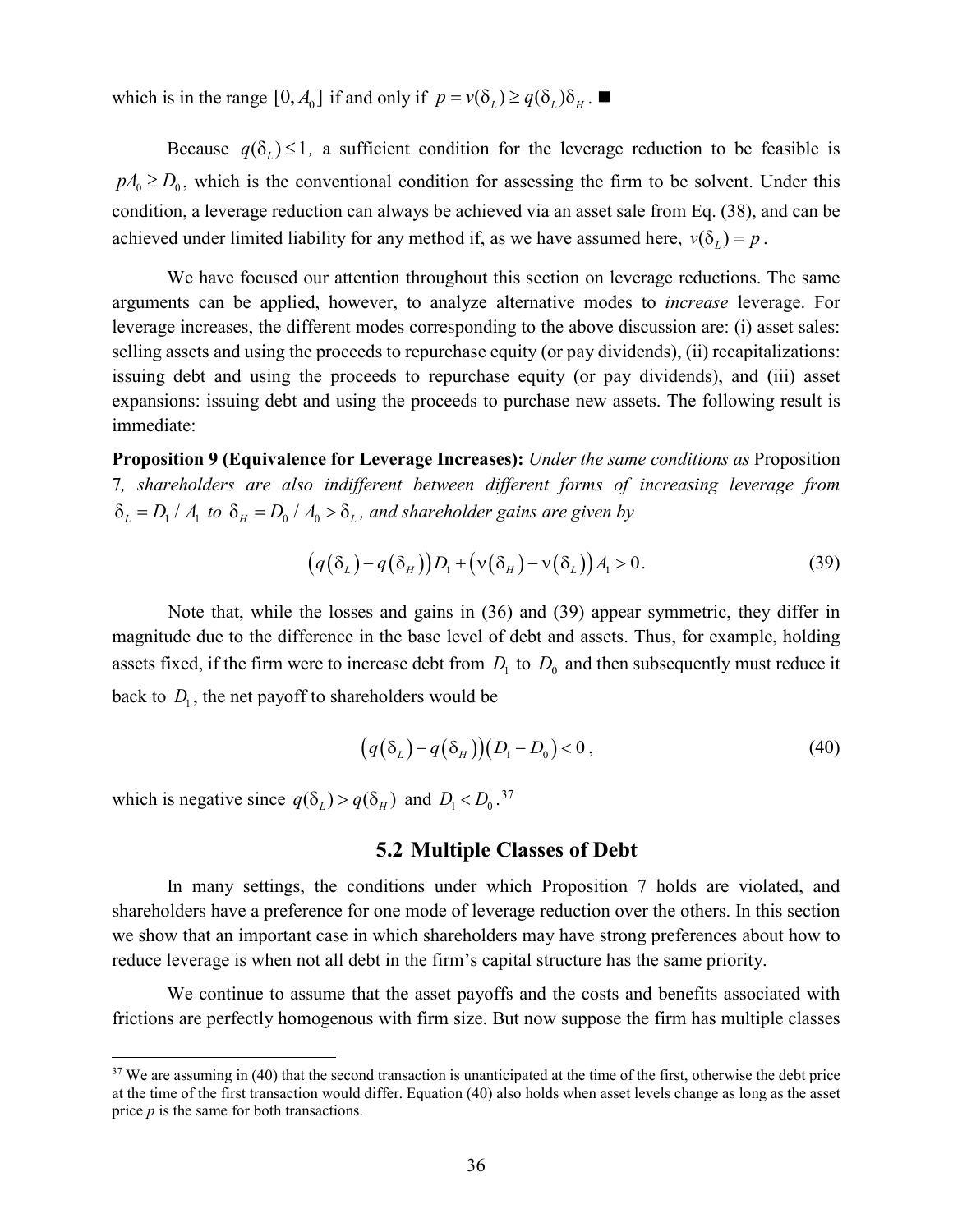of *existing* debt with different levels of priority. In this case, if  $D_1 < D_0$ , it is optimal for the firm to repurchase the most junior debt first, as it will be the least expensive. The price at which junior debt can be repurchased depends on the precise capital structure of the firm (as well as any default costs or subsidies). Without going into the details of this dependence, we note that the price  $q<sup>J</sup>$  at which junior debt can be repurchased should satisfy

$$
\Pr(x \ge \delta_L \mid \theta_L^*) \le q_L^J < q(\delta_L). \tag{41}
$$

where, as above,  $\theta_L^* = \arg \max_{\theta} V^E(\delta_L, 1, \theta)$ . The lower bound in (41) reflects the fact that the price of the junior debt should be no less than the probability that the firm does not default, since in that case it will be repaid. The strict inequality for the upper bound follows as long as seniority "matters" in the sense that there exist some states of the world in which junior debt holders have lower recovery rates in default than more senior creditors.

The fact that junior debt is cheaper to repurchase breaks the indifference obtained in [Proposition 7.](#page-33-1) Now, shareholders will be better off the more junior debt that is repurchased. In particular, we have the following important result:

<span id="page-36-0"></span>**Proposition 10 (Multiple Classes of Existing Debt):** *Assume that the firm must reduce leverage from*  $\delta$ <sub>*H*</sub> to  $\delta$ <sub>*L*</sub>, *that*  $p = v(\delta$ <sub>*L*</sub> ) *and that* (41) *holds. Then,* 

- *i. If the firm can repurchase junior debt, shareholders find asset sales preferable to a pure recapitalization, which in turn is preferable to an asset expansion.*
- *ii. In the case of asset expansion, the ability to purchase junior debt makes no difference since no debt is repurchased.*
- *iii. In the case of a pure recapitalization the shareholders lose less with the ability to repurchase junior debt than they lose when there is only one debt class, but they still lose.*
- *iv. In the case of asset sales, shareholders may actually gain if the reduction in leverage is sufficiently small.*

### **Proof:** See [Appendix.](#page-52-1) ■

To understand this result, note that the only change relative to [Proposition 7](#page-33-1) is the price at which the debt is repurchased. There, we assumed debt was reduced from  $D_0$  to  $D_1$  at price  $q(\delta_L)$ . If instead the debt is repurchased at price  $q_L^J < q(\delta_L)$ , the net cost to shareholders will be reduced by

$$
(q(\delta_L) - q_L^J)(D_0 - D_1).
$$
 (42)

If leverage is reduced via an asset expansion, there is no change in the level of debt  $(D_1 = D_0)$ , and thus the cost of the leverage reduction to shareholders is unchanged from [Proposition 7.](#page-33-1) But with a recapitalization, the amount of debt is reduced, and so (42) is strictly positive and the cost to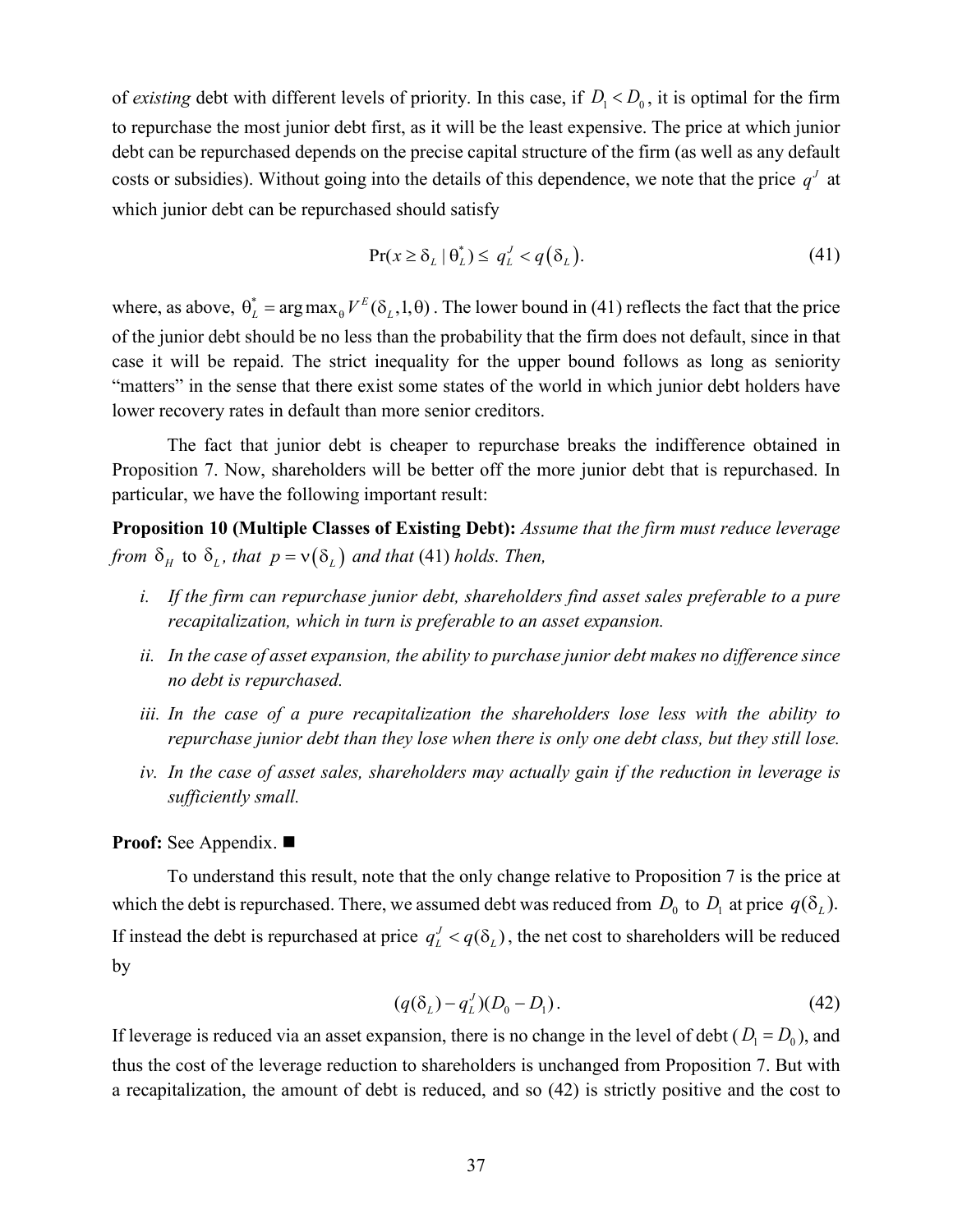shareholders is lower. (We know from [Proposition 2,](#page-11-2) however, that despite this benefit a recapitalization is still costly to shareholders.)

If the firm chooses to reduce leverage using an asset sale, the final debt level will be lower than in a recapitalization (see [Figure 5\)](#page-30-0). As a result, the savings in (42) is even larger, making an asset sale the least costly method for shareholders to reduce leverage.<sup>[38](#page-37-0)</sup> Indeed, as Part (iv) states, it is possible that shareholders actually gain from leverage reduction achieved through an asset sale if the debt is sufficiently junior and the required reduction in leverage is not too large.

Shareholders' preference to deleverage via asset sales can be viewed as another manifestation of the classic underinvestment problem associated with debt overhang identified by Myers (1977). Here we assumed asset sales are zero NPV ( $p = v(\delta_i)$ ), but shareholders would prefer asset sales even if sold at a price somewhat below their fair market value; in other words, shareholders can gain from a "fire sale" even though it reduces total firm value. Importantly, however, our results demonstrate that this preference arises only if shareholders have the option to repurchase *junior* debt. If covenants or regulations require that senior debt be retired first, the preferences in [Proposition 10](#page-36-0) would be reversed.

More generally, we can consider a full range of transactions in which the firm buys or sells assets and issues or repurchases securities. Letting *a* be the increase in assets (at price *p* ), and  $d_i$  be the increase in debt class *i* (at price  $q^i$ ), both of which could be negative if assets are sold or debt is bought back, the gain to equity holders as a result of such a transaction is given by

$$
\underbrace{V^{E}\left(A+a,D+\sum_{i}d_{i}\right)-V^{E}(A,D)}_{\text{change in equity value}}\underbrace{-pa+\sum_{i}q^{i}d_{i}}_{\text{transaction proceeds}}.
$$

There are obviously many possible combinations of transactions, and shareholders' preferences among them will depend both on the impact on the redistribution of payoffs among existing and new claimholders and various potential frictions. The following result provides a partial ranking based on transactions involving exchanges of assets or equity for a single class of debt assuming that asset sale and purchases do not by themselves create value.

<span id="page-37-1"></span>**Proposition 11 (Transaction Ranking):** *Assume*  $p = v(\delta)$ *, and assets and frictions are homogenous. Consider transactions in which a leveraged firm exchanges assets or equity for debt, where the debt traded is either homogenous (i.e. there is a single class or all classes participate pro rata), or is strictly junior or strictly senior to all other debt. Then, for given small change in leverage* δ *, shareholder preferences across such transactions are given by* [Figure 6](#page-38-0)*.*

**Proof:** See [Appendix.](#page-54-0) ■

<span id="page-37-0"></span><sup>&</sup>lt;sup>38</sup> While this intuition is correct, the proof is complicated by the fact that with multiple classes of debt, the average price at which the junior debt is repurchased may in general be higher in the event of an asset sale. Despite this potential price difference, we show that the net cost to shareholders is always reduced relative to a recapitalization.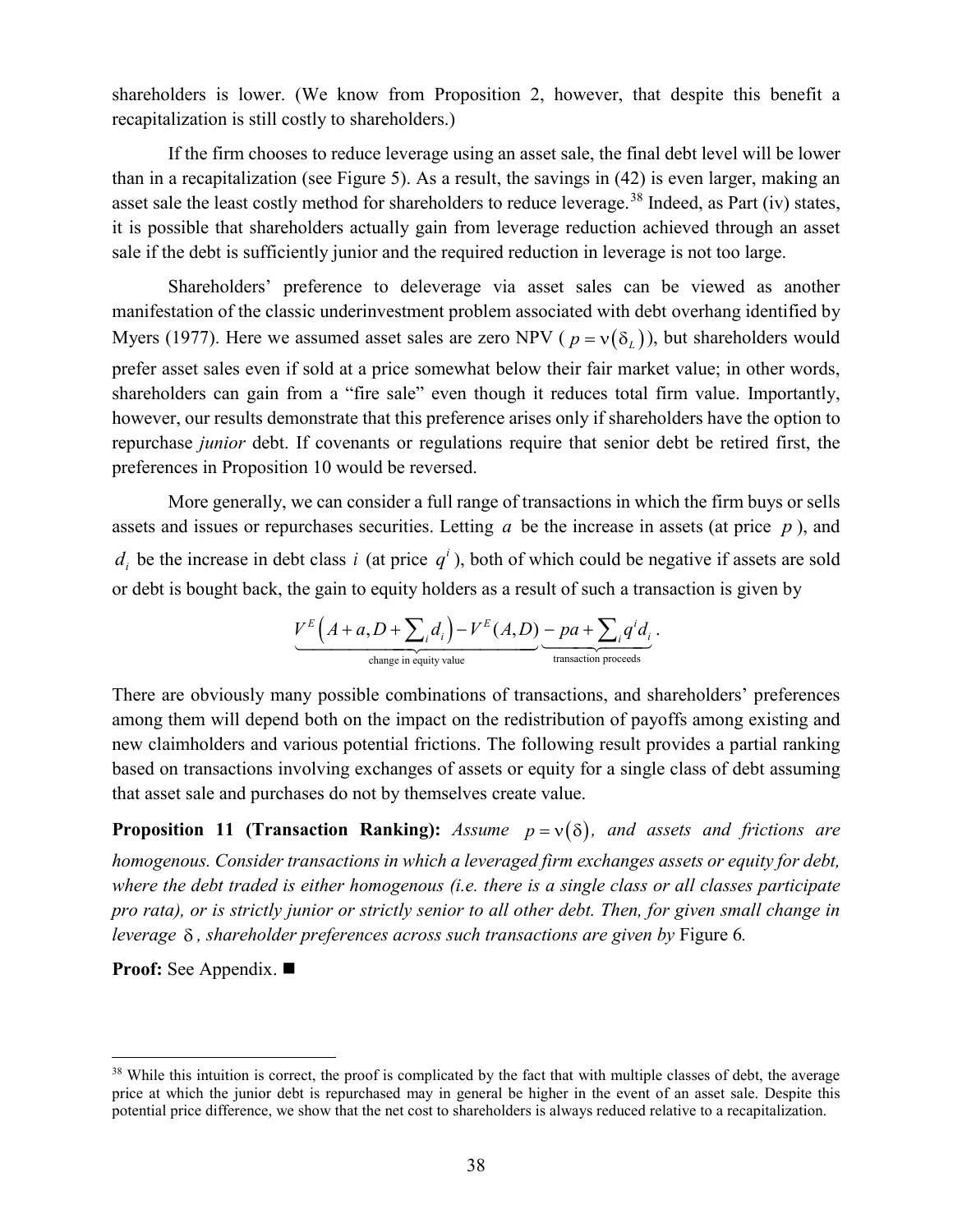|                                                              |                 |         |              |         |  |        |                                | Proposition 10 |                  |        | Indifference (Prop. 7) |        |                  |  |                  |
|--------------------------------------------------------------|-----------------|---------|--------------|---------|--|--------|--------------------------------|----------------|------------------|--------|------------------------|--------|------------------|--|------------------|
|                                                              |                 |         |              |         |  |        |                                |                |                  |        |                        |        |                  |  |                  |
|                                                              |                 |         |              |         |  |        |                                |                |                  |        | E/D                    |        |                  |  |                  |
| Leverage                                                     | Sell/Buy:       |         |              |         |  |        | $\frac{1}{2}$ A/D <sub>J</sub> | $\geq$         | E/D <sub>j</sub> | $\geq$ | A/D                    | $\geq$ | E/D <sub>s</sub> |  | A/D <sub>S</sub> |
| <b>Decreasing</b>                                            |                 |         |              |         |  |        |                                |                |                  |        | E/A                    |        |                  |  |                  |
| $\delta + \varepsilon \rightarrow \delta$                    | Perfect Market: |         |              |         |  |        | $+/-$                          |                |                  |        |                        |        |                  |  |                  |
|                                                              |                 |         |              |         |  |        |                                |                |                  |        |                        |        |                  |  |                  |
|                                                              |                 |         |              |         |  | D/E    |                                |                |                  |        |                        |        |                  |  |                  |
| Leverage                                                     | Sell/Buy:       | $D_S/A$ | $\mathbf{r}$ | $D_S/E$ |  | D/A    | $\geq$                         | $D_j/E$        | $\rm{>}$         |        | $D_J/A$                |        |                  |  |                  |
| <b>Increasing</b>                                            |                 |         |              |         |  | A/E    |                                |                |                  |        |                        |        |                  |  |                  |
| $\delta-\varepsilon\to\delta$                                | Perfect Market: | $+$     |              | $+$     |  | $^{+}$ |                                | $\Omega$       |                  |        |                        |        |                  |  |                  |
|                                                              |                 |         |              |         |  |        |                                |                |                  |        |                        |        |                  |  |                  |
| Indifference (Prop. 9)<br>Classic Debt Overhang (Myers 1977) |                 |         |              |         |  |        |                                |                |                  |        |                        |        |                  |  |                  |

**Figure 6: Shareholder Preferences for Alternative Transactions**

<span id="page-38-0"></span>[Figure 6](#page-38-0) shows the relative ranking of shareholder payoffs for a marginal increase or decrease in leverage. Also shown is the sign of the shareholder payoff absent taxes or other frictions; taxes will lower the payoff for leverage decreasing transactions and raise it for leverage increasing ones. Highlighted in the figure are the indifference results of [Proposition 7](#page-33-1) and the [Proposition 9](#page-35-1) for leverage increases, as well as the results for junior debt in [Proposition 10.](#page-36-0)

With perfect markets, shareholders are indifferent to increasing leverage by issuing junior debt in exchange for equity. Shareholders always lose, however, in the reverse transaction (selling equity and purchasing junior debt). The reason for the asymmetry is the holdup problem shareholders face when repurchasing debt – the price for all claims is the value of the *last* dollar repurchased. A similar asymmetry holds when exchanging assets and junior debt.

We also highlight in [Figure 6](#page-38-0) the classic result of Myers (1977) that debt overhang implies a cost for shareholders when funding asset purchases with junior securities (equity or junior debt). Note that, absent taxes, this cost is the same whether it is leverage increasing or leverage decreasing. Alternatively, if asset purchases can be financed with senior or pari passu debt, shareholders will gain from the transaction, which may lead to overinvestment.

[Figure 6](#page-38-0) reveals a rich menu of alternative transactions with quite different consequences for shareholders even when all asset sales or purchases are zero NPV and there are no other frictions such as taxes or distress costs. Which transaction shareholders ultimately choose will depend on the constraints imposed by regulations and covenants. Considering these preferences together with other frictions in a fully dynamic context without perfect commitment is likely to lead to even more complex capital structure and investment dynamics than those we explored in the simple model in Section [4.](#page-18-0)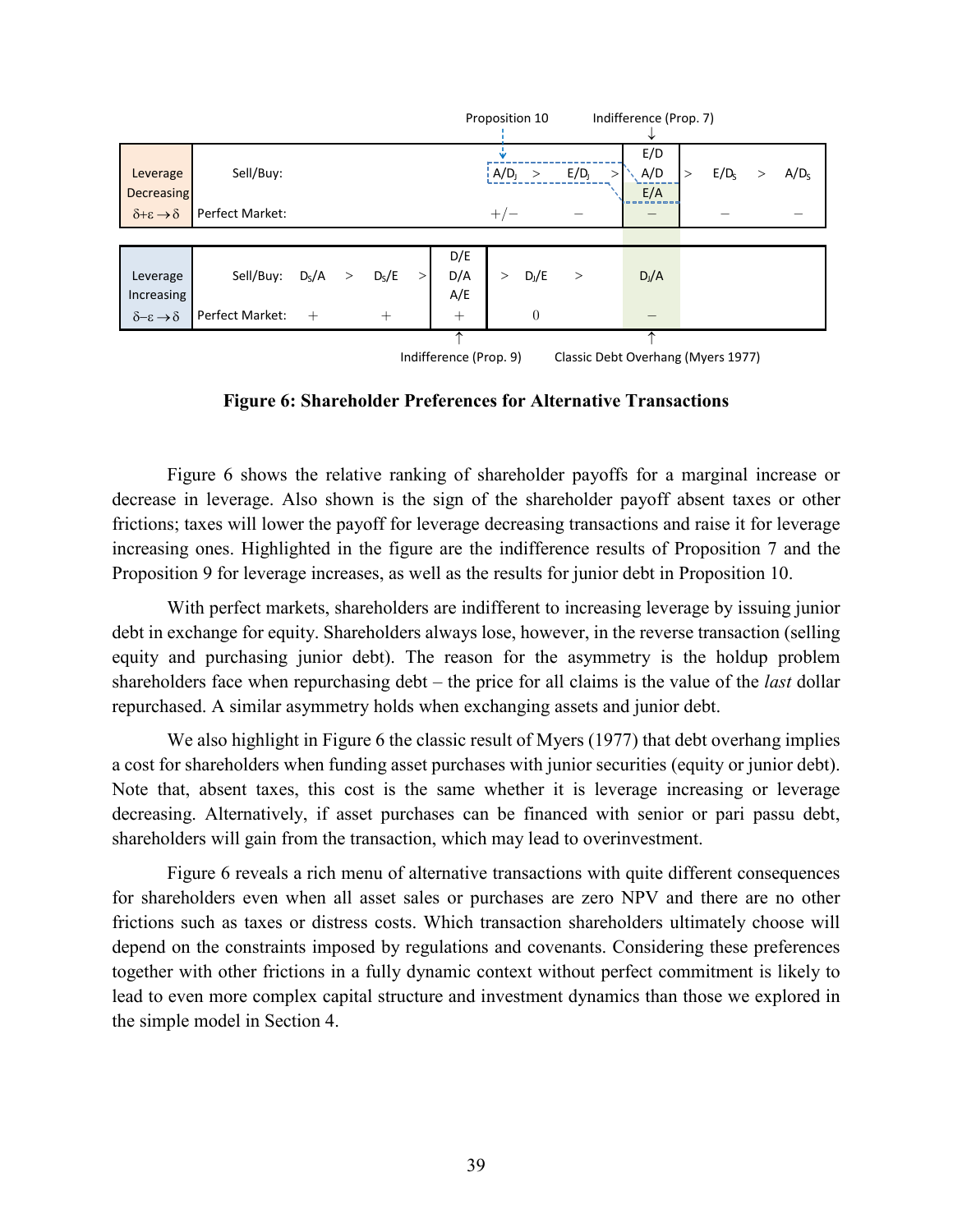### <span id="page-39-0"></span>**5.3 Other Considerations That Affect Shareholder Preferences**

#### *Divergence of Internal and External Asset Values*

[Proposition 7](#page-33-1) concerns the case in which  $p = v(\delta_1)$ , which means that no value is directly gained or lost by buying or selling assets. What can we say about shareholder preferences at other prices? In this analysis, we begin by taking the asset price *p* as parametrically given, without considering whether it is consistent with market equilibrium. This corresponds to the standard approach of analyzing the behavior of price-taking agents by considering their demand and supply choices at *any* parametrically given prices. We will introduce equilibrium considerations once we discuss the parametric analysis.

If  $p > v(\delta_i)$ , the market price of assets exceeds the value of those assets when held by the firm. If  $p < v(\delta)$ , the firm can increase shareholder value by purchasing assets at the market price and holding them. The change in shareholder value is:

$$
\nabla V^{E} - N = -(q(\delta_{L}) - q(\delta_{H}))D_{0} - (\nu(\delta_{H}) - \nu(\delta_{L}))A_{0} - \eta(A_{1} - A_{0}),
$$
\n(43)

where  $\eta = p - v(\delta)$ . The third term shows that shareholders will prefer reducing leverage through asset sales when  $\eta > 0$ . Moreover, a pure asset sale may be feasible even if a pure recapitalization (or asset expansion) is not.<sup>[39](#page-39-1)</sup> When  $\eta$  < 0, on the other hand, shareholders prefer asset purchases, and asset purchases may be feasible when a pure recapitalization is not.<sup>[40](#page-39-2)</sup>

Taking the asset price as given is justified if the individual firm or bank can be thought of as a price taker operating in a large market. However, when we consider what occurs when there is a policy change that affects a large number of firms, e.g., an increase in bank capital requirements, we must recognize that the price-taking assumptions may no longer be justified. Even though an individual firm acting alone may be justified in taking the market price of assets as given, when all firms change their behavior in response to changes in regulatory requirements, it can be expected that the equilibrium market price will change.

For example, in the case of banking regulation, assume that the initial capital requirements correspond to the debt-asset ratio  $\delta$ <sub>H</sub> and that, for this debt-asset ratio, the equilibrium asset price is equal to  $p_0 = v(\delta_H)$ , the price at which banks with the debt-asset ratio  $\delta_H$  are just indifferent about their asset holdings. Now suppose capital requirements are tightened, so that leverage must fall to  $\delta_L$ , and that, because of a reduction in tax benefits and subsidies net of bankruptcy costs, we have  $v(\delta_L) < v(\delta_H)$ . If the price would remain equal to  $v(\delta_H)$ , all banks would want to

<sup>40</sup> An asset expansion is feasible iff  $v(\delta_L) \ge q(\delta_L) \times \delta_H + \eta \times \left(\frac{\delta_H}{\delta_L} - 1\right)$ .

<span id="page-39-2"></span><span id="page-39-1"></span><sup>&</sup>lt;sup>39</sup> Specifically, a pure asset sale only requires  $p \geq q(\delta)$ ,  $\delta$ <sub>H</sub> whereas a recap requires  $v(\delta) \geq q(\delta)$ ,  $\delta$ <sub>H</sub>.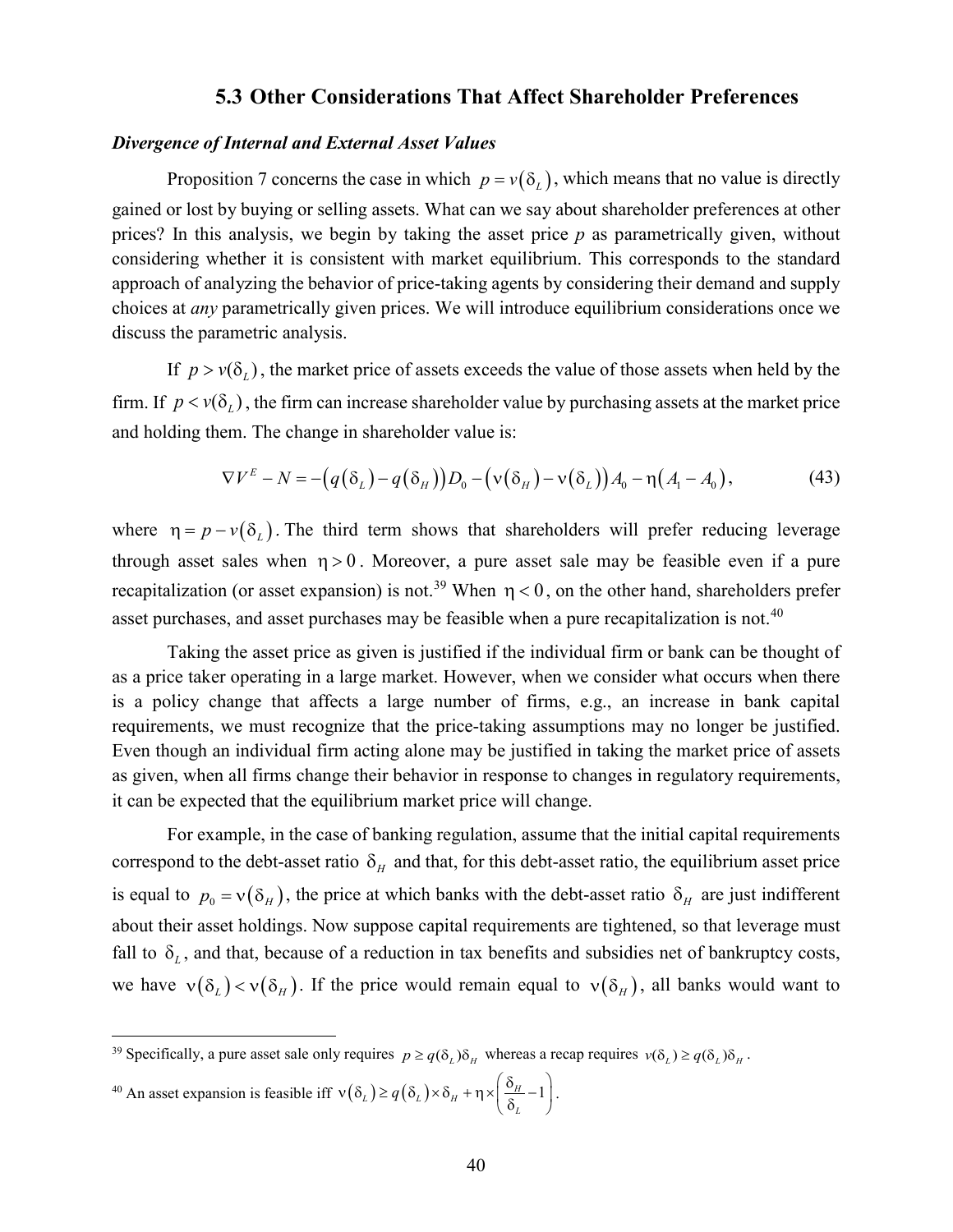respond to the new requirement by selling assets to buy back debt. Unless there are third parties willing to hold assets at this price, the asset price  $p = v(\delta_H)$  will no longer clear the market. The new equilibrium price must fall to  $p = v(\delta_t)$ , as we are assuming in [Proposition 7,](#page-33-1) unless there are third parties willing to hold *all* the assets at a higher price. Furthermore, while a bank might initially appear solvent with  $p_0 A_0 \ge D_0$ , if it is the case for some banks that  $p_1 A_0 < D_0$ , these banks may only be revealed to be insolvent through their inability to recapitalize and satisfy the new requirements.

Throughout our discussion, we have assumed that the constraints on leverage involve a debt-asset ratio  $D/A$ , which is fixed without regard to current market prices. In practice, covenants or capital requirements are often based (at least to some extent) on current values, imposing an upper bound on a ratio such as  $q(\delta_l) D / p_l A$  or  $D / p_l A$ . The first corresponds to a ratio based solely on market values, the second corresponds to a case where assets are marked to market but debt levels are measured at the face value of liabilities. All of our results continue to apply with either of these measures (as they simply represent rescaling of the target leverage ratio). Note that if either  $q(\delta_l) D / p_l A$  or  $D / p_l A$  must be equal to  $\delta_l$ , then, because  $q(\delta_l) > q(\delta_H)$ and  $p_1 < p_0 = v(\delta_H)$ , the deleveraging effect is larger than it would be if  $D/A$  were required to equal  $\delta$ <sub>*l*</sub>. That is, when the leverage ratio is based on market values, rather than quantities, the effect of deleveraging is exacerbated.

#### *Heterogeneous Assets*

[Proposition 7](#page-33-1) treats the firms' assets as though they are homogeneous, with each asset unit having return of x so that the total return on all assets is simply  $xA$ . In reality, assets are heterogeneous, with differing risk and return. Nevertheless, the results of [Proposition 7](#page-33-1) continue to apply even when assets are heterogeneous as long as any asset sales or purchases correspond to a "representative portfolio" and so have the same risk and return as the average asset in the firm.

Of course, given the option, shareholders will generally have preferences with respect to which assets to sell or purchase. If a firm deleverages through asset sales, shareholders prefer to sell relatively safe assets. In contrast, they will prefer to purchase relatively risky assets if the firm expands. This preference is just another manifestation of the asset substitution agency problem that we have discussed above.

As a concrete example, suppose the firm holds a mix of risky assets and safe assets. In particular, suppose it holds quantity  $A_r$  of risky assets with return  $\tilde{x}_r$  and  $A_s$  of safe assets with a riskless return. Note that we can normalize quantities so that each "unit" of assets (risky or safe) has market price p. Thus the firm has total assets  $A = A_r + A_s$  with aggregate return  $\tilde{x}$  given by

$$
\tilde{x} \equiv \frac{\tilde{x}_r A_r + p A_s}{A}.
$$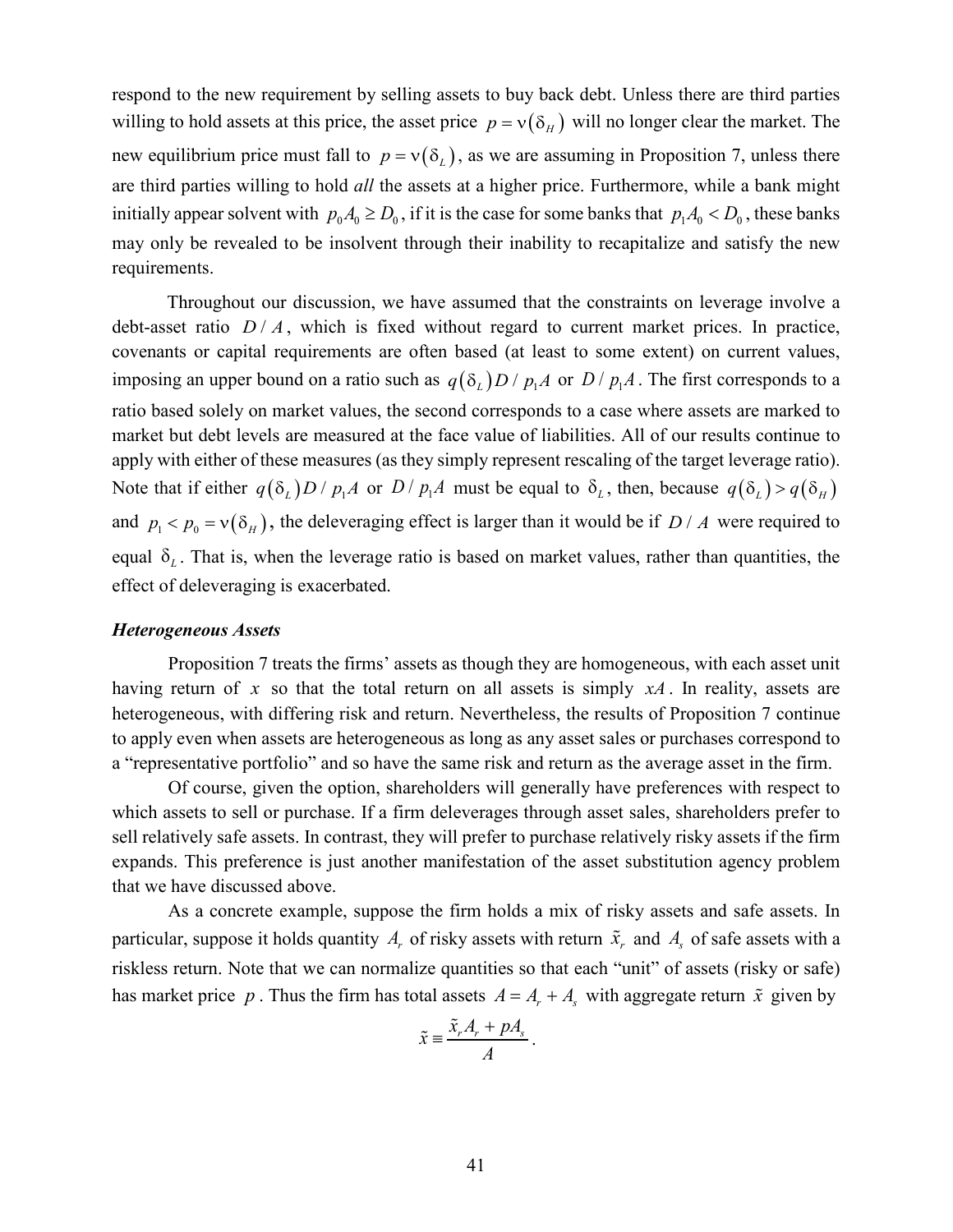Suppose the firm considers reducing leverage by selling safe assets and using the proceeds to buyback debt. At the conclusion of the asset sale, the firm's leverage ratio must equal  $\delta$ , and the value of the assets sold must equal the value of the debt repurchased:

$$
pa_s = q(\delta_L)(D_0 - D_1) = q(\delta_L)(D_0 - \delta_L(A - a_s)).
$$

We then have the following immediate corollary to [Proposition 7,](#page-33-1) showing the equivalence of "selective" asset sales and asset substitution:

**Corollary (Asset Sales and Asset Substitution):** *Reducing leverage via the sale of safe assets is equivalent, in terms of shareholder payoff, to recapitalizing the firm (to the same leverage ratio) and simultaneously selling safe assets and purchasing risky ones.* 

**Proof:** Suppose the firm first exchanges its holdings  $a<sub>s</sub>$  of safe assets for risky ones at the market price *p* , and then sells those risky assets to reduce leverage through an asset sale. This transaction clearly has the same shareholder payoff as simply selling the safe assets directly. But since the firm's assets are homogenous after the asset exchange, by [Proposition 7](#page-33-1) this has the same shareholder payoff as an asset exchange followed by a pure recapitalization.  $\blacksquare$ 

Note that the equivalence between asset sales and asset substitution ignores potential transactions costs. Once these are considered, asset sales are likely to be strictly preferred, as it avoids both the need to purchase risky assets and to issue equity. We discuss additional impacts of transactions costs in the next subsection below.

In the context of capital regulation for banks, an attempt is made under Basel II and Basel III to address the problems created by asset substitution and risk shifting. This is done by assigning risk weights to assets and formulating capital requirements in terms of the size of the risk-weighted asset base. If the risk weighting system worked perfectly and completely removed the ability of bank managers and shareholders to engage in asset substitution and risk shifting when assets are sold or purchased, asset heterogeneity would not necessarily undermine the equivalence result given in [Proposition 7.](#page-33-1) In particular, if risk weighting effectively means that the value of debt depends only on leverage as measured by the risk weighting system, so that  $q(\delta)$  will be the same no matter what the mode of leverage reduction, then the conditions for [Proposition 7](#page-33-1) to hold are potentially restored even with heterogeneous assets.

In practice, risk weighting falls short of removing the ability of banks to increase risk and engage in asset substation. Indeed, the regulations often involve transparently inappropriate risk weights, e.g., a zero risk weight for sovereign debt or for highly rated securities even when they clearly carry some potentially significant risks. Making matters worse is the fact that in practice the implementation of the risk weighting system relies in part on the banks' own internal risk models and is therefore highly manipulable. When risk weights are imperfect, the same logic as the preceding result implies that banks will have an incentive to reduce leverage by selling assets that are safer than their risk weight implies, and holding on to assets that are riskier than their assigned weights. Again, such selective sales are another mode of asset substitution that banks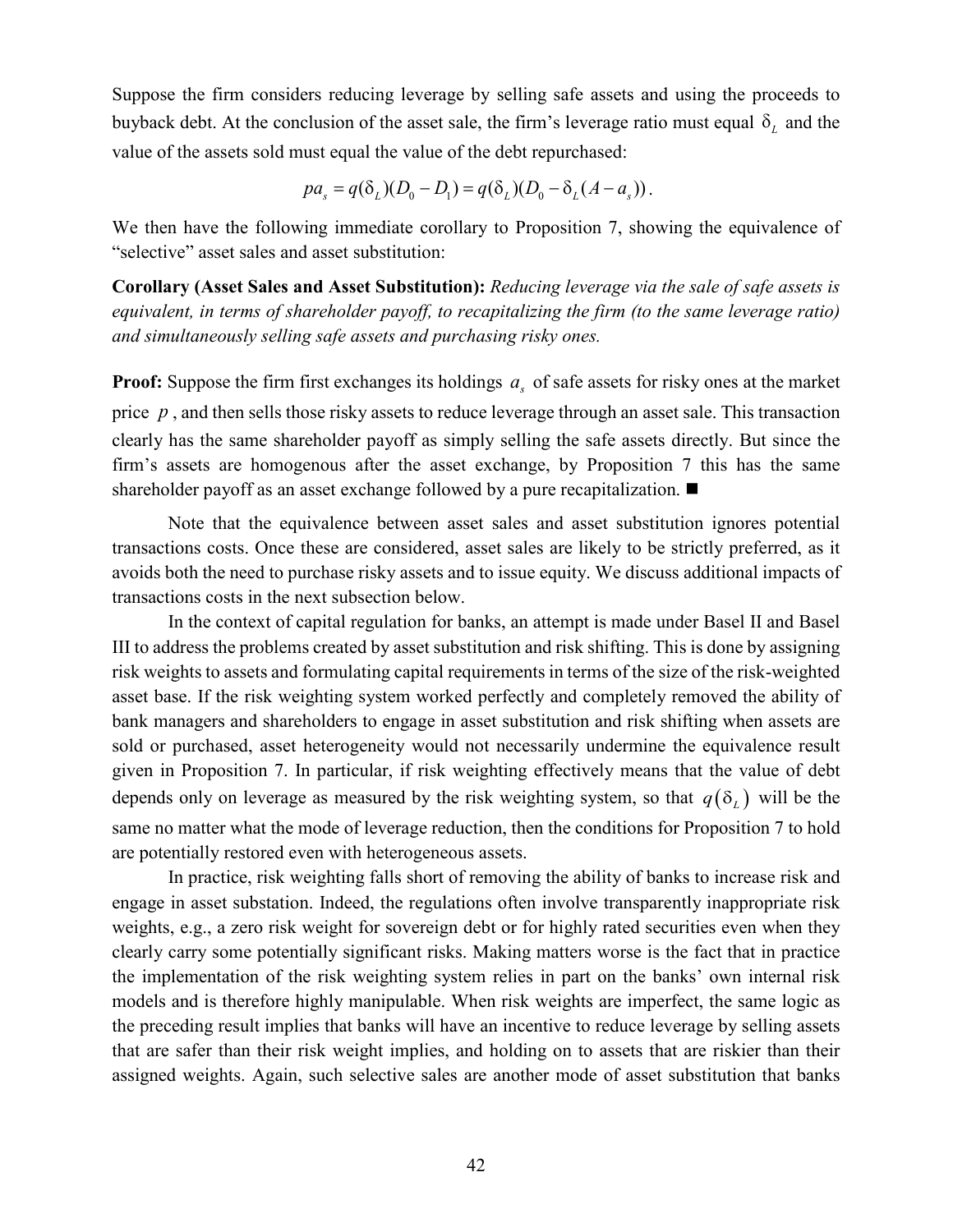may engage in when capital regulations only impose capital ratios rather than specifying the mechanism by which they should be achieved.

### *Transactions Costs*

[Proposition 7](#page-33-1) is based on the assumption that the firm faces no transactions costs in changing the scale of its assets or in issuing and retiring securities. Not surprisingly the introduction of transactions costs can lead to one alternative being preferred over the others, since the three ways of changing leverage that we consider involve different pairs of transactions as shown below:

|                        | The firm purchases: | The firm sells: |
|------------------------|---------------------|-----------------|
| <b>Asset Sales</b>     | Debt                | Assets          |
| Recapitalization       | Debt                | Equity          |
| <b>Asset Expansion</b> | Assets              | Equity          |

Asset expansion will be the preferred alternative if the transactions costs involved in repurchasing debt are particularly large relative to the other transactions, but this is unlikely to be the case. The transactions costs involved in equity issuance and asset sales are likely to be more important. If equity issuance costs are large relative to those in asset transactions, then asset sales, since they involve no equity transactions, will be the preferred alternative. If the transactions costs involved in selling assets are particularly large compared to equity issuance costs (e.g., the firm faces extreme "firesale conditions" in liquidating assets), then recapitalization or asset expansion will be preferred. Without making specific assumptions about the magnitude of the various transactions costs, little more can be said about what approach will be most advantageous for shareholders.

## *Asymmetric Information*

A key component of transactions costs in settings such as the ones we are considering is due to the possibility that the firm's managers have private information about the firm's assets and growth opportunities that both existing "outside" shareholders and others in the market do not have. Managers will want to sell assets that the market is overvaluing and similarly will want to issue equity if they perceive the market is overpricing the firm's shares. The possibility that managers will make strategic choices based on their private information can account for a significant part of the bid/ask spread for transactions involving the firm's assets and securities. Information asymmetries can be particularly important in asset sales and equity issuance and this explains why transactions costs for these are likely to be larger than those associated with debt buybacks.

Asymmetric information factors that would affect the valuation of the firm's assets in the asset sales approach clearly also give rise to asymmetric information issues affecting the market valuation of the firm's equity when the firm issues equity directly (as opposed to a rights offering)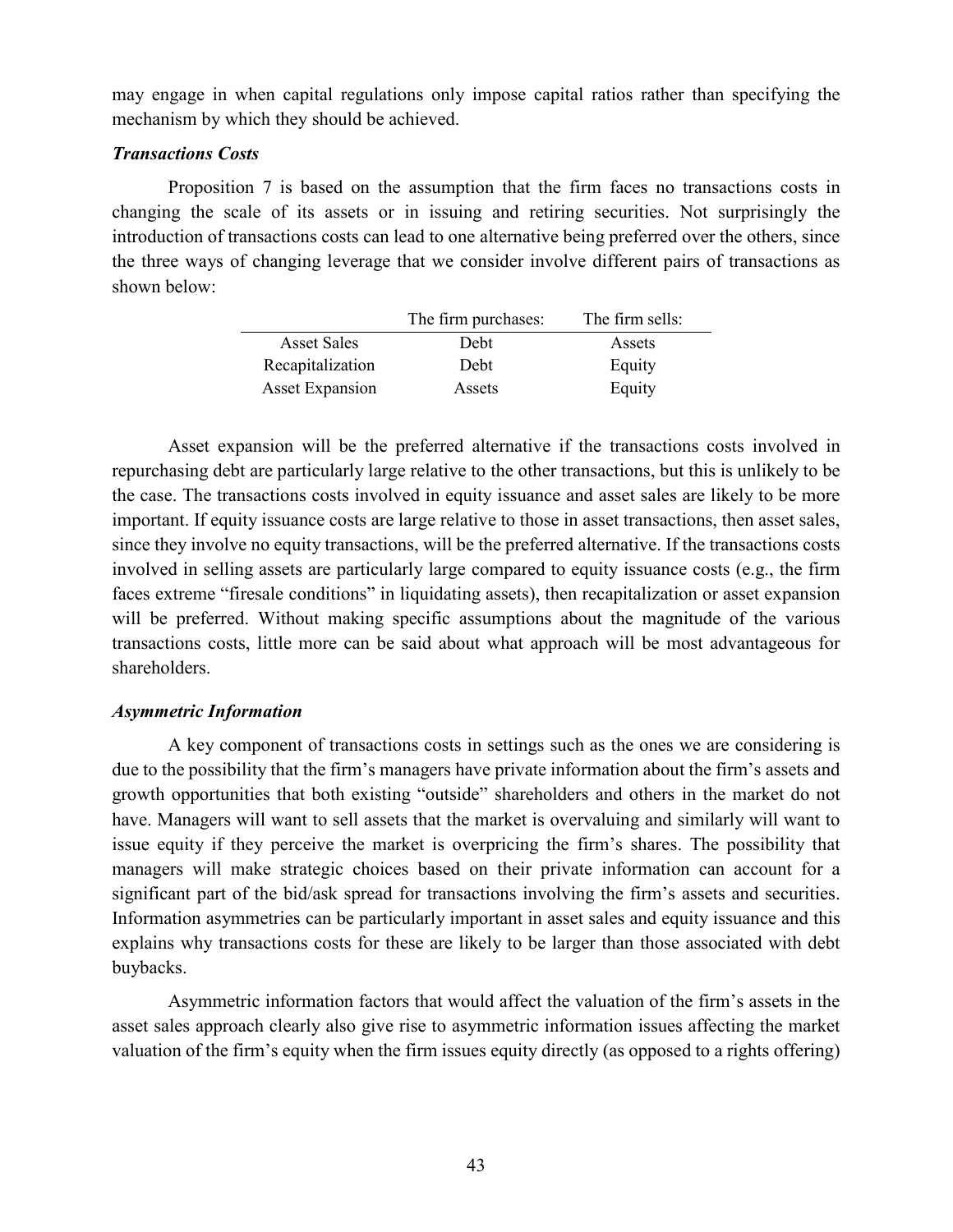to recapitalize or expand its assets.<sup>[41](#page-43-0)</sup> It is clear that if there is asymmetric information about the value of the assets in place, there must be asymmetric information about the value of the firm's equity. If a recapitalization must be done through a new share issuance as opposed to a rights offering, it is not immediately obvious whether it will be more expensive for the firm's shareholders to sell assets and deleverage or sell equity and recapitalize.

In some circumstances asymmetric information about asset values makes the shareholders indifferent between deleveraging and recapitalizing. Assume that the market undervalues the firm's assets in the following sense: while managers know that the realized value on the firm's assets will be  $\tilde{x}(1+\omega)A$  for  $\omega > 0$ , the market assumes that the realized value of the assets will only be  $\tilde{x}A$ . Essentially this means that for each asset unit that the market perceives, the firm effectively has  $1+\omega$  units and this difference is perceived by the firm's managers who make decisions about how the firm should change its leverage.

<span id="page-43-2"></span>**Proposition 12 (Equivalence with Asymmetric Information):** *Assume that there is only one class of debt, the firm has homogeneous assets and faces no transactions costs in buying or selling assets or the securities it issues other than that implied by the market's undervaluation of its assets and the firm must decrease its leverage (as measured by outsiders) from*  $\delta_H$  to  $\delta_L$ . Then for all ω ≥ 0 , *assets sales and pure recapitalization through a common share offering are equally undesirable for shareholders based on the managers' information.*

### **Proof:** See [Appendix.](#page-54-1) ■

Asymmetric information imposes costs on the current shareholders in both the asset sale and pure recapitalization cases because the firm is selling assets or equity at prices below their values. Although a greater dollar amount of assets must be sold in the asset sales approach than the dollar amount of equity that needs to be issued to effect a recapitalization, the underpricing of equity is larger in percentage terms because of leverage, and this is just sufficient to make the loss due to underpricing the same. $42$ 

<span id="page-43-0"></span><sup>&</sup>lt;sup>41</sup> Note that in Myers and Majluf (1984) the asymmetric information relates to the value of assets in place as well as the value of the new investment opportunity. The key assumption in their analysis is that the firm can only raise equity through an offering of common shares and not, for example, through a rights offering. With symmetric information, as in [Proposition 7,](#page-33-1) the mode of issuance does not matter. With asymmetric information, it does make a difference. In a sale of new shares to the market, the market's assessment of the firm directly impacts the amount of money raised by the firm. In a rights offering, if it succeeds, the market's assessment of the firm does not affect the amount of money raised by the firm, but only the value of shares and therefore the value of the rights. The attitude of existing shareholders to a rights offering then depends on whether they are short-term investors, who are interested only in the current share price, or long-term investors à la Myers-Majluf, who care about share prices in the future, when the market will have learned about the underlying values.

<span id="page-43-1"></span> $42$  One might wonder why the results we obtain for asymmetric information differ from those presented earlier where we assumed  $p - v(\delta) = \eta$ . There, because there is symmetric information about the value of the assets held by the firm, there is uniform agreement that the firm should either be selling assets if  $\eta > 0$  and buying assets if  $\eta < 0$ . Whether the firm should grow or shrink is unambiguous, and the preferred mode of leverage reduction depends only on the *amount* of assets sold or bought. With asymmetric information, when equity is issued, the price is based on the market's perception of the *total* value of the assets and any losses are due the market's undervaluation of that total.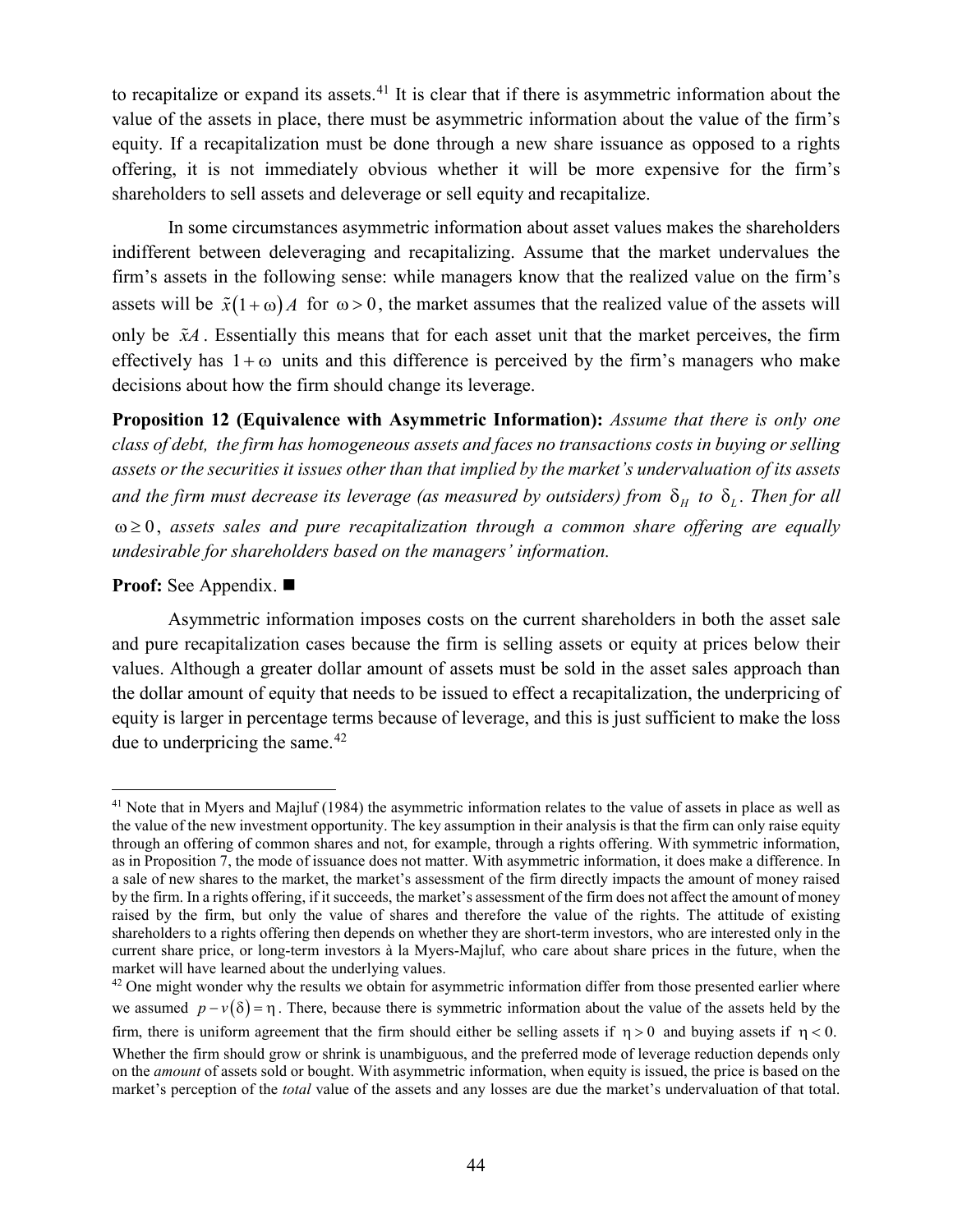If the firm's assets are heterogeneous, the situation involving asymmetric information becomes more complex. Transactions costs due to asymmetric information are likely to be lowest on the least risky assets. As discussed above, asset substitution considerations indicate that the shareholders will want to sell low-risk assets when deleveraging, but will want to buy high-risk assets in the asset expansion approach to reducing leverage. This means that transactions costs concerns and asset substitution will tend push shareholders toward the deleveraging alternative. With deleveraging, incentives associated with asset substitution and transactions cost minimization are aligned. This is not the case with asset expansion.

Note, however, that deleveraging is not always the preferred alternative from a transactions costs perspective. If most assets are hard to value by outsiders and managers can pick the assets they sell, then the adverse selection effects can be greater with asset sales than they are when equity is sold. This is because equity represents a claim on a portfolio of assets rather than an adversely selected subset. The transactions costs associated with issuing equity can be lower than those involved in selling hard to value assets. This could tip the balance in favor of recapitalization.

It should also be noted that one way to reduce leverage that involves almost no transactions costs due to asymmetric information is for the firm to retain earnings and build equity "internally." Adverse selection costs can also be eliminated by raising equity through a rights offering. Shareholders resistance to these ways of reducing leverage is entirely due to conflicts of interest related to debt overhang.

# **6. Concluding Remarks**

<span id="page-44-0"></span>In this paper we analyzed an agency cost of debt that stems from the inefficient capital structure choices likely to be made by leveraged firms. This agency cost is due to conflicts of interests shareholders have with creditors, which bias shareholders against reducing and toward increasing leverage. We refer to this bias as the *leverage ratchet effect* and show that it can have a profound impact on leverage choices, both initially and in the dynamics of leverage.

Because of the leverage ratchet effect, firms that start out with little debt may increase their leverage over time and end up with inefficiently high debt levels. If creditors anticipate this development, they will charge relatively high interest *ex ante*. The leverage ratchet effect thus increases the *ex-ante* cost of debt funding. These higher *ex-ante* costs of debt funding in turn may lead firms to choose low levels of leverage, at least initially, in order to avoid the negative effects of subsequent distortions, including from excessive leverage. The leverage ratchet effect may

 $\overline{a}$ 

As discussed above, the same amount of assets is effectively sold at undervalued prices when equity is issued as when assets are sold directly. Whereas earlier the losses or gains were based on the amount of assets sold, with asymmetric information the losses are based on the market's valuation of all the assets. It does not matter whether the assets are directly sold or indirectly sold through issuance of equity — the loss is the same. A long-term investor, who is patient enough to wait until the market has learned the correct value for the assets, would however take a different view if equity were raised through a rights offering; see the preceding footnote. Such an investor would prefer the rights offering to a sale of assets.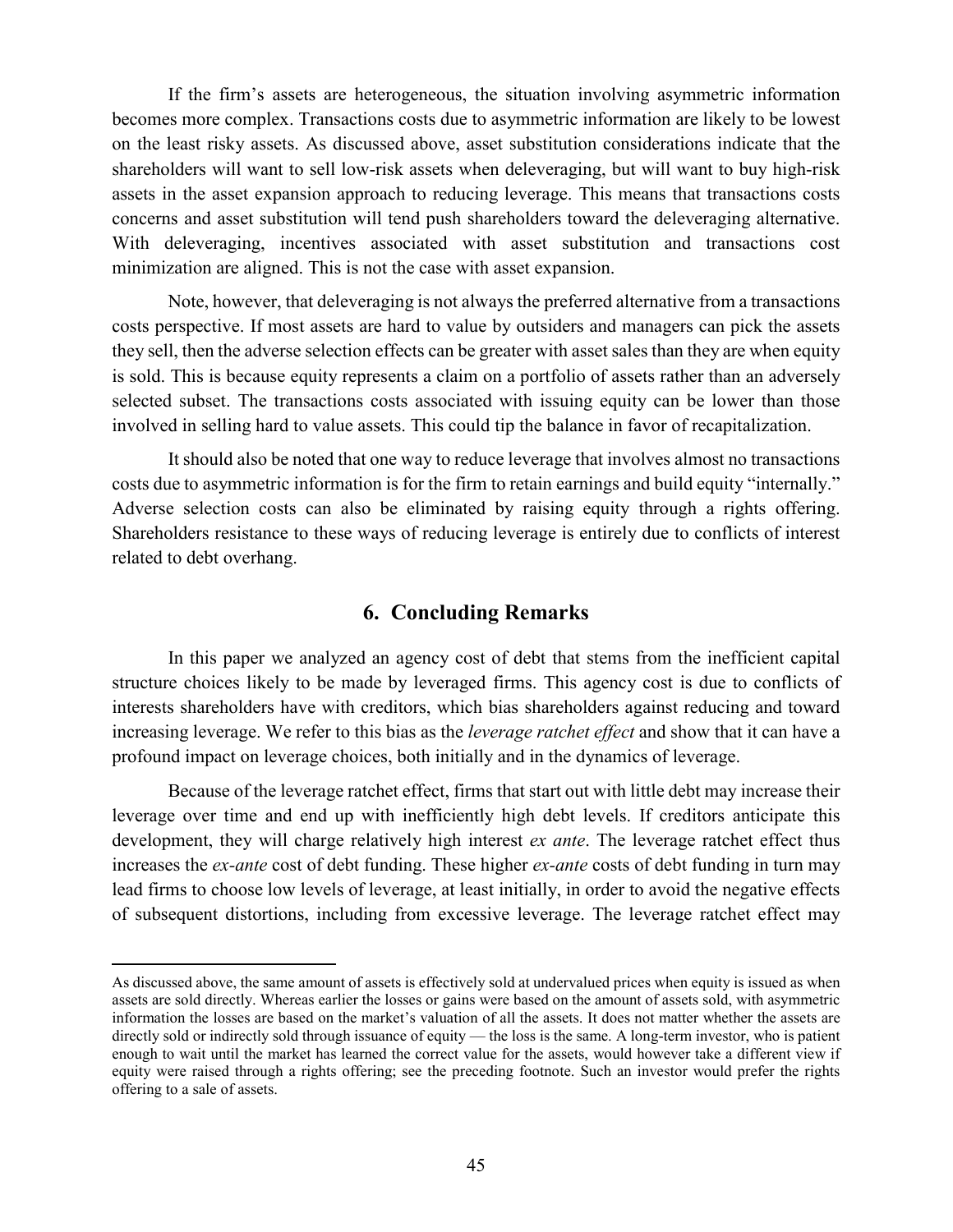therefore explain the so-called zero-leverage puzzle, since with no leverage the effect does not exist at all.<sup>[43](#page-45-0)</sup> At the same time, the effect can explain why highly indebted firms tend to remain highly indebted and may even increase their leverage if permitted to do so. It also explains why firms in financial distress are unlikely to reduce their indebtedness by retaining earnings or raising additional equity while they can still do so, i.e., before they become insolvent.

Like the other agency conflicts associated with debt, the leverage ratchet effect reflects a commitment problem. With complete contracting and the ability to fully commit to all subsequent funding and investment choices, the leverage ratchet effect would not exist. In most cases in practice participants will find it impossible or inefficient to eliminate the leverage ratchet effect by prior contracting. Although debt covenants can be designed to counter the effect, e.g., by forbidding all borrowing until the current debt is retired, such restrictive covenants are costly if they unduly reduce the flexibility of the firm in subsequent decisions. Covenants may also be ineffective or inefficient because their enforcement involves collective-action problems on the side of creditors. If creditors can act unilaterally, inefficient outcomes can occur when one creditor intervenes at the expense of others; if creditors must act collectively, they may be too disorganized to have any effect.

Our analysis suggests that the traditional contract-theoretic approach to studying capital structure in terms of tradeoffs between total costs and benefits associated with different capital structures must be modified to take account of imperfect commitment to subsequent funding choices. When this modification is included, the explanatory power of the traditional tradeoffs theories is reduced. A fully dynamic model must capture the interdependence among commitment problems, shareholder biases toward leverage increases, and the *ex-ante* expectations that take into account the distorted incentives.

The impact of the leverage ratchet effect is likely to differ across firms and industries. It is likely to be particularly severe for firms whose multiple creditors find it difficult to impose and enforce debt covenants. A key example involves banks, which typically operate with extremely high levels of leverage, traditionally in the form of bank deposits. Depositors and other creditors of banks tend to be dispersed, so they are not in a good position to deal with the collective-action problems involved in monitoring banks and enforcing contractual covenants. Incentives for these creditors of banks to use *ex ante* contracting as well as *ex post* monitoring to protect their interests are further weakened by the existence of explicit and implicit government guarantees.

Creditors' passivity and the presence of debt guarantees encourage more risk taking and reinforce the leverage ratchet effect. If leverage is high and debt is guaranteed, the intense conflict of interest between shareholders and creditors with respect to leverage and risk are transformed to an intense conflict between manager and shareholders and the provider of the debt guarantees or the broader public. None of the countervailing forces discussed in Section 4.4 that reduce the impact of the leverage ratchet effect have an impact in this case. Leverage levels can and would become dangerously high unless controlled effectively by regulations. As long as depositors

<span id="page-45-0"></span> <sup>43</sup> See, for example, Strebulaev and Yang (2013).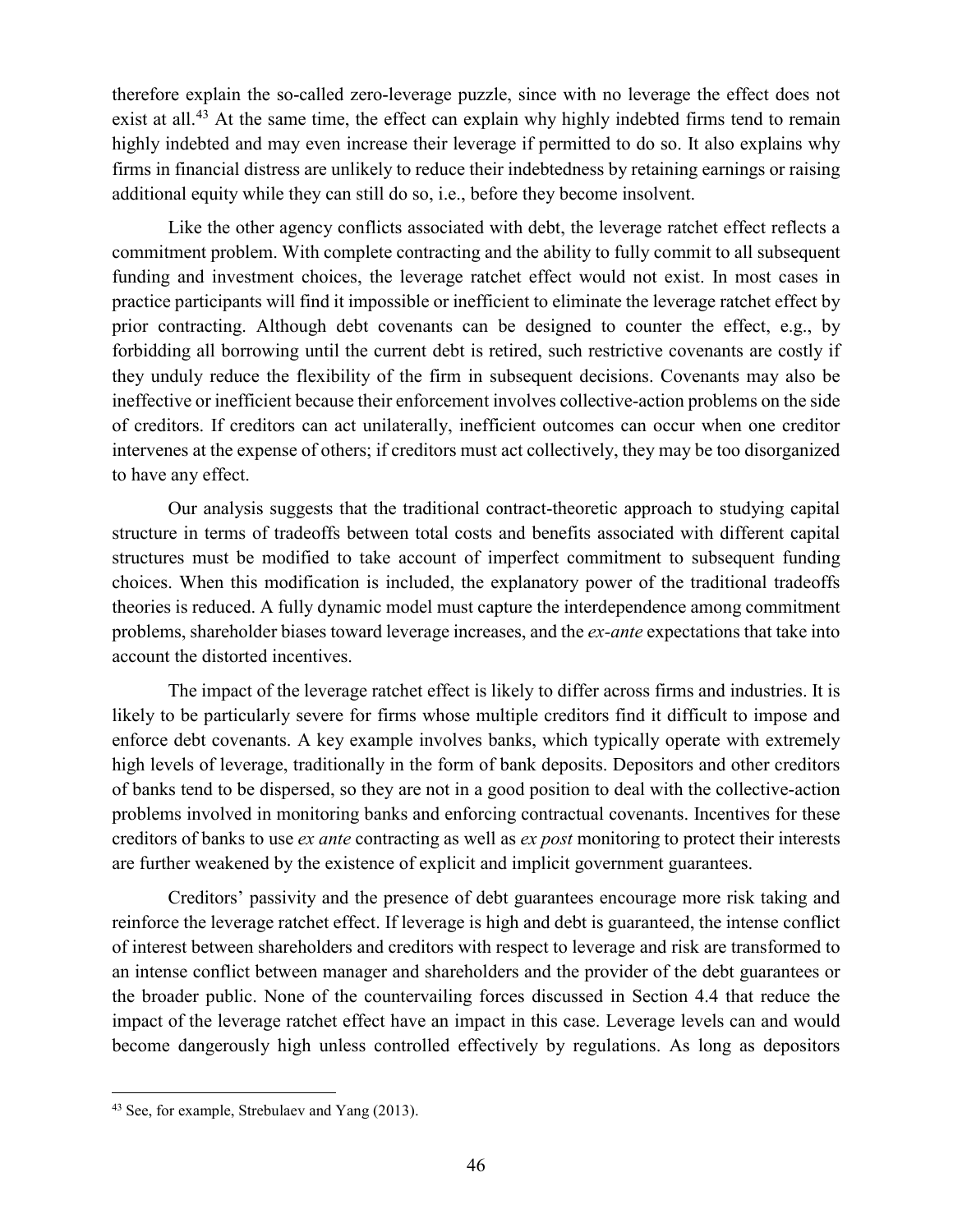maintain balances and short-term creditors continue to refinance the debt, even insolvent banks can persist before a potential run or intervention by regulators.

Much of the theoretical literature on banking has sought to explain the observed high leverage of banks as a result of optimal contracting. One line of argument focuses on the idea that short-term debt "disciplines" bank managers. Another focuses on the desire of investors to have assets that are "liquid." As we have explained in some detail elsewhere, both lines of argument have serious conceptual and empirical weaknesses that render them inadequate for explaining the observed choices of banks' or for guiding policy.[44](#page-46-0)

Our analysis suggests that high leverage in banking and the growth of this leverage over the past century may well reflect the leverage ratchet effect, combined with the expansion of the safety net of banking. Indeed, equity levels in banking have consistently declined over the last 150 years, just as safety nets from central banks, deposit insurance and governments have expanded, enabling banks to obtain debt funding under easier and more favorable terms than those they would face without guarantees.<sup>[45](#page-46-1)</sup> Changes in capital regulation, such as the use of complex and manipulable risk weights, have allowed leverage to increase further in recent years. (See our discussion of leverage adjustment with heterogeneous assets in Section 5.3.) The increased use of derivatives and the opacity of many markets has made actual leverage and risk exposures have become almost impossible to measure.

Our model suggests that banks will resist regulations that mandate leverage reduction and will seek to increase leverage whenever they have the opportunity to do so, in line with much of what we observe. The fact that banks often seek to make payouts to shareholders, thus maintaining or increasing their leverage, is also consistent with our model and contrary to the "pecking order" theory of capital structure according to which retained earnings are the most preferred source of funding for any corporation.

The significant expansion of short-term bank borrowing in the early 2000s is also consistent with our analysis and with the "maturity rat race" discussed in Brunnermeier and Oehmke (2013). Repo borrowing, which played a major role in this expansion, involves a sale of collateral and a commitment to repurchase it at a later time. It provides a way to issue new debt ahead of any incumbent debt by essentially allowing the repo lender to jump the queue of claimants (including depositors) in default. Since the repo collateral is not available to repay other creditors,

<span id="page-46-0"></span> <sup>44</sup> On models claiming that debt and fragility discipline, see Admati et al. (2013, Section 5) and Admati and Hellwig (2013b). On models that focus on liquidity provision by banks, see Admati et al. (2013, Section 7) and Admati and Hellwig (2013a, Chapter 10, 2014). Pfleiderer (2014) discusses some of the same issues, and more generally the misuse of theoretical models in economics and finance.

<span id="page-46-1"></span><sup>45</sup> See Berger et al. (1995) and Admati and Hellwig (2013a, Chapters 2, 9 and 10). Note that deposits represent unsecured debt, which implies that assets purchased with deposit funding can be used as collateral, making additional borrowing relatively easy and often free of covenants and restrictions. In addition, deposit insurance is often implicit and thus free, as are implicit guarantees based on expectations of central bank and government support. Even when banks pay for deposit insurance, the fee cannot reflect the highly time-varying risk to the insurer. On subsidies associated with expectations of support, see Admati (2014).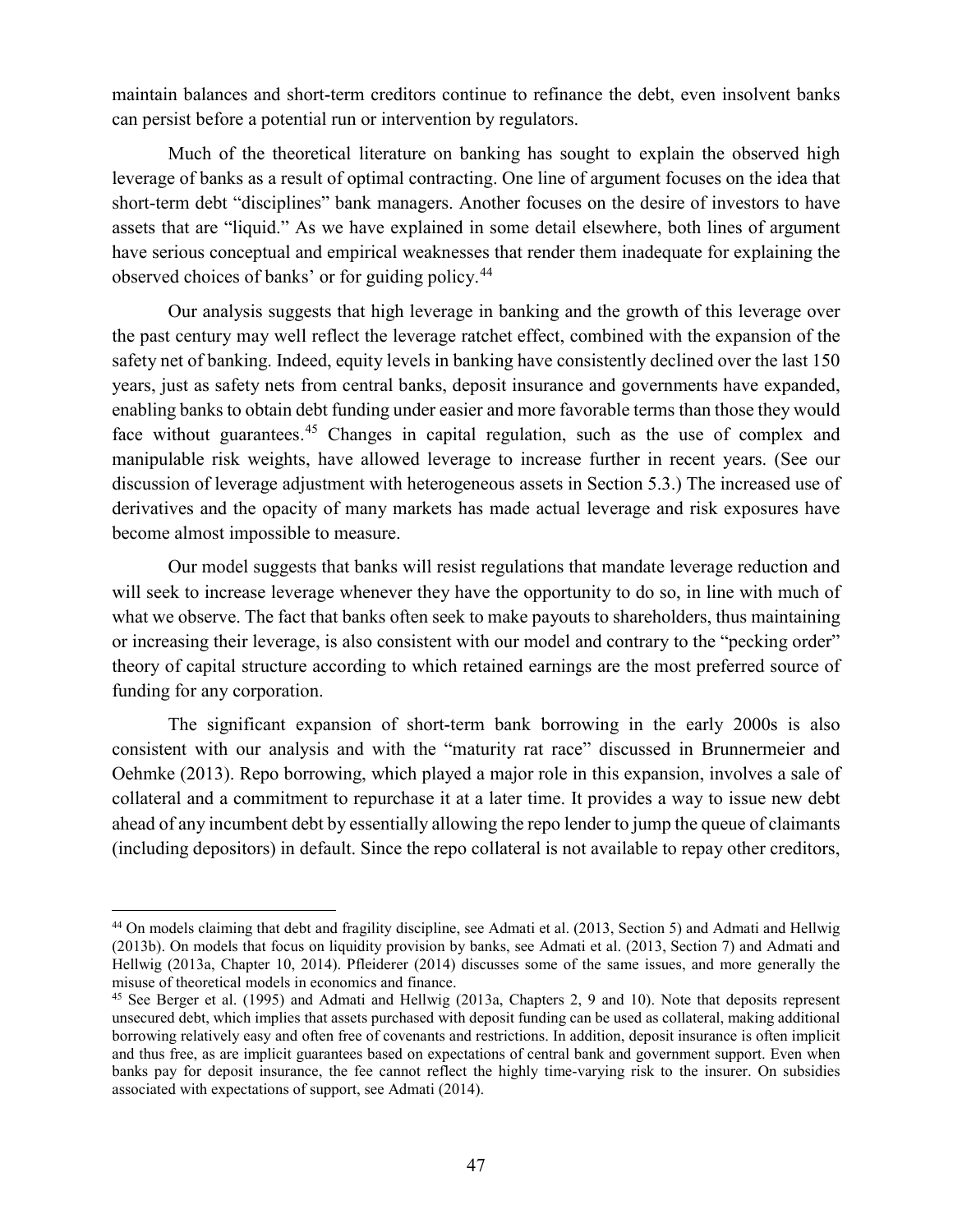adding debt of this type lowers the value of existing claims. This is in line with our results in Section 5.<sup>[46](#page-47-0)</sup>

Because of the leverage ratchet effect, the funding patterns that we see in the real world cannot be presumed to be efficient even in the absence of externalities affecting third parties. Expectations of excessive deadweight costs of default and inefficient investments induced by high leverage raise the *ex-ante* cost of borrowing and may make shareholders shy away from borrowing altogether, even if this means losing some otherwise profitable investment opportunities.

With banks, the inefficiencies created by the ratchet effect are even greater because high leverage exacerbates systemic risks from bank failures and makes the financial system more fragile, which harms the broader economy, including most small investors. These observations suggest that there is a critical role for regulation to correct the distortions and control excessive leverage, particularly if creditor discipline is missing due to creditors being dispersed and protected by guarantees. In a sense, regulations help correct the distortions due to lack of commitment. This conclusion reinforces the discussion of Admati et al (2013), and Admati and Hellwig (2013a,b, 2014), where we argue that much higher equity requirements than those currently enforced would be highly beneficial and entail minimal, if any social cost. Our analysis also reinforces the view that policymakers should re-examine the corporate tax code with a view to eliminating the discrimination in favor of debt relative to equity, which is highly distortive.

Our results in Section 5 concerning the choice of leverage-adjustment methods that involve both assets and securities transactions are highly relevant for the design of capital regulation, particularly with respect to the use of regulatory ratios and other tools available to control banks' actions as asset values evolve. If regulation forces a bank to reach a specific capital ratio, shareholders have incentives to respond in ways that minimize their costs and keep the value of their equity claim as high as possible. They can do this, for example, by selling relatively safe assets and buying back junior debt, a prediction in line with the behavior of European banks in fall of 2011 when authorities forced them to increase their core equity.<sup>[47](#page-47-1)</sup>

If policymakers are concerned that deleveraging by banks in response to increased capital requirements would have harmful effects, they should set targets for *absolute* amounts of equity rather than ratios, at least during a transition period. They should also use their authority to manage banks' actions during the transition. An obvious measure is to ban dividends and other payouts to shareholders, as well as cash bonuses to managers, until the desired equity levels are reached. To accelerate leverage reduction, banks whose shares are publicly traded might be required to raise new equity. Raising new equity is always possible if a bank is solvent; indeed, inability to raise new equity can be taken as evidence that the bank may well be insolvent. Since capital regulations often focus on accounting measures that banks have strong incentives to manipulate, and since

<span id="page-47-0"></span> <sup>46</sup> In contrast to our analysis, which emphasizes the borrower's desire to expand leverage, Brunnermeier and Oehmke (2013) assume that total debt is fixed and show that the lack of commitment induces a "maturity rat race".

<span id="page-47-1"></span><sup>&</sup>lt;sup>47</sup> In particular, they repurchased so-called *hybrid* debt, which before Basel III, had to some extent been counted as "capital", namely the so-called "Tier 2 Capital". The scope for counting such hybrid debt as bank capital was much reduced under Basel III. On the use of hybrids instead of equity, see Admati et al (2013, Section 8).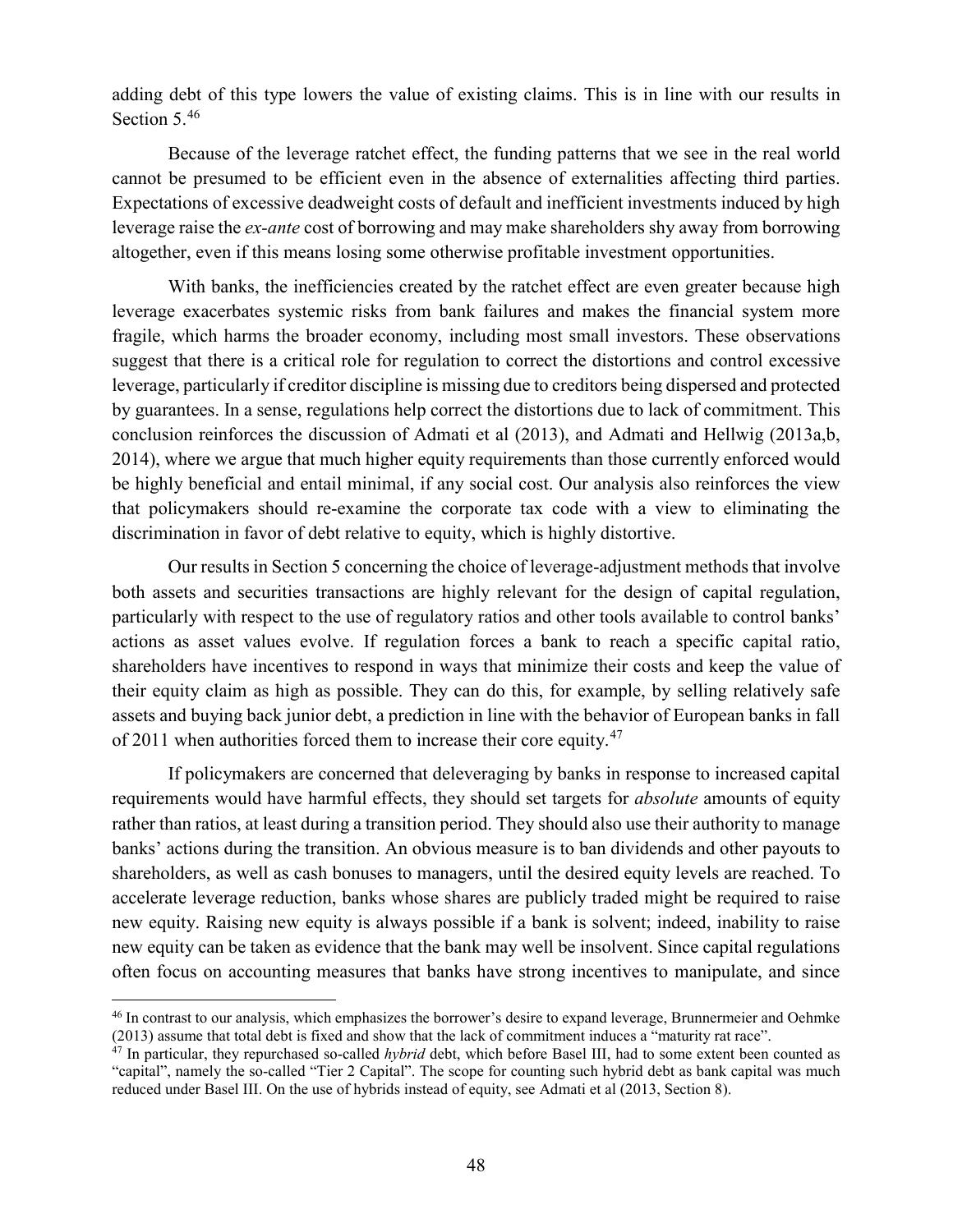insured or secured creditors do not impose the usual debt burden, banks can persist in insolvency or near insolvency for extended periods if regulators show forbearance.<sup>[48](#page-48-0)</sup>

More generally, our analysis shows that capital structure outcomes depend critically on the degree to which firms can commit to subsequent choices and on the amount of flexibility shareholders retain in determining leverage levels. The borrower-creditor conflict that generates the leverage ratchet effect, and contracting frictions that prevent full commitment, imply that the leverage levels we observe are highly history-dependent. We have also shown that in a dynamic context with imperfect commitments, leverage levels can be sensitive to small changes in the costs and benefits of debt financing. Models that overlook the critical effect of contracting and commitment issues are unlikely to explain the richness of observed leverage patterns, including the great variety of capital structures across firms and industries.

<span id="page-48-0"></span><sup>&</sup>lt;sup>48</sup> See Admati and Hellwig (2013a, Chapter 11) for a discussion of how capital regulation can be made more effective than currently implemented.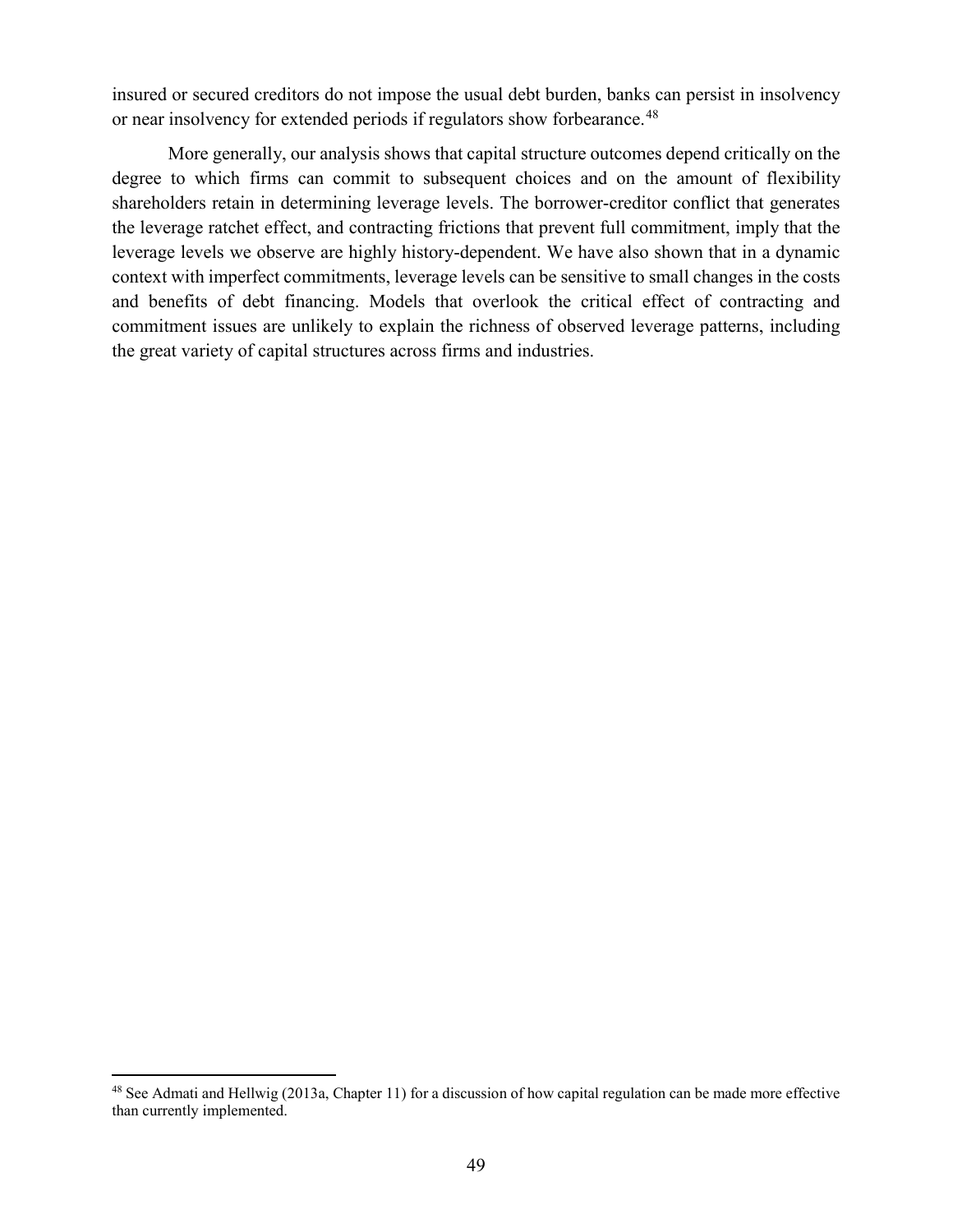#### **Appendix: Remaining Proofs**

<span id="page-49-0"></span>**Proof of [Proposition](#page-14-0) 3:** Note that the expectation in (11) is with respect to the information *z*. Then, using the same argument as in [Proposition 1,](#page-9-1) holding the policy functions fixed,

$$
V^{E}(D-\Delta, A, \theta, a) - V^{E}(D, A, \theta, a) =
$$
\n
$$
E_{z} \left[ \Delta \times \left( 1 - F \left( \frac{D-\Delta}{A+a(z)} \Big| z, \theta(z) \right) \right) + \int_{(D-\Delta)/(A+a(z))}^{D/(A+a(z))} \left( x(A+a(z)) - D \right) dF \left( x \Big| z, \theta(z) \right) \right]
$$
\n
$$
- \int_{(D-\Delta)/(A+a(z))}^{\infty} t(x, A+a(z), D-\Delta) dF \left( x \Big| z, \theta(z) \right)
$$
\n
$$
+ \int_{D/(A+a(z))}^{m} t(x, A+a(z), D) dF \left( x \Big| z, \theta(z) \right) \right]
$$
\n
$$
< E_{z} \left[ \Delta \times \left( 1 - F \left( \frac{D-\Delta}{A+a(z)} \Big| z, \theta(z) \right) \right) \right]
$$
\n
$$
= \Delta \times \Pr \left[ x_{\theta(z)} \left( A + a(z) \right) > D - \Delta \right]
$$
\n(44)

As in [Proposition 1,](#page-9-1) the inequality follows because shareholders forfeit their default option for final asset values between  $D - \Delta$  and  $D$ , and have a higher expected tax burden. The last equality states that the increase in the value of equity per dollar of debt repurchased is less than the ex-ante probability of no default at the lower level of leverage.

The proof then follows using exactly the same argument as in (10) above. Let  $\theta^*$  and  $\alpha^*$  be the optimal risk and investment policy functions for equity holders given debt  $D - \Delta$ :

$$
V^{E}(D - \Delta, A) = \max_{\theta, a} V^{E}(D - \Delta, A, \theta, a) = V^{E}(D - \Delta, A, \theta^{*}, a^{*})
$$
\n(45)

Then,

$$
V^{E}(D-\Delta, A) - V^{E}(D, A) = V^{E}(D-\Delta, A, \theta^{*}, a^{*}) - \max_{\theta, a} V^{E}(D, A, \theta, a)
$$
  
\n
$$
\leq V^{E}(D-\Delta, A, \theta^{*}, a^{*}) - V^{E}(D, A, \theta^{*}, a^{*})
$$
  
\n
$$
< \Delta \times \Pr[x_{\theta^{*}(z)}(A + a^{*}(z)) > D - \Delta]
$$
  
\n
$$
\leq \Delta \times q^{D}(D-\Delta, A)
$$
\n(46)

The first inequality follows since we have fixed the investment policy functions at a level that may not be optimal with higher leverage (due to agency costs), the second follows from above, and the third follows since the repurchase price of the debt will be at least the no default probability (and will be strictly higher if the debt has a non-zero recovery rate in any default states). ■

<span id="page-49-1"></span>**Proof of [Proposition 4:](#page-16-0)** Note that  $q'(0, D, A) = q(D, A)$ , and therefore  $D q'(0, D, A) = V^D(D, A)$ . That is, proceeds from issuing debt are equal to the total value of the firm's debt. Hence,

$$
G(0, D) = V^{E}(D, A) - V^{E}(0, A) + Dq^{J}(0, D, A)
$$
  
=  $V^{E}(D, A) + V^{D}(D, A) - V^{E}(0, A)$  (47)

Thus, *D* maximizes  $G(0, D)$  if and only if it maximizes total firm value.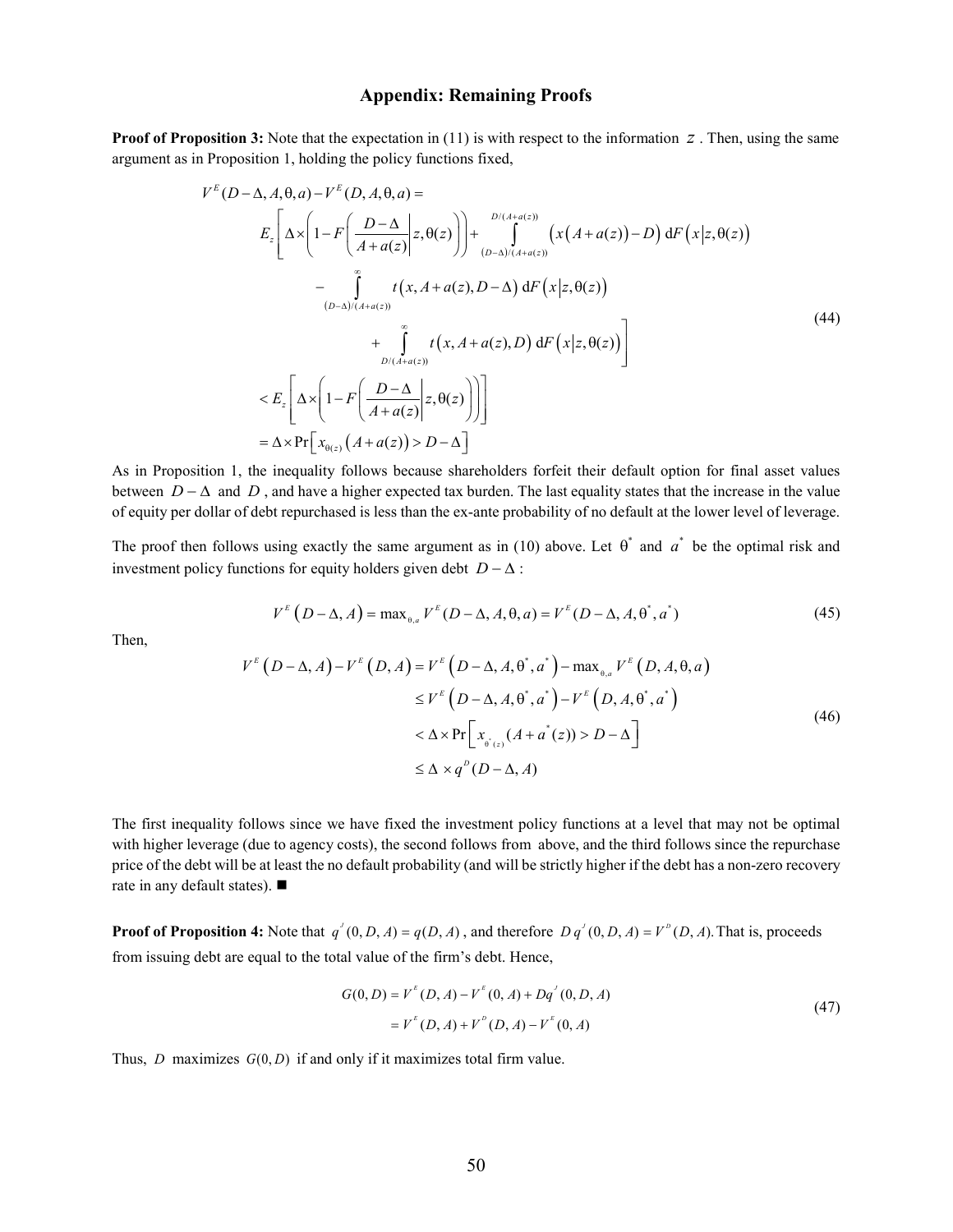For the second result, note that our earlier results already establish that shareholders lose if the firm reduces debt  $(D' < D)$  regardless of the seniority of the debt that is repurchased. Therefore, it is enough to establish that the marginal benefit of an increase in leverage from its current level is positive. Specifically, we need to show the righthand derivative of *G* at  $D' = D$ ,

$$
\left.\frac{\partial G\left(D,D'\right)}{\partial D'}\right|_{D'=D_{\square}}=\frac{\partial \left(V^{E}\left(D',A\right)+(D'-D)q'\left(D,D',A\right)\right)}{\partial D'}\right|_{D'=D_{\square}}\,,\tag{48}
$$

is positive. Let  $\theta^*$  be the optimal risk choice with debt level *D*. From the definition of  $V^E$ , and using the fact that holding the risk choice fixed at  $\theta^*$  only reduces the gain to equity holders, we have

$$
\frac{\partial V^{E}(D', A)}{\partial D'}\Bigg|_{D'=D_{\epsilon}} \geq \frac{\partial}{\partial D'} \Bigg[ \int_{D'/A}^{\infty} (xA - t(x, A, D') - D') dF(x|\theta^{*}) \Bigg]_{D'=D_{\epsilon}}
$$
  

$$
= - \int_{D_{\epsilon}/A}^{\infty} dF(x|\theta^{*}) - \int_{D_{\epsilon}/A}^{\infty} t_{D}(x, A, D) dF(x|\theta^{*})
$$
  

$$
> - \int_{D_{\epsilon}/A}^{\infty} dF(x|\theta^{*}) = - \Pr(xA > D|\theta^{*})
$$

where the final inequality follows from the assumption that tax benefits are positive.

Next, for  $D' \ge D$ , define  $\pi(D')$  to be the proceeds raised from the new debt:

$$
\pi(D') = (D'-D)q'(D,D',A) = (D'-D)\int_{D'/A}^{\infty} dF(x|\theta') + \int_{0}^{D'/A} (xA - n(\tilde{x}A,D') - D)^{+} dF(x|\theta').
$$

Then let  $\hat{\pi}( D') \equiv ( D' - D ) \int dF(x | \theta')$ /  $\hat{\pi}(D') \equiv (D'-D)$  dF  $(x)$ *D A*  $D'$  =  $(D'-D)$  d*F*  $(x$ ∞  $\hat{\pi}(D') = (D' - D) \int_{D'/A} dF(x | \theta')$ . Because  $\pi(D) = \hat{\pi}(D) = 0$  and  $\pi(D') \ge \hat{\pi}(D')$  for  $D' > D$ , we have  $\lim_{\theta \to 0} \frac{n(D + c) - n(D)}{\varepsilon} = \lim_{D' \downarrow D} \int_{D'/A} dF(x | \theta') = \lim_{D' \downarrow D} Pr(xA > D'|\theta')$  $(D_{\perp}) \geq \hat{\pi}'(D_{\perp}) = \lim_{\Delta \to 0} \frac{\hat{\pi}(D + \varepsilon) - \hat{\pi}(D)}{\Delta} = \lim_{\Delta \to 0} \int_{0}^{\infty} dF(x | \theta') = \lim_{\Delta \to 0} P F(x | \theta')$  $D_{+}$ )  $\geq \hat{\pi}'(D_{+}) = \lim_{\varepsilon \downarrow 0} \frac{\hat{\pi}(D + \varepsilon) - \hat{\pi}(D)}{\varepsilon} = \lim_{D' \downarrow D} \int_{D'/A}^{\infty} dF(x | \theta') = \lim_{D' \downarrow D} Pr(xA > D')$ ∞  $\pi'(D_{\epsilon}) \geq \hat{\pi}'(D_{\epsilon}) = \lim_{\epsilon \to 0} \frac{\hat{\pi}(D + \epsilon) - \hat{\pi}(D)}{\hat{\pi}} = \lim_{\epsilon \to 0} \int_{0}^{\infty} dF(x | \theta') = \lim_{\epsilon \to 0} \Pr(xA > D'|\theta')$  $\frac{\partial f}{\partial \epsilon} = \lim_{D' \downarrow D} \int_{D'/A} dF(x|\theta') = \lim_{D' \downarrow D} Pr(xA > D'|\theta').$ 

That is, the marginal price per dollar of junior debt is at least the probability of no default (and could be higher in the presence of default subsidies). Thus we have shown

 $\downarrow_D$   $\frac{1}{D'}$ 

$$
\left. \frac{\partial G\left(D, D'\right)}{\partial D'} \right|_{D'=D_i} > \lim_{D' \downarrow D} \Pr\left(xA > D'\big|\theta'\right) - \Pr\left(xA > D\big|\theta^*\right) = 0 \tag{49}
$$

<span id="page-50-0"></span>where for the final equality we use the fact that the probability of default is continuous at  $D$ .

**Proof of [Lemma:](#page-20-1)** For the pure bankruptcy cost model, define the distribution for *Y* such that

$$
Pr(Y \le D) = 1 + \phi'(D) = 1 - Pr(Y_{\theta(D)} > D) = Pr(Y_{\theta(D)} \le D).
$$

Then we have

$$
\phi^{B'}(D) = -\Pr(Y > D) = -\Pr(Y_{\theta(D)} \le D) = \phi'(D).
$$

Because the derivatives match and they share the same limit, we have  $\phi^B = \phi$ .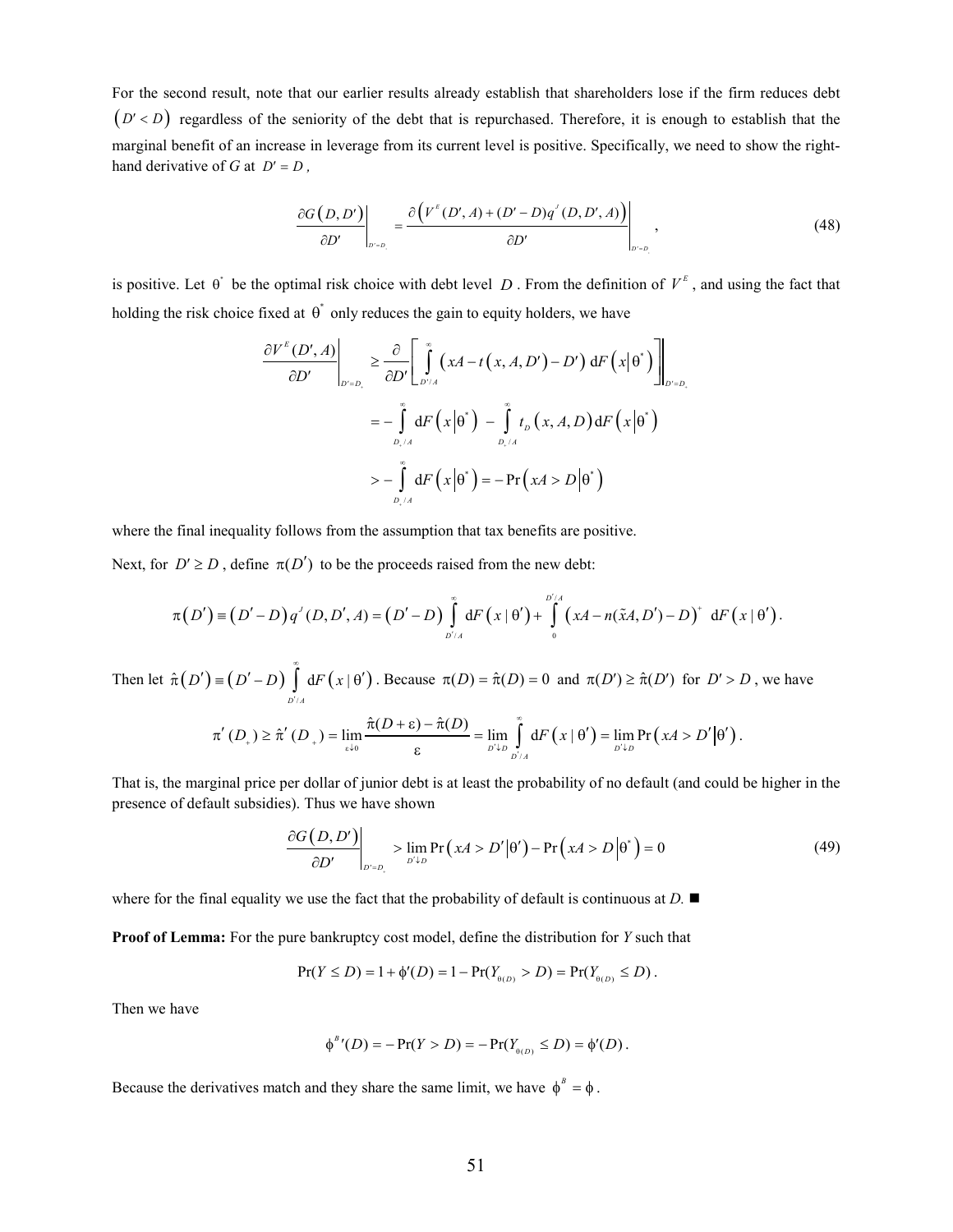For the pure moral hazard model, define

$$
\theta(D) = -\phi'(D).
$$

Next define *g* as

$$
g(\theta(D)) = D + \frac{\phi(D)}{\theta(D)}
$$

on the range of  $\Theta(D)$  and zero elsewhere. Then we can rewrite the shareholders' optimization as

$$
\phi^A(D) = \max_{\theta} \ \theta(g(\theta) - D)^+ = \max_{\hat{D}} \ \theta(\hat{D})(g(\theta(\hat{D})) - D)^+
$$

Now

$$
\begin{aligned} \theta(\hat{D})(g(\theta(\hat{D})) - D) &= \theta(\hat{D})(\hat{D} - D) + \phi(\hat{D}) \\ &= \phi(\hat{D}) + \phi'(\hat{D})(D - \hat{D}) \\ &\le \phi(D) \end{aligned}
$$

where the last inequality follows from the convexity of  $\phi$ . Hence we have  $\phi^A = \phi$ .

<span id="page-51-0"></span>**Proof of [Proposition 5:](#page-23-2)** To verify an equilibrium, note first that given the equilibrium leverage strategy, the debt pricing is rational for creditors since the firm is expected to maintain leverage permanently at  $D^n = D^+(D)$ . Next note that if  $D < D<sup>n</sup> = D<sup>+</sup>(D)$ , then  $G(D, D<sup>n</sup>) > 0$  from (27). Thus, shareholders gain from increasing debt to  $D<sup>n</sup>$ . Moreover, it is suboptimal to delay this increase in debt, as it would delay earning the gain  $G(D, D<sup>n</sup>)$ .

Finally, we need to establish that shareholders would not prefer some alternative debt choice or sequence of choices. From the prior argument, it is sufficient to consider only changes to some other stable point  $D^m \neq D^n$ . Note that for  $D^m < D$ ,  $G(D, D^m) < 0$  since shareholders both lose tax benefits and bear (via the debt price) incremental agency or bankruptcy costs when buying back debt. For  $D \le D'' < D'''$ , note that because  $p(D''') \le p(D'')$ ,

$$
G(D, Dm) \le G(D, Dn) + G(Dn, Dm) \le G(D, Dn),
$$

where the last inequality follows since  $G(D^n, D^{n-1})$  ≤ 0 by (27). ■

<span id="page-51-1"></span>**Proof of [Proposition](#page-25-1) 6:** Let  $V_j^E(D)$  and  $p_j(D)$  be the payoff to equity and the price of debt if the firm has stable debt *D* until the next shock arrives, and let  $\lambda_j$  be the total arrival rate  $\sum \lambda_{jk}$ . If the firm enters regime *k* with debt *k D*, let  $D^{k+1}(D)$  denote the next stable debt level in regime *k*. Then upon entering regime *k*, the value of equity and the debt price will be

$$
\hat{V}_k^E(D) = V_k^E(D^{k+}(D)) + (D^{k+}(D) - D)p_k(D^{k+}(D)), \text{ and (50)}
$$
  

$$
\hat{p}_k(D) = p_k(D^{k+}(D)),
$$

where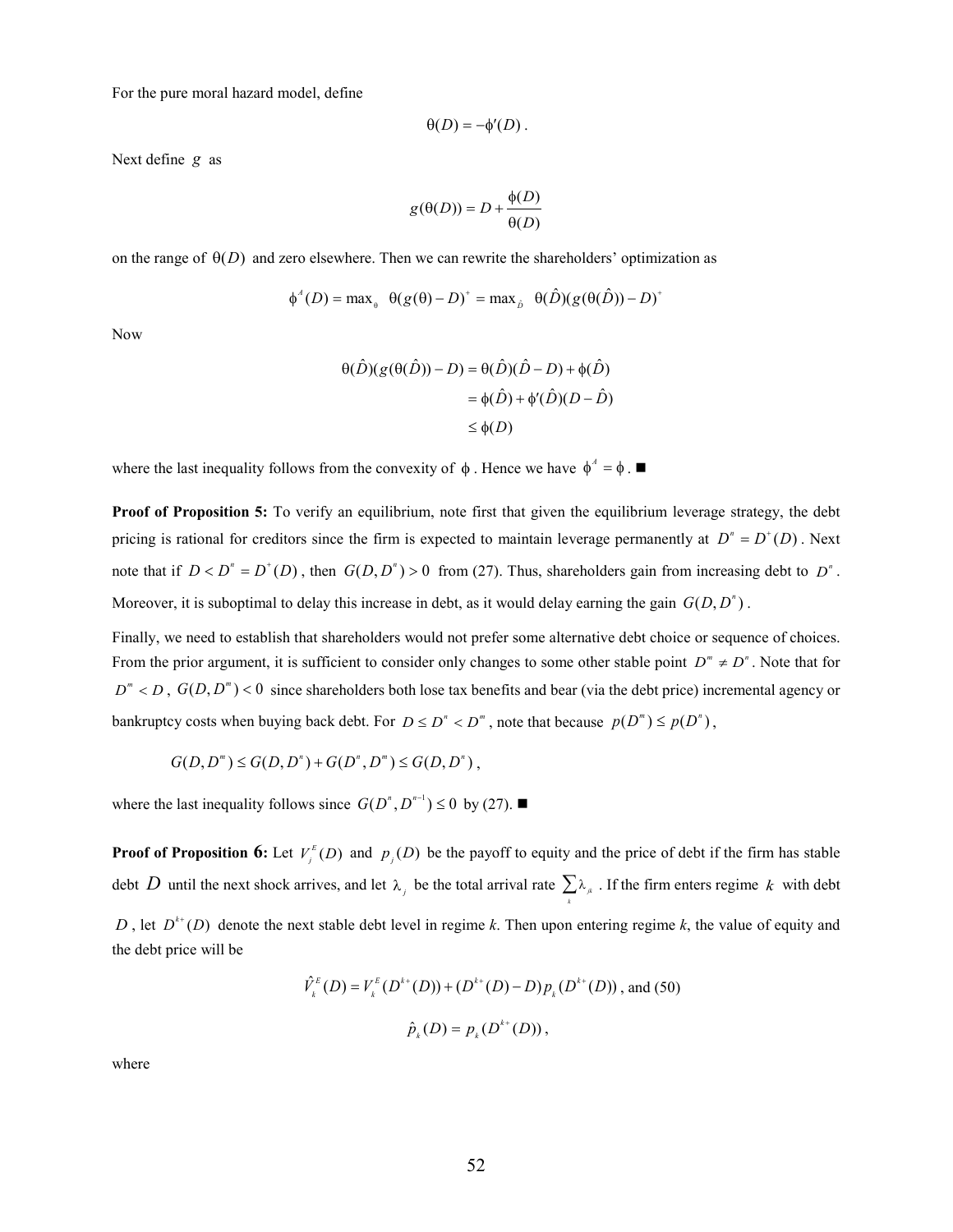$$
V_j^{E}(D) = \left(\frac{(y_j - c_j D) - t_j (y_j - c_j D)^{+} + \lambda_{j0} \phi_j(D) + \sum_{k>0} \lambda_{jk} \hat{V}_k^{E}(D)}{r_j + \lambda_j}\right)^{+}, \text{ and}
$$
\n
$$
P_j(D) = \frac{c_j - \lambda_{j0} \phi_j'(D) + \sum_{k>0} \lambda_{jk} \hat{P}_k(D)}{r_j + \lambda_j} \times 1[V_j^{E}(D) > 0].
$$
\n(51)

Note that in (51), we account for equity's option to default when  $D > \overline{D}_j$ . By the identical logic as **[Proposition 5](#page-23-2)**, the stable points are defined by

$$
D_j^{n+1} = \max\{D < D_j^n : G_j(D, D_j^n) \le 0\} \tag{52}
$$

where

$$
G_j(D, D') = V_j^E(D') - V_j^E(D) + p_j(D')(D' - D) . \tag{53}
$$

Note that we can calculate the equilibrium value function and stable points via backward induction on the debt level *D*, beginning from debt level  $\overline{D}$  = max  $\overline{D}$ ,  $\overline{D}$ , once  $D = \overline{D}$ , there will be no further increases in debt, and the system (50) and (51) can be solved using standard methods.  $\blacksquare$ 

<span id="page-52-0"></span>**Proof of [Proposition 7:](#page-33-1)** After the change, the total value of equity will be:

$$
V^{E}\left(A_{1}, D_{1}\right) = \mathbf{v}\left(\delta_{L}\right)A_{1} - q\left(\delta_{L}\right)D_{1}.\tag{54}
$$

Therefore,

$$
\nabla V^{\mathcal{E}} = \left(\mathbf{v}\left(\delta_{L}\right)A_{1} - q\left(\delta_{L}\right)D_{1}\right) - \left(\mathbf{v}\left(\delta_{H}\right)A_{0} - q\left(\delta_{H}\right)D_{0}\right). \tag{55}
$$

Thus, the total change in value for existing shareholders is

$$
\nabla V^{E} - N = \left( \mathbf{v} \left( \delta_{L} \right) A_{1} - q \left( \delta_{L} \right) D_{1} \right) - \left( \mathbf{v} \left( \delta_{H} \right) A_{0} - q \left( \delta_{H} \right) D_{0} \right) - p \left( A_{1} - A_{0} \right) - q \left( \delta_{L} \right) \left( D_{0} - D_{1} \right) = \left( \mathbf{v} \left( \delta_{L} \right) - p \right) A_{1} - \left( q \left( \delta_{L} \right) - q \left( \delta_{H} \right) \right) D_{0} - \left( \mathbf{v} \left( \delta_{H} \right) - p \right) A_{0} = - \left( q \left( \delta_{L} \right) - q \left( \delta_{H} \right) \right) D_{0} - \left( \mathbf{v} \left( \delta_{L} \right) - \mathbf{v} \left( \delta_{L} \right) \right) A_{0}.
$$
\n(56)

Since this does not depend on either  $A_1$  or  $D_1$ , it is the same for all changes that lead to a given reduction in the leverage ratio. We know already from our results in Section [2](#page-6-0) that shareholder losses are positive for a pure recapitalization, so they must be positive for any method, proving the result.

#### <span id="page-52-1"></span>**Proof of [Proposition 10:](#page-36-0)** As before we have

$$
\nabla V^{\scriptscriptstyle E} = (\nu(\delta_{\scriptscriptstyle L})A_{\scriptscriptstyle \perp} - q(\delta_{\scriptscriptstyle L})D_{\scriptscriptstyle \perp}) - (\nu(\delta_{\scriptscriptstyle H})A_{\scriptscriptstyle 0} - q(\delta_{\scriptscriptstyle H})D_{\scriptscriptstyle 0}),
$$

but given the lower cost  $q'_i$  of repurchasing the junior debt, the total value of equity issued is

$$
N' = p \times (A_{1} - A_{0}) + q'_{L} \times (D_{0} - D_{1}) = N - (q(\delta_{L}) - q'_{L})(D_{0} - D_{1}),
$$

and therefore the change in value for existing shareholders is: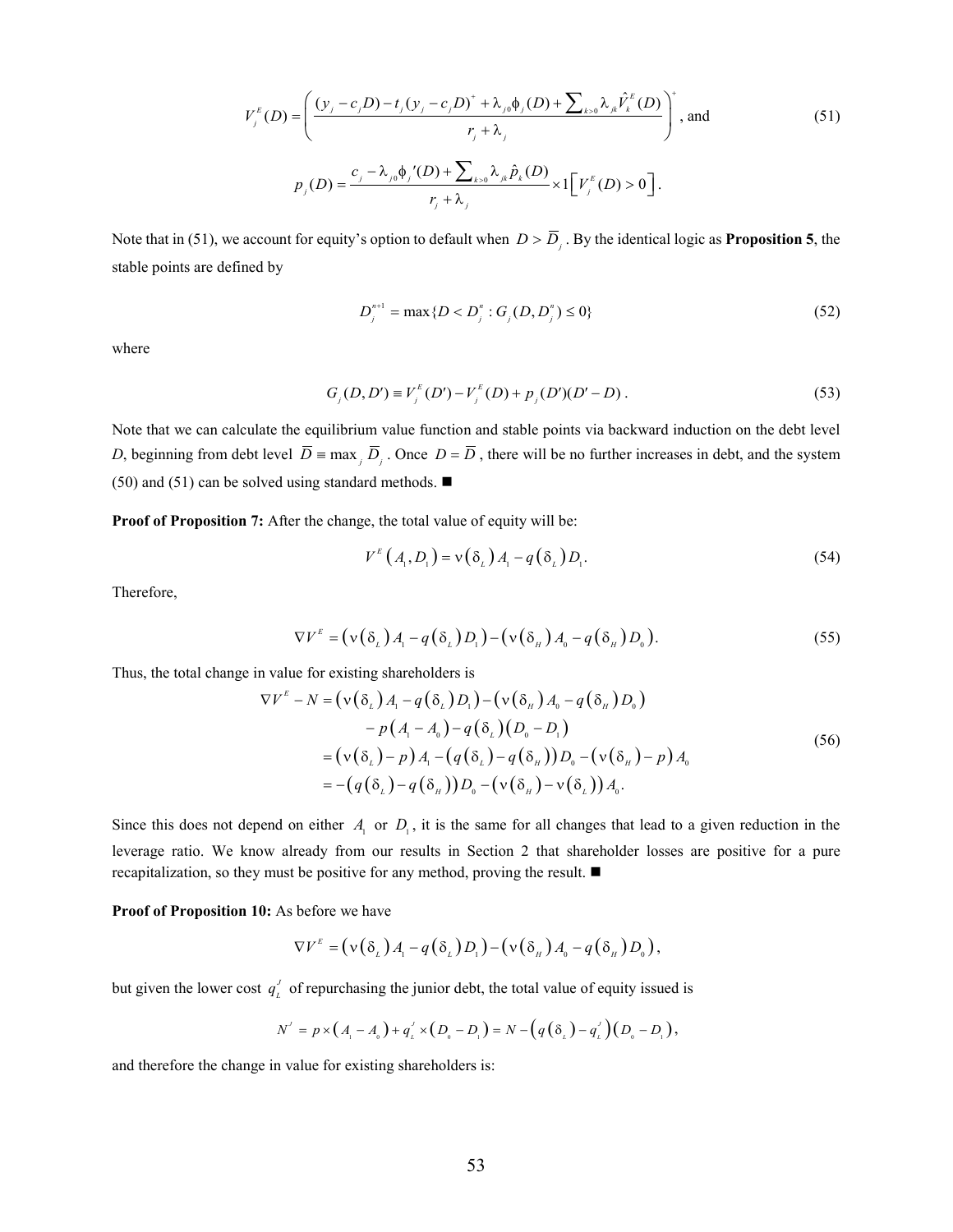$$
\nabla V^{\mathcal{E}} - N^{\mathcal{I}} = \nabla V^{\mathcal{E}} - N + \left( q\left(\delta_{L}\right) - q_{L}^{\mathcal{I}}\right)\left(D_{0} - D_{1}\right)
$$
\n
$$
= -\left(q\left(\delta_{L}\right) - q\left(\delta_{H}\right)\right)D_{0} - \left(\nu\left(\delta_{H}\right) - \nu\left(\delta_{L}\right)\right)A_{0} + \left(q\left(\delta_{L}\right) - q_{L}^{\mathcal{I}}\right)\left(D_{0} - D_{1}\right).
$$
\n(57)

For a pure asset expansion, we have  $D_0 = D_1$ , and thus the loss to shareholders in (57) is identical to that in the case of a single debt class. However, this loss is reduced with a recapitalization or asset sale, since then  $(q(\delta_{\iota})-q_{\iota}^{\prime})\big(D_{\iota}-D_{\iota}\big) > 0$ .

But while shareholders' losses are smaller in a recapitalization, we know from [Proposition 2](#page-11-2) that shareholders still lose even if they can repurchase the junior debt at the minimal price in (41).

We have established (ii) and (iii), and the second statement in (i). To complete (i), we must show that asset sales are preferable to a recapitalization. Let  $D_{1R}$  be the debt remaining after a recapitalization and  $D_{1A}$  be the debt remaining after an asset sale, and note that  $D_0 > D_{1R} > D_{1A}$ . Let  $q_{LR}^J$  be the average repurchase price of the junior debt  $(D_0 - D_{1R})$ in a recapitalization. Therefore, relative to an asset expansion, shareholders gain

$$
(q(\delta_{L})-q^{\prime}_{LR})(D_{0}-D_{LR})
$$

from a recapitalization. For the asset sale, let  $q_L^{\prime 1}$  be the average repurchase price of the most junior  $(D_0 - D_{1R})$  of debt, and  $q_{\mu}^{22}$  be the average repurchase price of the remaining  $(D_{\mu} - D_{\mu})$  of "mezzanine" debt. Then the gain relative to an asset expansion for an asset sale can be written as

$$
(q(\delta_{L})-q_{L}^{n})(D_{0}-D_{1R})+(q(\delta_{L})-q_{L}^{n})(D_{1R}-D_{1A}).
$$

Comparing the two, we see that the gain for an asset sale is larger because  $q_{\perp A}^{J2} \leq q(\delta_L)$  (mezzanine debt has weakly lower priority to the remaining senior debt) and  $q_{\mu}^{J_1} \leq q_{\mu}^{J_2}$  (since the most junior tranche has even lower priority relative to the remaining senior debt in an asset sale), and moreover at least one of the inequalities must be strict given at least two classes of debt.

Finally, to show (iv) – that shareholders *may* gain with asset sales if they can repurchase junior debt – it is sufficient to consider the case in which there are no frictions. In that case, given assets  $A$  and debt  $D(A)$ , the value of equity is

$$
V^{E} = \int_{D(A)/A}^{\infty} (xA - D(A)) dF(x)
$$

With perfect markets, assets can be sold for  $p = E[x]$ , with the proceeds used to purchase debt with face value  $p/q'$ . Therefore,  $D'(A) = p/q^J$  and so,

$$
\frac{d}{dA}V^E = \int_{\delta}^{\infty} (x - D') dF(x) = \int_{\delta}^{\infty} x dF(x) - D' \int_{\delta}^{\infty} dF(x) = \left( E[x \mid x > \delta] - \frac{E[x]}{q'} \right) Pr(x > \delta)
$$

Equity holders gain from asset sales if the above expression is negative, or equivalently,

$$
q^{J}E[x \mid x > \delta] < E[x].\tag{58}
$$

Now, the value of the junior debt can be written

$$
q^{J} = \int_{\delta}^{\infty} dF(x) + \alpha \int_{0}^{\delta} x / \delta dF(x)
$$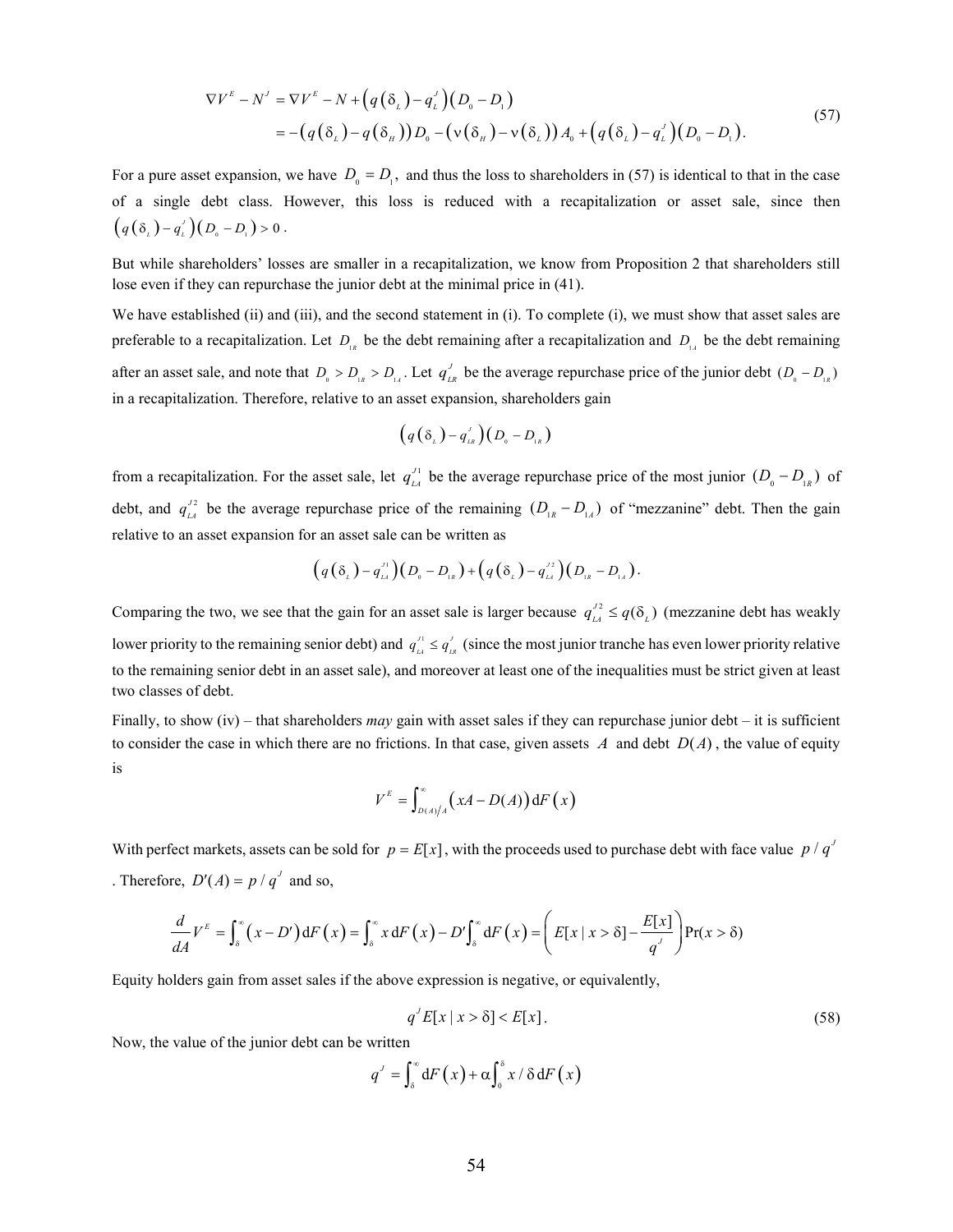where  $\alpha \in [0,1]$  is the expected recovery rate of the junior debt relative to average recovery rate of the firm's debt (which is strictly positive given our assumption that *F* has full support). If the debt is fully prioritized so that all debt repurchased is junior to any debt retained, then  $\alpha = 0$ , whereas if the debt is all of one class, then  $\alpha = 1$  and  $q' = q$ . Substituting this value for  $q^j$  in (58) we get

$$
\left(\int_{\delta}^{\infty} dF(x) + \alpha \int_{0}^{\delta} x / \delta dF(x)\right) E[x | x > \delta]
$$
  
= 
$$
\int_{\delta}^{\infty} x dF(x) + \alpha \int_{0}^{\delta} x dF(x) \frac{E[x | x > \delta]}{\delta} < \int_{0}^{\infty} x dF(x)
$$
 (59)

 $\mathfrak{h}$ 

Simplifying, we see that (59) holds and shareholders can gain from an asset sale if the debt repurchased is sufficiently junior so that its relative recovery rate satisfies  $\alpha < \delta / E[x | x > \delta]$ .

<span id="page-54-0"></span>**Proof of [Proposition 11:](#page-37-1)** For the case of leverage reductions, the only case left to prove is when debt repurchased must be senior, in which case the total value of equity issued is

$$
N^{s} = p \times (A_{1} - A_{0}) + q_{L}^{J} \times (D_{0} - D_{1}) = N - (q(\delta_{L}) - q_{L}^{s})(D_{0} - D_{1}),
$$

where  $q_L^s > q(\delta_L)$  is the price of senior debt. The change in value for existing shareholders is:

$$
\nabla V^{\varepsilon} - N^{s} = \nabla V^{\varepsilon} - N + \left( q(\delta_{L}) - q_{L}^{J} \right) \left( D_{o} - D_{1} \right)
$$
  
= -\left( q(\delta\_{L}) - q(\delta\_{H}) \right) D\_{o} - \left( v(\delta\_{H}) - v(\delta\_{L}) \right) A\_{o} + \left( q(\delta\_{L}) - q\_{L}^{s} \right) \left( D\_{o} - D\_{1} \right). (60)

For a recapitalization or asset sale,  $D_0 > D_1$ , and so relative to an asset expansion (in which debt is unchanged), shareholder losses increase by

$$
(q_{\scriptscriptstyle L}^{\scriptscriptstyle S}-q\big(\delta_{\scriptscriptstyle L}\big)\big)(D_{\scriptscriptstyle 0}-D_{\scriptscriptstyle 1})>0\,.
$$

By a similar argument as in the proof o[f Proposition 10,](#page-36-0) because the amount of debt repurchased is larger in an asset sale, the total loss from an asset sale exceeds that from a recapitalization.

The ranking for leverage increases follows by a symmetric argument, with signs reversed. When selling junior debt rather than repurchasing it, however, note that the firm will receive the average value of the new debt issued rather than repurchasing it at the marginal value of the last dollar repurchased. As a result, with perfect markets, selling strictly junior debt and repurchasing equity has zero value to shareholders, while the reverse transaction (selling equity and purchasing junior debt) entails a strict loss.

<span id="page-54-1"></span>**Proof of [Proposition 12:](#page-43-2)** Let  $q(\delta)$  is the market value of a unit of debt (face value is equal to 1) when the perceived leverage is  $\delta$  and let  $e(\delta)$  pA be the *total* market value of equity when the market value of assets is equal pA and the (perceived) leverage is  $\delta$ .

In a recapitalization the firm must issue equity sufficient to buy back  $\Delta$ <sub>n</sub> units of debt so that

$$
\frac{D - \Delta_D}{A} = \delta_L, \text{ or } D - \Delta_D = \delta_L A
$$
 (61)

The true value of current equity holders' claim after recapitalization will be:

$$
\left(1 - \frac{q(\delta_{\iota})\Delta_{\iota}}{pA - q(\delta_{\iota})(D - \Delta_{\iota})}\right) e\left(\frac{\delta_{\iota}}{1 + \omega}\right) p(1 + \omega) A \tag{62}
$$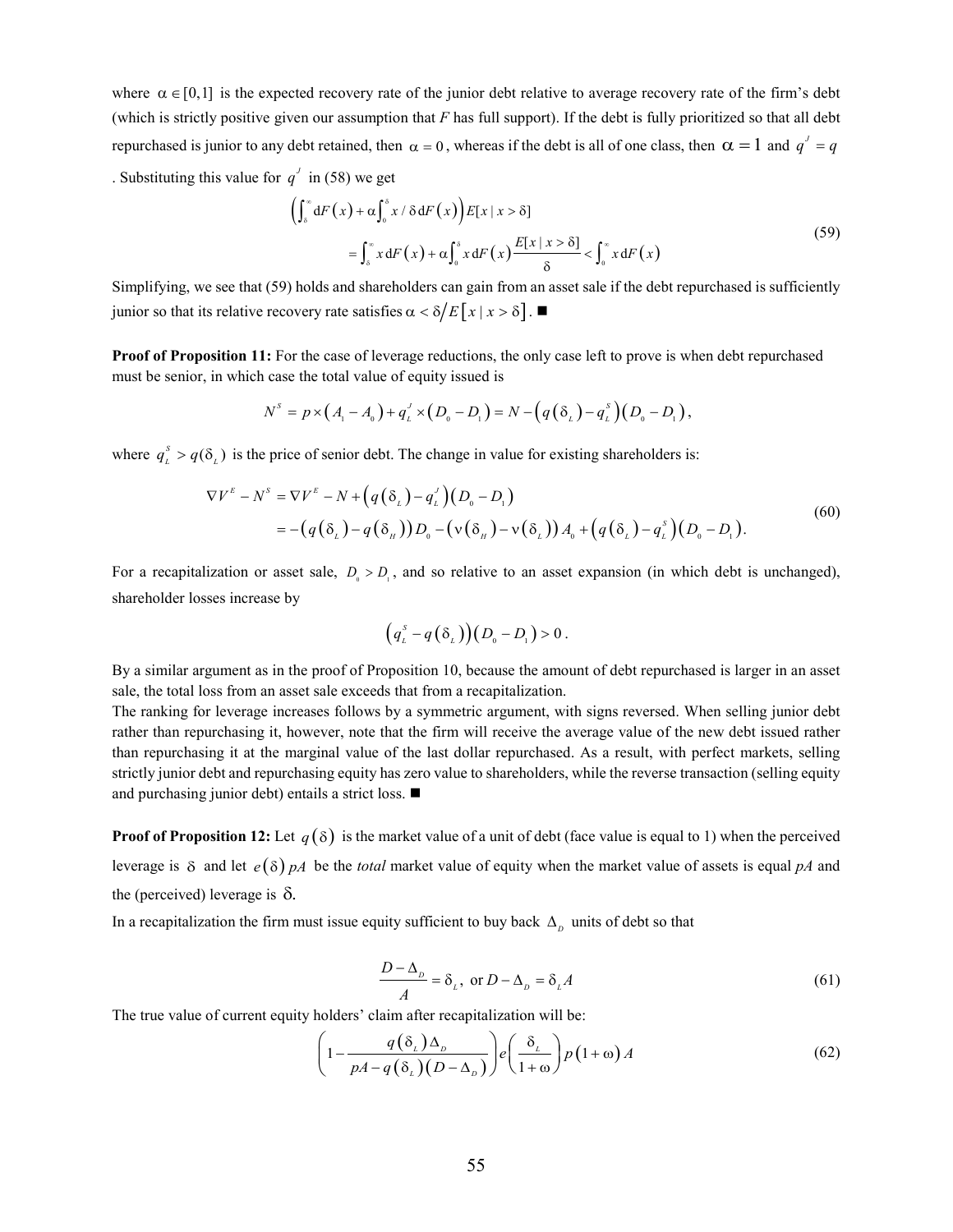The *total* value of equity after the leverage reduction (from the perspective of the informed insiders) is  $e^{(\delta^{True}\pi)} p(1+\omega) A$  where  $\delta^{True} = \delta_L / (1+\omega)$  and  $p(1+\omega) A$  is the managers' assessment of the value of the assets. Note that true leverage as perceived by the managers is less than the market perceived leverage since the market is undervaluing the assets. The fraction of the total equity claim retained by current shareholders is based on the amount that must be raised through issuing equity to buy back the debt, i.e.,  $q(\delta) \Delta_p$ , and the market's valuation of equity after the recapitalization, i.e.,  $pA - q(\delta_L)(D - \Delta_D)$ . Substituting (61) into (62), we have

$$
\left(1 - \frac{q(\delta_{L})\Delta_{D}}{pA - q(\delta_{L})(D - \Delta_{D})}\right) e\left(\frac{\delta_{L}}{1 + \omega}\right) p(1 + \omega) A = \left(\frac{pA - q(\delta_{L})D}{pA - q(\delta_{L})(D - \Delta_{D})}\right) e\left(\frac{\delta_{L}}{1 + \omega}\right) p(1 + \omega) A
$$
\n
$$
= \left(\frac{pA - q(\delta_{L})D}{pA - q(\delta_{L})pA\delta_{L}}\right) e\left(\frac{\delta_{L}}{1 + \omega}\right) p(1 + \omega) A = \left(\frac{pA - q(\delta_{L})D}{1 - q(\delta_{L})\delta_{L}}\right) e\left(\frac{\delta_{L}}{1 + \omega}\right) (1 + \omega)
$$
\n(63)

In reducing leverage through assets sales the amount of debt bought back must solve:

$$
\frac{D - \Delta_{D}}{pA - q(\delta_{L})\Delta_{D}} = \delta_{L} \quad \text{or} \quad \Delta_{D} = \frac{D - pA\delta_{L}}{1 - q(\delta_{L})\delta_{L}}
$$
(64)

Since  $A-q(\delta_\mu)\Delta_\rho$  p will be the new level of assets after the deleveraging is completed, the value of the equity claim after the asset sales is:

$$
e\left(\frac{\delta_{\iota}}{1+\omega}\right)p\left(1+\omega\right)\left(A-\frac{q\left(\delta_{\iota}\right)\Delta_{\rho}}{p}\right) \tag{65}
$$

Using (64), we find that the new level of assets will be:

$$
\left(A - \frac{q(\delta_{\iota})}{p} \left( \frac{D - pA\delta_{\iota}}{1 - q(\delta_{\iota})\delta_{\iota}} \right) \right) = \left( \frac{pA - pAq(\delta_{\iota})\delta_{\iota} - q(\delta_{\iota})D + pAq(\delta_{\iota})\delta_{\iota}}{p - pq(\delta_{\iota})\delta_{\iota}} \right)
$$
\n
$$
= \left( \frac{pA - q(\delta_{\iota})D}{p - pq(\delta_{\iota})\delta_{\iota}} \right)
$$
\n(66)

This means that (65) becomes

$$
e\left(\frac{\delta_{\iota}}{1+\omega}\right)(1+\omega)\left(\frac{pA-q(\delta_{\iota})D}{1-q(\delta_{\iota})\delta_{\iota}}\right)
$$
\n(67)

Since this is precisely equal to (63), the shareholders are indifferent between recapitalization and asset sales.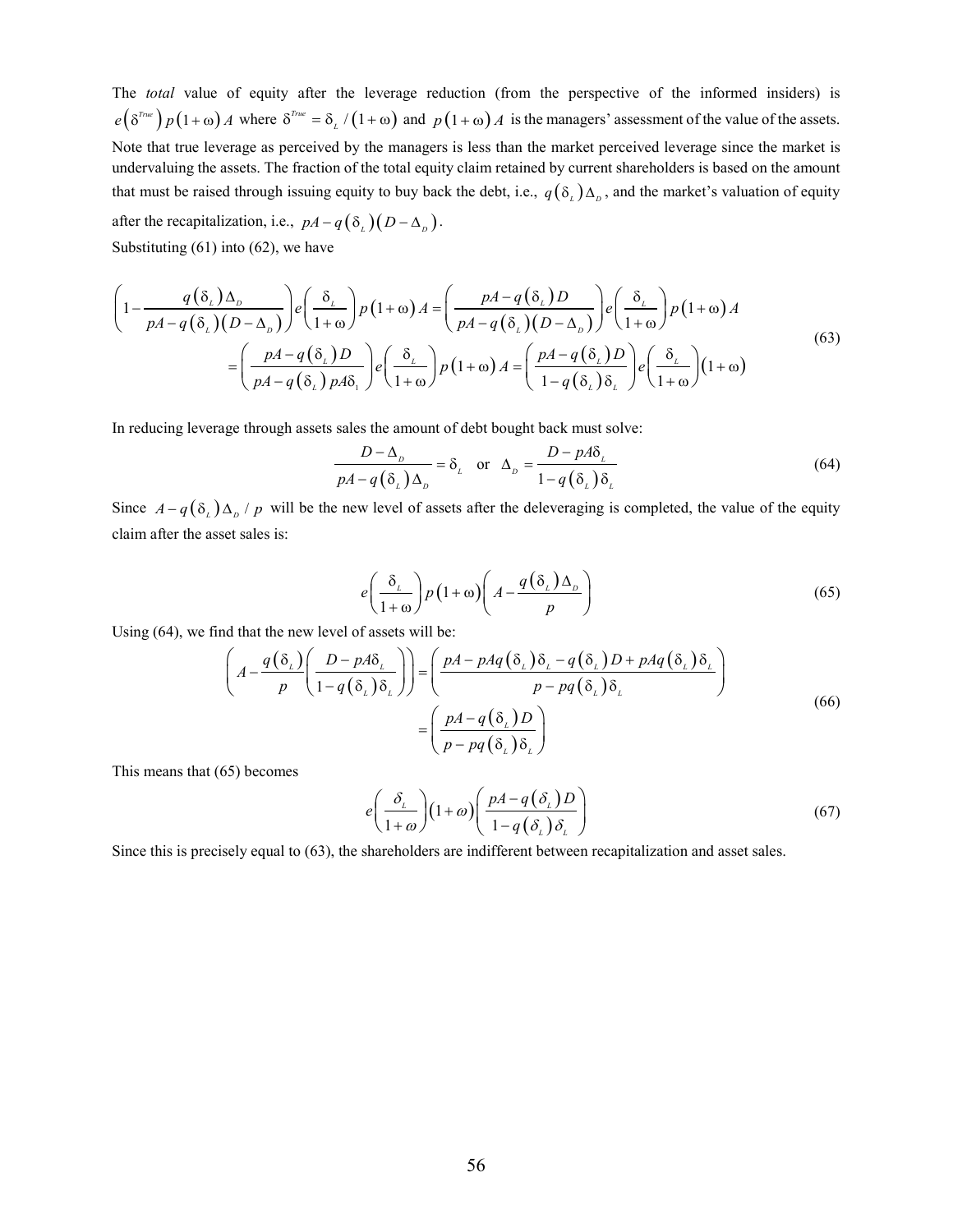#### **References**

- 1) Admati, Anat R. (2014), Admati, Anat R. (2014), "Examining the GAO Report on Expectations of Government Support for Bank Holding Companies," Testimony for hearing of Senate Committee on Banking, Housing and Urban Affairs Subcommittee on Financial Institutions and Consumer Protection, July 31.
- 2) Admati, Anat R., Peter M., DeMarzo, Martin F. Hellwig and Paul Pfleiderer (2013), "Fallacies, Irrelevant Facts, and Myths in the Discussion of Capital Regulation: Why Bank Equity is Not Socially Expensive" [Note: This is a new version that replaces the 2011 paper with a similar title.]
- 3) Admati, Anat R., and Martin F. Hellwig (2013a), *The Bankers' New Clothes: What's Wrong with Banking and What to Do about It*, Princeton University Press. (Excerpts and links available at http://bankersnewclothes.com/ )
- 4) Admati, Anat R., and Martin F. Hellwig (2013b), "Does Debt Discipline Bankers? An Academic Myth about Bank Indebtedness," Working paper.
- 5) Admati, Anat R., and Martin F. Hellwig (2014), "The Parade of Bankers' New Clothes Continues: 23 Flawed Claims Debunked," Working paper.
- 6) Becht, Marco, Patrick Bolton, and Ailsa Roell (2011), "Why bank governance is different?" *Oxford Review of Economic Policy* 27:437–463.
- 7) Berger, Allen N., Richard J. Herring, and Giorgio P. Szegö (1995), "The Role of Capital in Financial Institution," *Journal of Banking and Finance,* 19:93-430
- 8) Berk, Jonathan, Richard Stanton and Josef Zechner (2010), "Human Capital, Bankruptcy, and Capital Structure, *Journal of Finance* 65:891-926.
- 9) Bhamra, Harjoat S., Lars-Alexander Kuehn, and Ilya A. Strebulaev (2010), "The Aggregate Dynamics of Capital Structure and Macroeconomic Risk," *Review of Financial Studies* 23:4187- 4241.
- 10) Bizer, David S. and Peter M. DeMarzo (1992), "Sequential Banking," *Journal of Political Economy*  100:41-61.
- 11) Bizer, David S. and Peter M. DeMarzo (1994), "Sequential Trade and the Coase Conjecture: A General Model of Durable Goods Monopoly with Applications to Finance." Working paper.
- 12) Black, Fischer and Myron S. Scholes (1973), "The Pricing of Options and Corporate Liabilities," *Journal of Political Economy* 81:637-654.
- 13) Bolton, Patrick and Xavier Freixas (2006), "Corporate Finance and the Monetary Transmission Mechanism," *Review of Financial Studies* 19:829-870.
- 14) Bolton, Patrick and Martin Oehmke (2014), "Should Derivatives Be Privileged in Bankruptcy?" *Journal of Finance*, forthcoming.
- 15) Brunnermeier, Markus, and Martin Oehmke (2013), "The Maturity Rat Race," *Journal of Finance*, 68:483-521.
- 16) Bulow, Jeremy and Kenneth Rogoff (1990), "Cleaning up Third-World Debt Without Getting Taken to the Cleaners," *Journal of Economic Perspectives* 4:31-42.
- 17) Dang, Thomas and Josef Zechner (2007), "Debt Maturity and the Dynamics of Leverage," Working paper, University of Vienna.
- 18) Diamond, Douglas W. and Zhiguo He (2014), "A Theory of Debt Maturity: The Long and Short of Debt Overhang," *Journal of Finance* 69:719-762.
- 19) Fama. E. F. and Merton H. Miller (1972), *The Theory of Finance*, New York: Holt, Rhinehart and Winston.